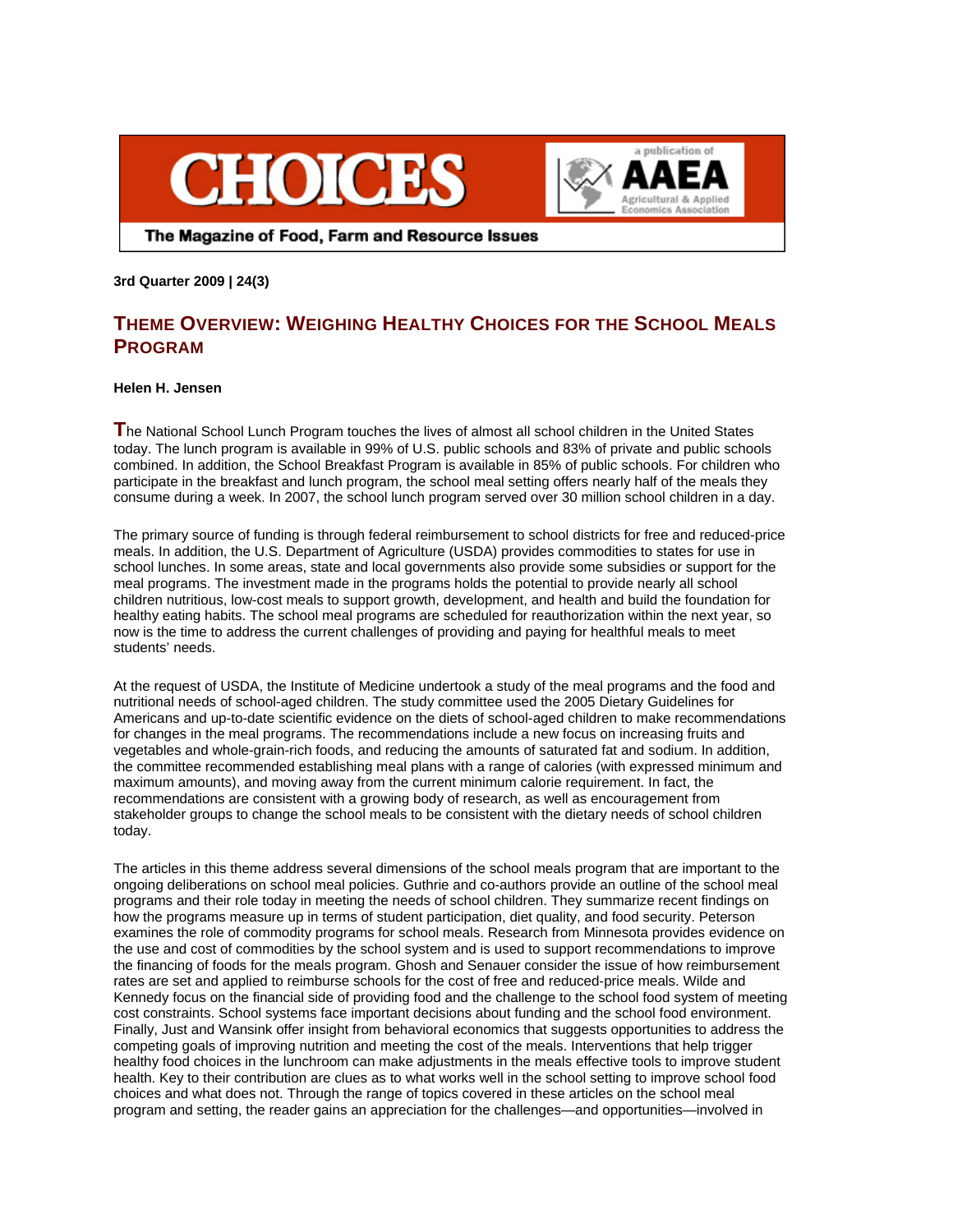improving the meal offerings in schools.

*Helen H. Jensen (hhjensen@iastate.edu) is a Professor in the Department of Economics and head of the Food and Nutrition Policy Division in the Center for Agricultural and Rural Development at Iowa State University.* 

*© 1999-2010 Choices. All rights reserved. Articles may be reproduced or electronically distributed as long as attribution to Choices and the Agricultural & Applied Economics Association is maintained.* 

The farmdoc project distributes Choices in partnership with the Agricultural and Applied Economics Association.

click here to visit choicesmagazine.org >>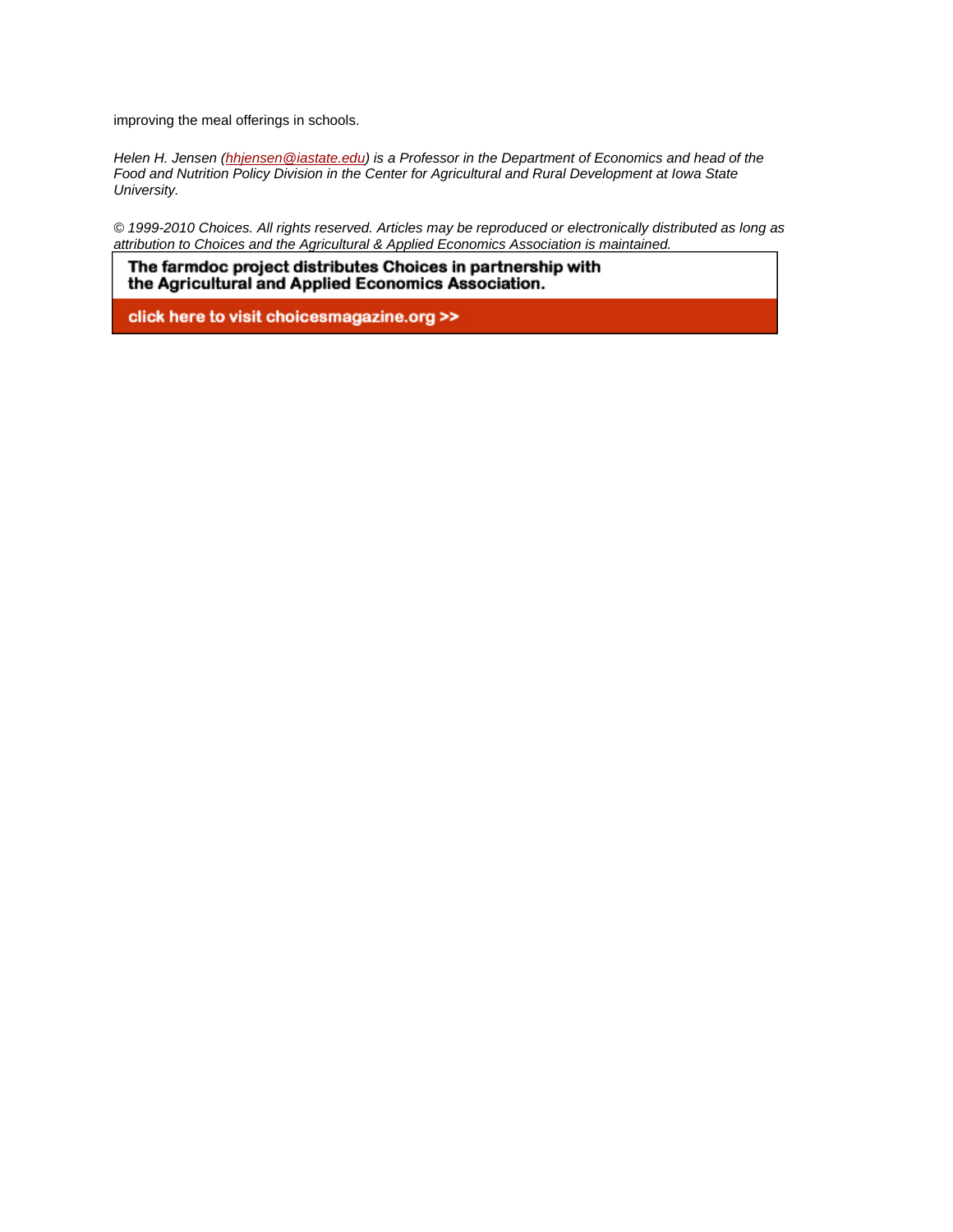



The Magazine of Food, Farm and Resource Issues

**3rd Quarter 2009 | 24(3)** 

# **USDA SCHOOL MEAL PROGRAMS FACE NEW CHALLENGES**

## **Joanne Guthrie, Constance Newman, and Katherine Ralston**

**I**n 2008, the USDA's National School Lunch Program (NSLP) and School Breakfast Program (SBP) fed almost 31 million children each school day. On a typical school day, lunch participants obtain more than onethird (35%) of their daily caloric intake at school; for children participating in both breakfast and lunch, the contribution of school food to caloric intake rises to almost one-half (47%) (Story, 2009). The programs promote the food security of low-income households with children by providing meals to those children at free or reduced price. In addition, the programs strive to improve the diets and health of all participating children.

When school meal programs began (see timeline, Table 1), their focus was on ensuring that all children had something to eat for lunch. Today, overweight and obesity have become the most common nutrition problems among American children. Children are described as "overweight but undernourished" as they consume diets high in saturated fat, added sugars, and sodium, but low in fruits, vegetables, whole grains, and lowfat milk. Public concern has risen concerning the quality of foods available to schoolchildren and whether USDA school meal programs contribute to the growing problem of childhood obesity. In response, there is a desire to update and strengthen nutritional requirements for USDA-funded school meals and regulate the nutritional content of other foods and beverages sold at school—often referred to as "competitive foods."

At the same time, the economic downturn has brought renewed emphasis on the role of the programs as a nutrition safety net for children, with advocates proposing changes to make more children eligible for free meals. However, there is an important issue related to this. School meal providers find it challenging to cover program costs and encourage student participation while improving the quality of meals served to children. Here, drawing primarily on a review by Ralston et al. (2008), we briefly discuss the history of the national school meal programs, current evidence of their association with children's diet and health, and proposed changes in the programs to meet the changing nutrition problems facing American children.

## **The School Meal Programs: Yesterday and Today**

The NSLP was founded in 1946, building on smaller, localized efforts to provide school meals to needy children. Over time, federal involvement in providing meals to children and youth expanded, with the creation of the School Breakfast Program, the Child and Adult Care Food Program, and the Summer Food Service Program (see Table 1). In 2008, combined Federal spending for these programs reached \$14.4 billion, second in terms of expenditures only to the Supplemental Nutrition Assistance Program or SNAP, (formerly known as the Food Stamp Program) (see Figure 1).

USDA's Food and Nutrition Service (FNS) administers the child nutrition programs and reimburses participating schools' foodservice departments for the meals served to students. Schools must provide meals for free or at a reduced price to children eligible on the basis of household income and USDA reimburses those meals at a higher level. Children from families with incomes at or below 130% of the poverty level are eligible for free meals. Those with incomes between 130% and 185% of the poverty level are eligible for reduced-priced meals. Students in the reduced-price category pay no more than \$0.40 for lunch and \$0.30 for breakfast.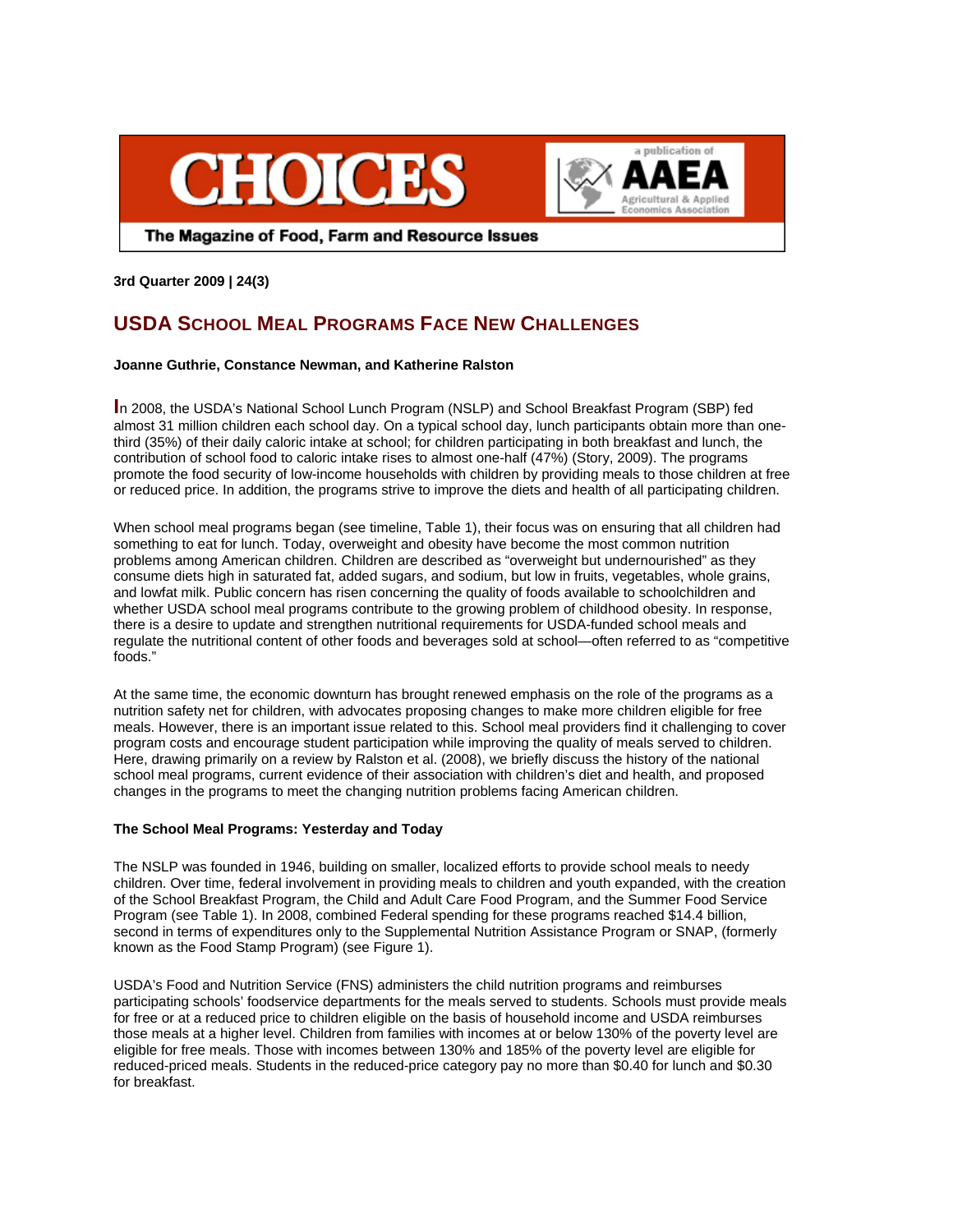Table 1<br>USDA School Meals Program Timeline<br>1900s – Private charitier and local School board **Critical Final Program Transfer Program Transfer Provide funding for school lunches in**<br>provide funding for school lunches in<br>some locations in response to concern<br>over learning abilities of malnourished 1932 .<br>cally organized school lunch program<br>ceive Federal loans and agricultural receive reasonal bank and agricultural<br>surpluses.<br>(WPA) provides labor to schools for<br>cooking and serving lunches.<br>USDA becomes authorized to purchase<br>surplus farm commodities and distribute<br>them to local school lunch prog 1935 .<br>The National School Lunch Act (NSLA)<br>establishes the NSLP, which includes th -<br>- meals must meet minimum<br>- nutritional standards marrimonal standards<br>
and standards<br>
and the standards and the standards<br>
or reduced prior and the standards<br>
or reduced prior and the standards<br>
program must be nonprofit<br>
a chool lunch must use surplus<br>
presented<br>
proced practical<br>schools must report expenditures<br>and receipts to State educational<br>agencies squariate a memoir of the state of the state of the state of the state is a guaranteed meal<br>graph state is a guaranteed meal<br>graph state is a guaranteed meal<br>graph state is a distinction of the distinction<br>problem is prop breakfast program.<br>
ChA is amended to extend program.<br>
authority for the School Breakfast<br>
Program to 1971; amendment also<br>
creates the Summer Food Service<br>
Program and the Child and Adult Care<br>
ChA amendment makes the Sch Food Program<br>
CNA amendment makes the S:<br>
Breakfast Program permanent.<br>
First Dietary Guidelines for Ame<br>
published.<br>
L 1975 1986 .<br>Dmnibus Budget Reconciliation Acts of<br>1980 and 1981 are enacted. The acts: - reduce reimbursement rates f<br>- reduced-price and paid lunch<br>- reduce the cash value for<br>- commodities commodities<br>raise income limit for free<br>lunches from 125 to 130 percent<br>reduced price from 195 to 185<br>percent of poverty. reduced price from 193 to 185<br>
research of powers, parameters are the system of powers as lower relationships are<br>the result of the system of the system of the relationships are related<br>to the system of the system of the  $\label{eq:2} \begin{minipage}[t]{0.9\textwidth} \begin{tabular}{p{0.8cm}} \textbf{F} & \textbf{S} & \textbf{S} & \textbf{S} \\ \textbf{F} & \textbf{S} & \textbf{S} & \textbf{S} & \textbf{S} \\ \textbf{H} & \textbf{S} & \textbf{S} & \textbf{S} & \textbf{S} & \textbf{S} & \textbf{S} & \textbf{S} \\ \textbf{H} & \textbf{S} & \textbf{S} & \textbf{S} & \textbf{S} & \textbf{S} & \textbf{S} & \textbf{S} & \textbf{S} & \text$ Framework 1998-99 School<br>Results from the 1998-99 School<br>Mutrition Dietary Assessment (SNDA II)<br>Indians the average fat centent of stone<br>Junches Residient for SP percent to 35<br>2000 Dietary Guidelines. 2000 Distary Guidelines.<br>
Nutrition Title of 2002 Farm Act (Farm<br>
Null) provides  $\frac{4}{5}$  6 million for the Fruit and<br>
Vegetable Pilot Provides and the provide<br>
Vegetable Find the first of the Shah<br>
States and one Indian ifty million dollars is allocated for fresh<br>roduce for school meals through the<br>repartment of Defense. The Child Nutrition and WIC<br>Reauthorization Act of 2004 is enacted. acti<br>
• authorizes Fresh Fruit and<br>
• Vegetable Pilet as a permanent<br>
• preses and Interpendix to new<br>
preses and Information<br>
• requires achieving fresh<br>
• requires achieving the distribution<br>
• repriving nurritional stan Ralaxsa of 2005 *Detery Covidalinas for*<br>now/zone has implications for chose of a matrix of matrix<br>meaning and requirements. New guidelines for a<br>mean requirements. New guidelines for<br>different levels of activity; recommen and ancourage a shift from refined to<br>whole grains.<br>Agriculture, Rural Development, Food and<br>Parancias Appropriations And Related<br>Agencies Appropriations Act of 2006<br>Wagetable Program to a total of 375<br>Separations.<br>Organiz .<br>The Food, Conservation, and Energy Ac<br>of 2008 (Farm Bill): **DB (Farm Bill):**<br>
• expands Fresh Fruit and<br>
• Vegetable Program to all State<br>
• with participating elementary<br>
• schools to be selected on the<br>
basis of highest proportion of<br>
reduced-price meals reduced-price meals<br>extablishes pilot project to<br>purchase whole grains and<br>whole-grain products for us<br>school meal programs. erican Recovery and<br>tment Act of 2009 pr The American Recovery and<br>Reinvestment Act of 2009 provides<br>\$100 million in equipment grants to<br>improve the quality and safety of school<br>marals, expand participation, and increa<br>energy efficiency. Source: Adapted from Raiston et al., The Nat

USDA reimbursement rates are adjusted annually for inflation, using the Consumer Price Index (CPI) for Food Away from Home for Urban Consumers. Table 2 shows reimbursement rates for school year 2009-10. For both lunch and breakfast there is a standard rate and a higher rate provided to schools with higher proportions of needy students. Because the SBP targets low-income districts, the severe-need reimbursement is common; in school year 2005-06, 89% of all free breakfasts served were reimbursed at the severe-need rate (USDA, 2008). The use of the CPI for food away from home for the annual rate adjustment is somewhat controversial; it has been argued that it may not reflect increases in labor costs for schools, because their employees are more likely to receive benefits than are workers in other food-away-from-home outlets.

Besides cash reimbursement, USDA also provides commodities to states for use in school lunch but not for school breakfast. In FY 2007, the commodities given to schools were worth 17 cents per meal for a total of \$1.04 billion. States select from a wide variety of foods, based on local preference. In addition to the basic "entitlement" commodities, "bonus" commodities are sometimes available through USDA's price support and surplus removal programs.

Critics of the NSLP have charged that commodities tend to be high-fat meats and cheeses, undercutting efforts to reduce the fat content of school meals. During the 1990s, USDA increased efforts to provide lower fat meat, poultry, and cheese products as commodities. There have been recent federal efforts to use farm bill provisions as a means of making fruits and vegetables more available to schools. The 2002 Farm Bill directed that USDA spend \$200 million of entitlement funds for fruits and vegetables from 2002 through 2007, and the 2008 Farm Bill increased that amount to \$406 million by 2012.

#### *Student Participation Has Increased, Especially Among Low-Income Students*

In 2008, the USDA School Meal Programs served 30.9 million lunches and 10.6 million breakfasts on an average school day, more than half of them for free or at a reduced price (see Figure 2). In terms of participation, these programs reached more Americans that year than any other food assistance program. SNAP (formerly known as the Food Stamp Program) reached a smaller number of individuals in 2008—in that year, 28.4 million people lived in households receiving SNAP benefits. However, SNAP's higher benefit levels make it the largest USDA food assistance program in terms of expenditures.

Student participation in the NSLP has increased over most of the life of the program, with 62% of American school children participating in the program in 2008. There was a drop in participation in the early 1980s when the Omnibus Budget Reconciliation Act of 1980 and 1981 reduced the reimbursement rates for full and reduced-price lunches, and raised the household income limit for eligibility for free lunches. Since 1990, the increase in participation among children receiving free and reduced-price lunches has outstripped that of full-price participants, with the program now serving more free and reduced-price meals than full-price meals.

In contrast, the SBP has always served primarily low-income students. The program began with a very targeted focus on needy schools. The number of schools participating in the SBP has grown dramatically, with the program now offered in the majority of schools. In 2008, 81,517 schools participated in the SBP, up from 79,915 in 2007. In comparison, the NSLP operated in 96,038 schools in 2008. Student breakfast participation also has grown considerably. In fiscal 2008, 10.6 million students participated in the program daily, 3.2% more than the previous year. Nevertheless, participation continues to be much lower than for lunch and to be concentrated among low-income students who also participate in the lunch program.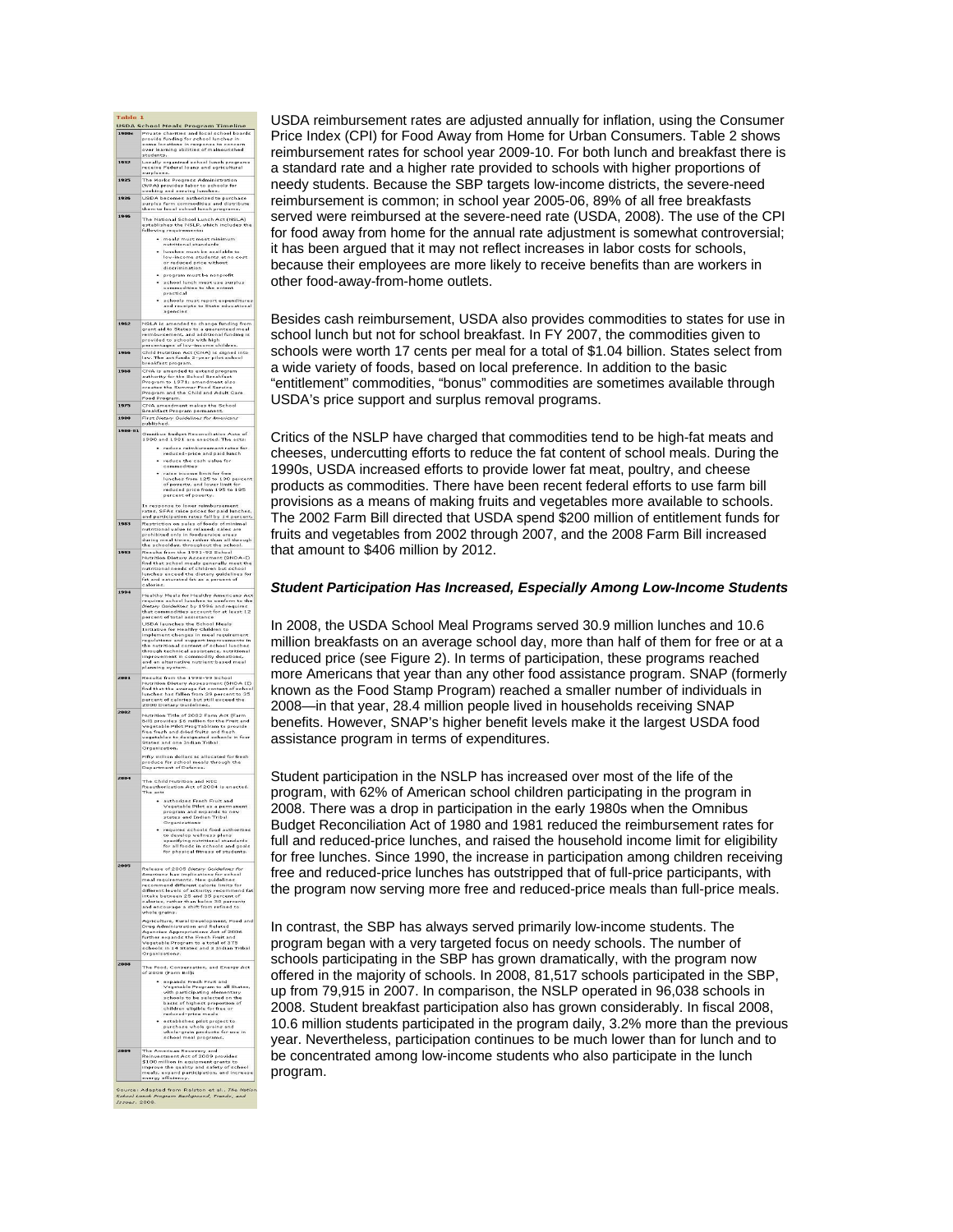Figure 1 Child Nutrition Program Expenditures Make Up 24% of USDA Food **Assistance Spending** 

# USDA Food Assistance Program Expenditures, FY2008 (\$ Billions)



National School Lunch Program (NSLP)1<br>
School Breakfast Program (SBP)1 Child and Adult Care Food Program (CACFP)1 Summer Food Service Program (SFSP)1 Supplemental Nutrition Assistance Program (SNAP)2 Special Supplemental Nutrition Program for Women, Infants, and Children (WIC)3  $\Box$  Other

<sup>1</sup>Further information on this program at http://www.ers.usda.gov/Briefing/ChildNutrition/<sup>2</sup> Further information on this program at http://www.ers.usda.gov/Briefing/SNAP/<br><sup>3</sup> Further information on this program http://ww

Source: Based on data provided by the Food and Nutrition Service, U.S. Dept. of Agriculture, November, 2008.

# **Table 2**

## **School Breakfast and Lunch** Reimbursement Rates SY 2009-10\*

|                      | <b>Breakfast Rate</b>    |               | <b>Lunch Rate</b>          |                                    |
|----------------------|--------------------------|---------------|----------------------------|------------------------------------|
| Reimbursement        | <b>Category Standard</b> | <b>Severe</b> | Need <sup>1</sup> Standard | <b>Higher</b><br>Need <sup>2</sup> |
| Free                 | \$1.46                   | \$1.74        | \$2.68                     | \$2.70                             |
| <b>Reduced Price</b> | \$1.16                   | \$1.44        | \$2.28                     | \$2.30                             |
| <b>Full Price</b>    | \$0.26                   | \$0.26        | \$0.25                     | \$0.27                             |

1districts serving at least 40% of breakfasts at free or reduced-price

 $2$  districts serving at least 60% free/reduced price meals

\*In addition to these needs-based adjustments in reimbursement rates, there are higher meal reimbursement rates for Alaska and Hawaii.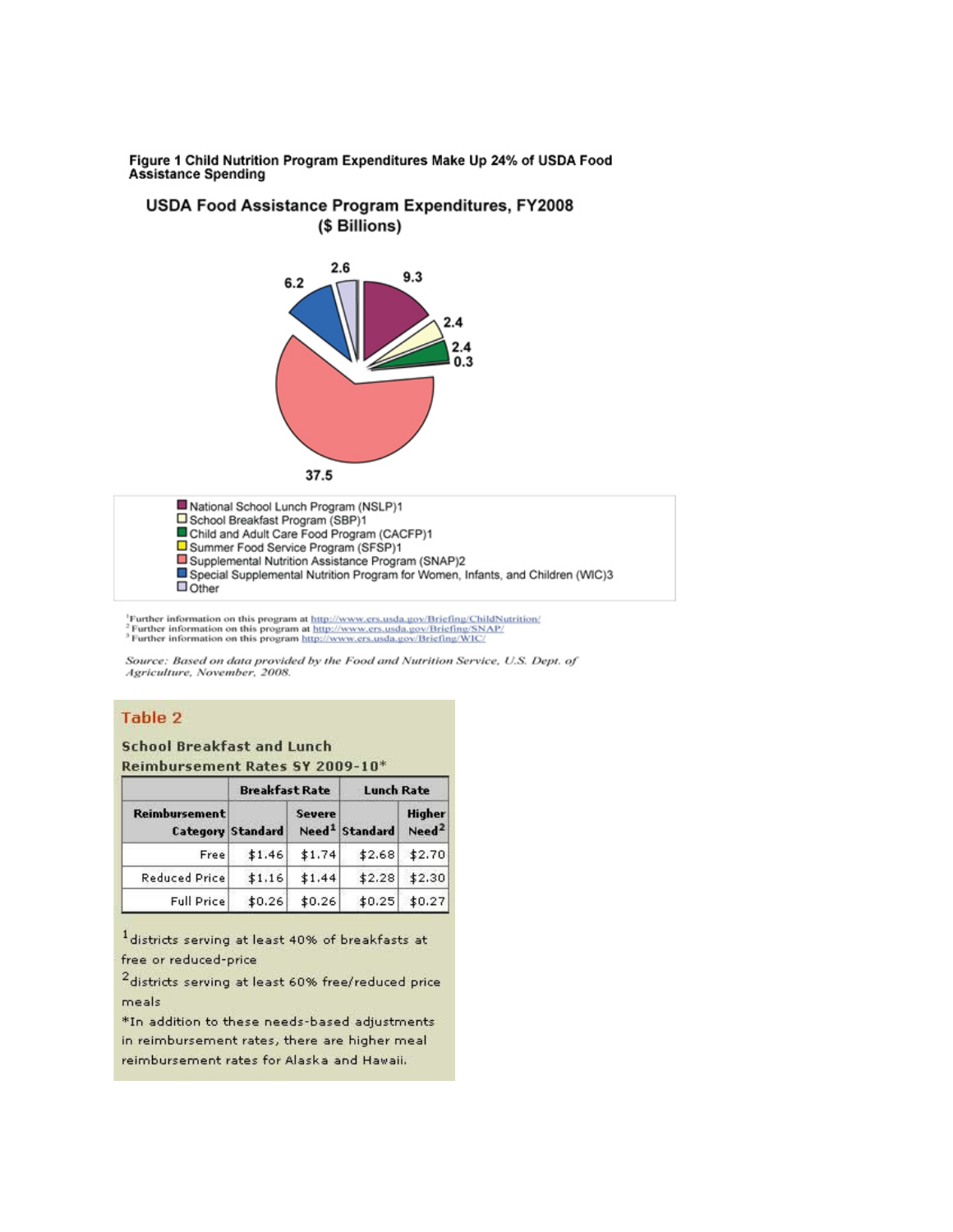

Figure 2 Millions of School Meals Served, by Payment Category, FY 2008

Source: Program Data, Food and Nutrition Service, USDA; June, 2009.

## **Effects on Nutrition and Food Security**

Program regulations require that schools serve lunches that meet one-third and breakfasts that meet onequarter of the 1989 Recommended Dietary Allowance (RDA) of protein, calcium, iron, and vitamins A and C. No more than 30% of the meal's calories can come from fat, and no more than 10% can come from saturated fat. Schools are also encouraged to minimize sodium but are not held to a specific standard. Findings from the third School Nutrition Dietary Assessment (SNDA-III), conducted in the 2004-05 school year, indicate that most schools serve lunches and breakfasts that meet nutrition standards for protein, vitamins, and minerals, but many fewer meet standards for total fat and saturated fat (Story, 2009). This is especially true for lunch; schools are more successful in meeting fat and saturated fat standards for breakfast (see Figure 3). The sodium content of meals is also high, compared to the federal *Dietary Guidelines for Americans.*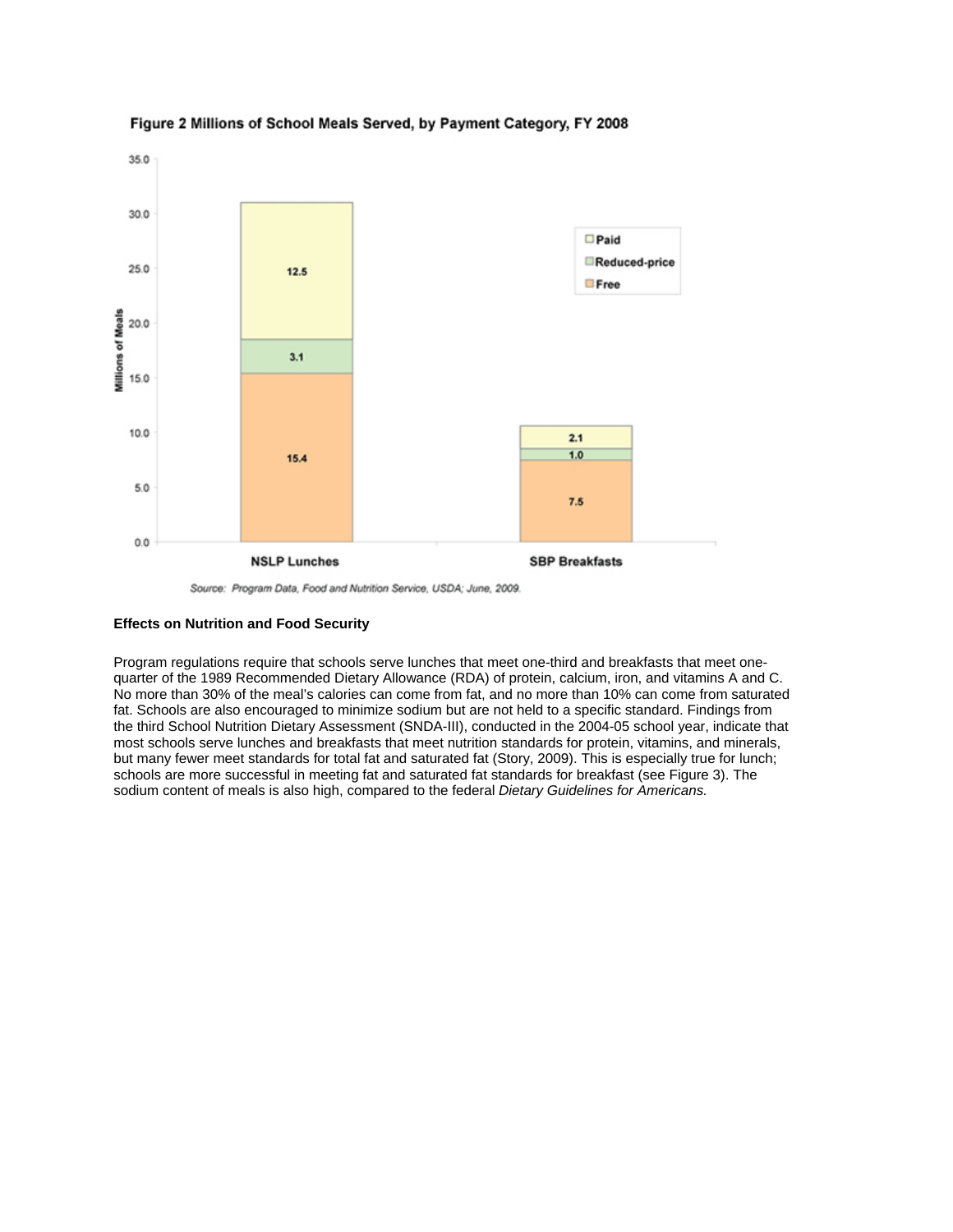

Figure 3 Percent of Schools Serving Meals that Meet Nutrition Standards Based on Dietary Guidelines for Americans

Based on weighted nutrient analysis of menu data for one week, taking into account the number and types of foods actually served to children. Note: USDA meal standards do not require that recommended sodium levels be met; all other standards are requirements. Source: Story (ed.), Journal of the American Dietetic Association, Vol. 109, No. 2, Supplement 1, 2009.

#### *Effects on Diet Quality*

School meals are higher in total fat, saturated fat, and sodium than is recommended—but so are the diets of most Americans. Analyses of the SNDA-III data (Story, 2009) found that the majority of American school children need to lower their intakes of these nutrients. Participation in the NSLP did not have a statistically significant effect on total or saturated fat intake, but it was associated with higher sodium intake. Lunch entrees, many of them commercially prepared items such as pizzas, chicken nuggets, or burritos, were leading sources of fat and sodium, suggesting a need for improved food products to be made available for school food service.

School meal participation was associated with some positive nutrition outcomes (Story, 2009). Very few children suffered from inadequate vitamin and mineral intakes, but school meal participation appeared to further reduce the likelihood of inadequacy. School lunch participants were significantly more likely to drink milk and to eat fruit and vegetables at lunchtime and less likely to eat desserts and snack items. Their intakes of sugary beverages at lunch were sufficiently lower at lunch to result in a lower overall daily intake. Milk is served with USDA school meals, but sugar sweetened beverages are often sold at school in competition with the USDA meal, from vending machines and other sources. In 2004-2005, these competitive foods were available in 73% of elementary schools, 97% of middle schools, and 100% of high schools (Story, 2009). Children who did not participate in the NSLP were more likely to consume competitive foods. Whole grains and orange/dark-green vegetables, two types of foods stressed by current Federal Dietary Guidelines, were very rarely consumed by either participants or nonparticipants.

#### *Obesity*

Originally designed to prevent undernutrition, it has been argued that school meal programs may now be contributing to overconsumption and obesity among American children. The program may encourage overeating by making food more available and inexpensive to children, especially those children receiving meals free or at a reduced price, or by offering meals high in fat and calories.

Ralston et al. (2008) found that while the available research evidence is not conclusive, there is little evidence that school lunch participation promotes obesity. Several studies that made simple comparisons of the weight status of NSLP participants and nonparticipants have found NSLP participants more likely to be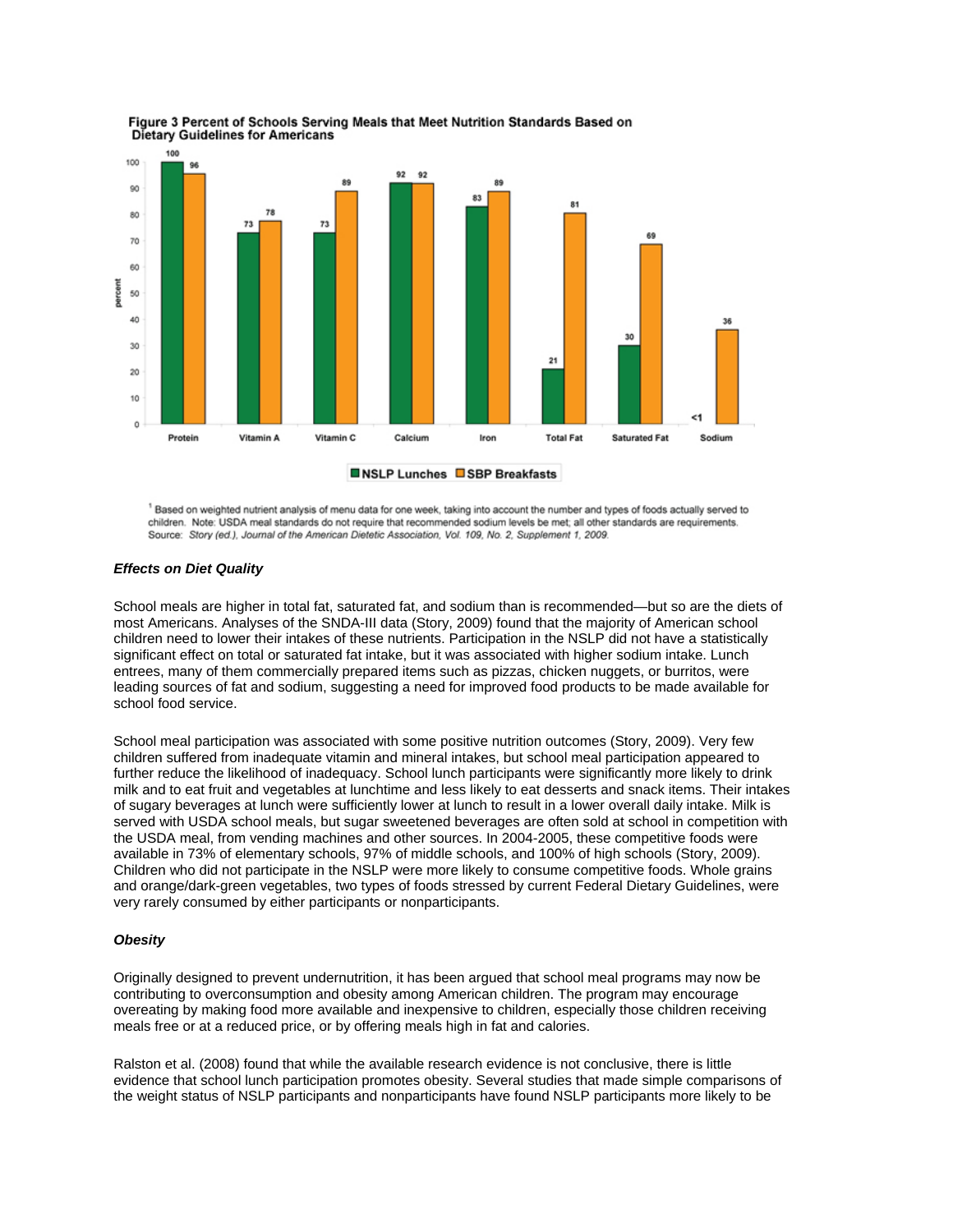overweight. However, in most studies that attempted to account for characteristics associated with likelihood of participating in the NSLP, such as income, age, gender, and ethnicity, those differences disappeared and NSLP participants were no more likely to be overweight than nonparticipants. This is true for a study using SNDA-III, the most recent data on USDA school meal programs. However, there is one contradictory study that found an obesity-promoting effect among nonpoor first graders, using data from a large, national, longitudinal data set.

Participation in the SBP may actually reduce obesity risk (Story, 2009). Analysis of SNDA-III data identified a relationship between participating in SBP and a lower Body Mass Index (BMI), a measure of weight status. Program participation appeared to increase the likelihood of eating breakfast, and of having a more substantial breakfast. Through these means, participation is associated with spreading calories more evenly over the course of the day; an eating pattern that appears to help maintain a healthy body weight. Another study, using a national, longitudinal sample of elementary-school students, also found the SBP to possibly have a protective effect against obesity. However, other studies have found no effect.

Given these conflicting findings, more research on program effects is warranted. It may be that the programs' effects differ across subgroups. Or they may differ across schools, given different menus and other aspects of implementation.

#### *Food Security*

Food security is defined as a condition in which a household, for economic or social reasons, has limited or uncertain access to adequate food. In 2007, 12.4 million children lived in households that were food insecure at some time during the year (Nord, Andrews, and Carlson, 2008). Access to school meal programs may help shield children from the effects of a limited household food supply. In addition, other household members may indirectly benefit if school meals add to the household's overall food resources.

The probability of children from lower-income families participating in the SBP has been found to rise when local food prices increase (Datar and Nicosia, 2009). SBP availability has been linked to a lower probability of anxiety over possible food shortages among families at risk for food security. Still, analysis of a national sample of elementary-aged students found that 38% of children from food insecure households did not participate in the SBP (Bartfeld et al., 2009).

In summer, school meals are available to some children attending summer school. In addition, USDA's Summer Food Service Program (SFSP) provides meals to children living in low-income areas. These efforts provide limited coverage: Nord and Romig (2006) found a higher prevalence of food insecurity in the summer, particularly for households with school-age children. Higher state levels of summertime participation in the NSLP and SFSP were associated with lower likelihood of food insecurity.

Summarizing, there is no clear evidence that USDA school meals are major contributors to childhood obesity. In fact, school breakfast may reduce obesity risk for many children. School meals also are associated with reduced risk of inadequate intakes of some vitamins and minerals, and reduced consumption of sugarsweetened beverages, the major source of added sugar calories for most American children. The child nutrition programs, especially the SBP, also may promote the food security of low-income households with children. Nevertheless, given the important role they play in the everyday diets of millions of school children, it is reasonable to examine how school meals can do more to improve nutrition and reduce the high prevalence of overweight among American children.

#### **The Challenge: Balancing Nutrition, Participation, and Cost**

Given the mixed record of school meals in meeting Dietary Guidelines, the Food and Nutrition Service of USDA has commissioned the Institute of Medicine (IOM) to review and update nutrition standards and meal requirements for the NSLP and SBP. The committee is expected to provide its recommendations for the NSLP and SBP in October 2009.

This will present a new challenge to school food authorities as they strive to meet food security, nutrition, and obesity prevention objectives. To succeed, meals planned according to these new standards must be appealing, so that students will continue to participate and to eat the healthier foods provided. At the same time, meals must be affordable for school food authorities to prepare and serve. Balancing nutrition,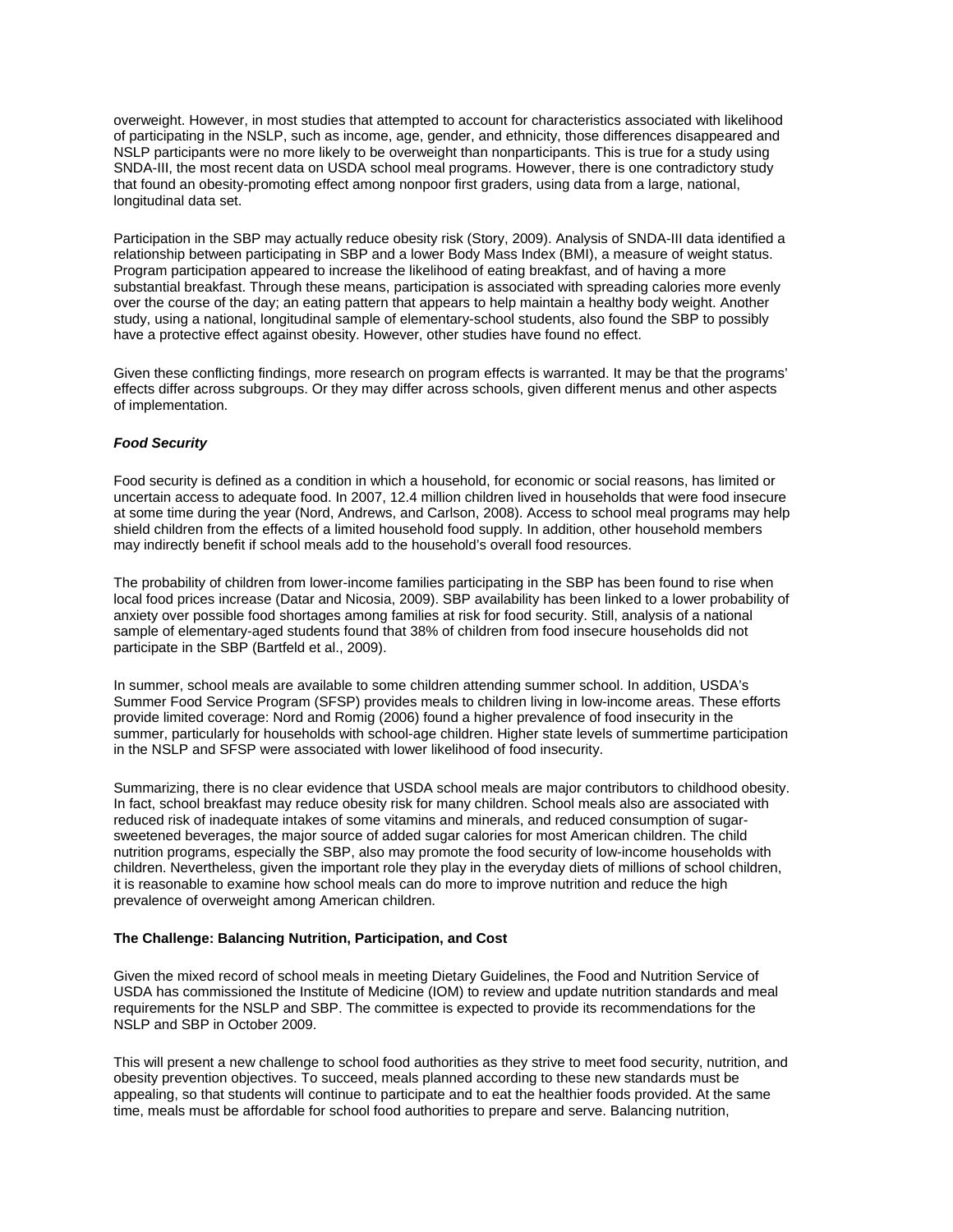participation, and cost is the "trilemma" that must be solved by successful school food authorities.

The IOM committee has noted that the school meal programs operate in a challenging economic environment, with many school foodservice representatives stating that costs are a barrier to meal improvement. The USDA-sponsored School Lunch and Breakfast Cost Study II (SLBCS-II) (USDA, 2008) found that in school year 2005-06, most schools were able to serve NSLP lunches for a reported cost that was below the free price reimbursement rate. However, when unreported costs which vary across schools but often include such items as administrative labor, equipment depreciation, and utility costs were added, these "full costs" exceeded the free price reimbursement rate in 68% of School Food Authorities (SFAs). The study concluded that breakfast costs generally exceeded reimbursements. When reported costs of breakfast were considered, the applicable reimbursement rate was exceeded in 64% of SFAs; when the full cost of breakfast was calculated, 82% of SFAs exceeded the reimbursement. One problem may be the lower participation rate for breakfast; smaller case studies have found that breakfast programs must achieve some minimum participation level to cover food and labor costs. Once this is achieved, the relatively lower food and labor costs for breakfast can make it more financially viable (Hilleren, 2007).

The SLBCS-II findings, along with concern that improving the nutritional quality of school meals will result in higher costs, have led some interest groups to press for increased meal reimbursements. In addition, it has been argued that funding for such capital improvements as modernized equipment is needed. As part of the American Recovery and Reinvestment Act of 2009, USDA obtained \$100 million in equipment grants to improve the quality and safety of school meals, expand participation, and increase energy efficiency.

#### *Actions to Limit Competitive Foods*

Policy changes intended to improve child nutrition may decrease school revenue opportunities, further exacerbating school foodservice concerns about cost. In past years, many schools have sought to increase revenue by selling additional foods and beverages outside the USDA school meals. Because these "competitive foods" are generally low in nutrients and high in added sugars or fats, child health advocates have called for the removal or limitations on the sale of such foods. The Child Nutrition Reauthorization Act of 2004 required school food authorities that participated in the USDA school meal programs to establish wellness committees that would set local policies on foods sold in school. Many localities responded by limiting competitive foods and 27 states have set nutrition requirements for competitive foods sold in schools. The accompanying article in this theme by Just and Wansink provides some interesting insights for consideration.

In 2009, the Child Nutrition Promotion and School Lunch Protection Act of 2009 was introduced in both the Senate and the House of Representatives. This bill would amend the Child Nutrition Act to require the Secretary of Agriculture to establish science-based nutrition standards for all foods served in schools, not just USDA school meals.

#### *Proposals to Expand Program Benefits to Needy Children*

Along with concerns for improving school foods, there are proposals to expand program benefits to needy children. Some advocates urge that the reduced-price category be dropped and free meal benefits be extended to children in households earning up to 185% of the Federal poverty level. A recent study estimated that this would result in a 13% increase in the likelihood of participating in the NSLP among students currently eligible for reduced-price meals (Moore, Hulsey, and Ponza, 2009).

Advocates have also argued for further expanding the availability of breakfast to ensure access for more lowincome students. Low breakfast participation rates could make this economically difficult for some schools as participation rates may be too low to cover minimum costs.

Other proposals include expansion of program benefits to provide coverage when school is not is session. For example, legislation has been introduced that would expand Child Nutrition Program benefits to allow provision of evening meals to children in low-income areas who are attending after-school programs (currently after-school snacks can be provided to such programs through Child Nutrition Programs). Proponents argue that this expansion will provide support for at-risk children of parents working long or nonstandard hours.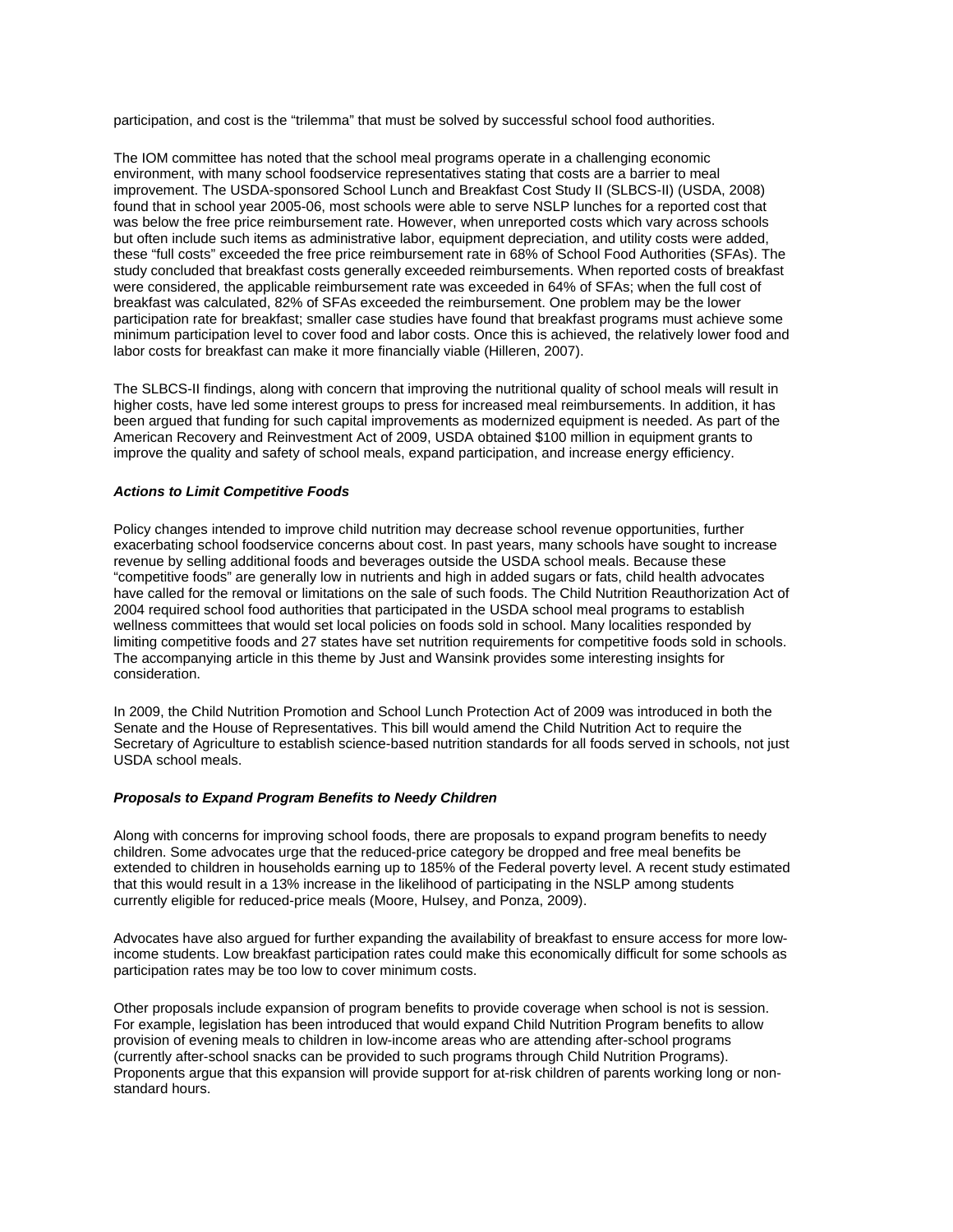## **A Look Ahead**

With reauthorization of Child Nutrition Programs now scheduled for 2010, many changes in the school meal programs are under consideration. Child obesity levels remain high, but an economic downturn has given renewed emphasis to the programs' role in assuring the food security of needy children. While improving nutrition and increasing program access are more important than ever, in a time of budgetary constraint evidence of the effectiveness and efficiency of program changes will be demanded by policymakers. The ERS food assistance and nutrition research program conducts, supports, and disseminates research on the child nutrition programs that may be useful to program administrators and policymakers. In addition, a number of other agricultural economists can play an important role in providing decision makers with the timely, policy-oriented research they need.

#### **For More Information**

Bartfeld, J., Kim, M., Ryu, J., and Ahn, H.-M. (2009). The school breakfast program: Participation and impacts. CCR-54, U.S. Dept. of Agriculture, Economic Research Service.

Datar, A. and Nicosia, N. (2009). Food prices and transitions in school meal participation during elementary school. WR-669, RAND Health.

Hilleren, H. (2007). School Breakfast Program Cost/Benefit Analysis: Achieving a Profitable SBP. University of Wisconsin-Extension, Family Living Program.

Moore, Q., Hulsey, L., and Ponza, M. (2009). Factors associated with school meal participation and the relationship between different participation measures. CCR-53, U.S. Dept. of Agriculture, Economic Research Service.

Nord, M., Andrews, M. and Carlson, S. (2008). Household food security in the United States, 2007. ERR-66, U.S. Dept. of Agriculture, Economic Research Service.

Nord, M., and Romig, K. (2006). Hunger in the summer: Seasonal food insecurity and the National School Lunch and Summer Food Service Programs," *Journal of Children and Poverty* 12(2), 141-58.

Ralston, K., Newman, C., Clauson, A., Guthrie, J., and Buzby, J. (2008). The National School Lunch Program: Background, trends, and issues, ERR-61, U.S. Dept. of Agriculture, Economic Research Service.

Story, M. (Editor). (2009). The school food environment, children's diets and obesity: findings from the Third School Nutrition Dietary Assessment Study. *Journal of the American Dietetic Association, 109(2), Supplement 1.*

U.S. Department of Agriculture, Food and Nutrition Service. (2008). School Lunch and Breakfast Cost Study-II, Executive summary, by S. Bartlett, F. Glantz, and C. Logan. Project Officers: P. McKinney and J.R. Endahl.

Joanne F. Guthrie (*jguthrie@ers.usda.gov*) is Assistant Deputy Director, Food Assistance and Nutrition *Research Program, and Constance Newman (cnewman@ers.usda.gov) and Katherine Ralston (kralston@ers.usda.gov) are economists. All are with the U.S. Department of Agriculture's Economic Research Service, Washington, DC.* 

*The views expressed in this article are those of the authors and may not be attributed to the Economic Research Service or the U.S. Department of Agriculture.* 

*© 1999-2010 Choices. All rights reserved. Articles may be reproduced or electronically distributed as long as attribution to Choices and the Agricultural & Applied Economics Association is maintained.*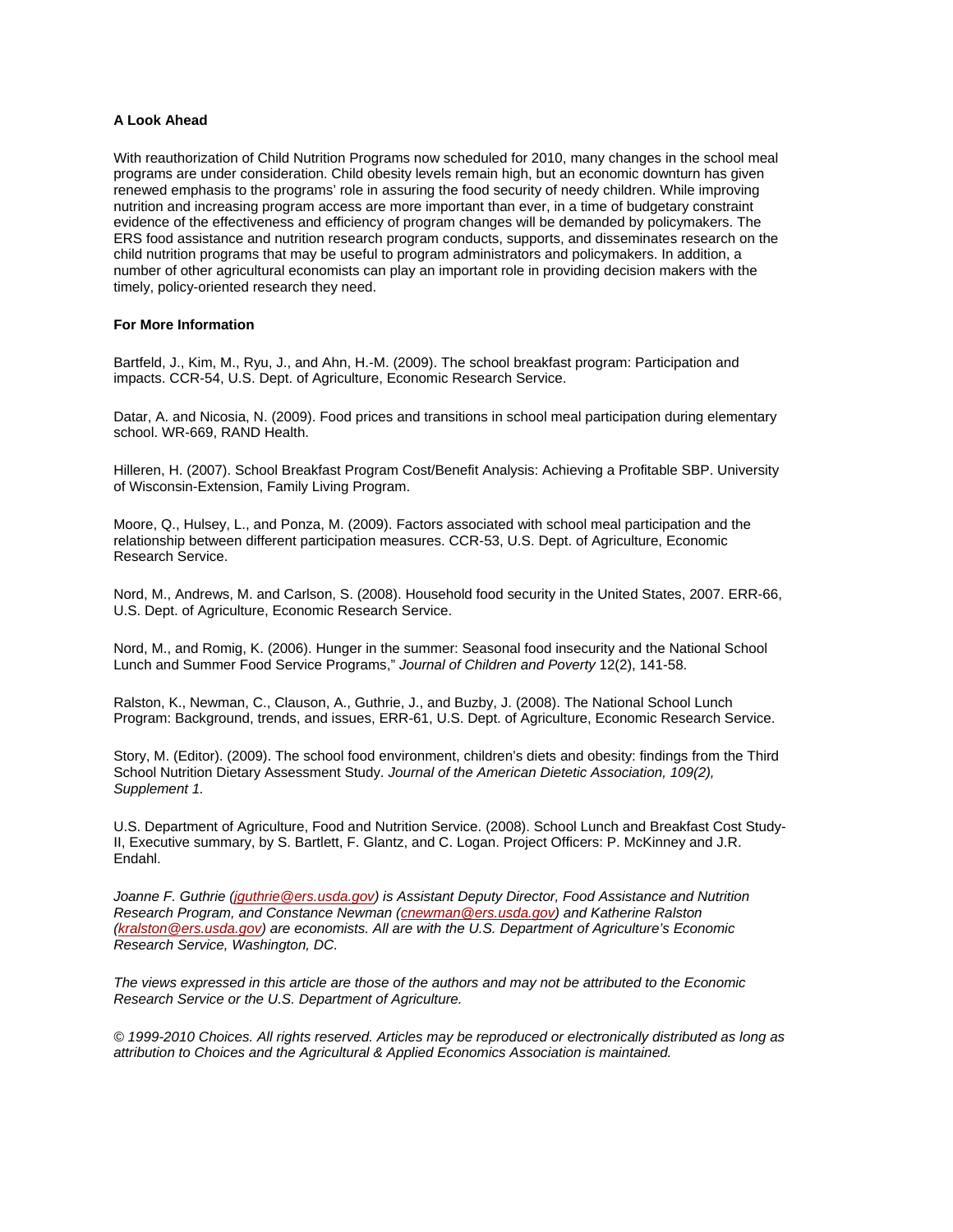The farmdoc project distributes Choices in partnership with<br>the Agricultural and Applied Economics Association.

click here to visit choicesmagazine.org >>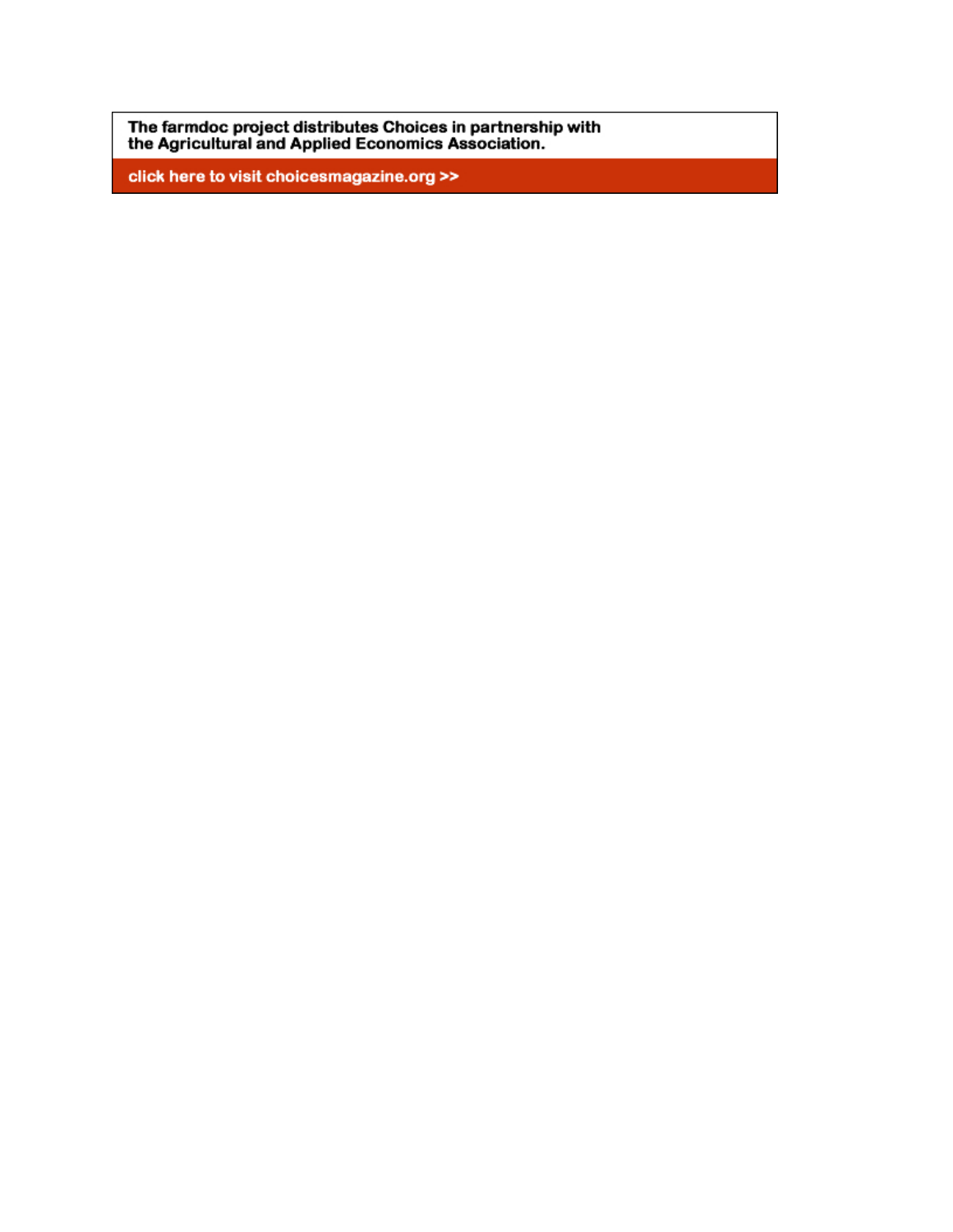



The Magazine of Food, Farm and Resource Issues

**3rd Quarter 2009 | 24(3)** 

# **EVALUATING THE SUCCESS OF THE SCHOOL COMMODITY FOOD PROGRAM**

#### **Cora Peterson**

**S**ince its origin in the middle of the 20<sup>th</sup> century, the National School Lunch Program (NSLP) has provided a direct policy link between agriculture and child nutrition through its allocation of commodity foods as in-kind benefits to schools. When nutrient deficiency was the primary concern for children's health, the school commodity program provided a convenient policy solution for lawmakers, for it simultaneously supported agricultural producers through consolidated purchases and assisted schools to provide meals to students.

While the broad objectives of federal agriculture policy—to support market growth and stable prices—have remained relatively constant over the past half century, the objectives for children's health policy have been significantly redirected because of new concerns about nutrition and obesity. School operational capabilities have also changed substantially since the NSLP's first years. Despite these changes, little research has been conducted to examine whether the link between agriculture and health within the school commodity program continues to offer benefits for its intended beneficiaries.

This article reviews the school commodity program's original policy objectives in light of current information about the program's impact on schools, child nutrition, and the agricultural sector.

## **School Commodity Program History**

The school commodity program began as an agriculture initiative to provide an outlet for excess production by American farmers. In the debates leading up to the 1946 passage of the National School Lunch Act, policymakers from the Agriculture Committee in the House of Representatives expressed hope that a federally funded lunch program would create new and lasting demand for American agriculture.

This concept is known as *additionality*, which in this case means the amount by which a dollar of government program spending results in additional food consumption. Lawmakers assumed that donations of surplus foods would also provide a financial and nutritional benefit to schools and students.

In 1973 the United States Department of Agriculture (USDA) informed Congress that it could not continue to guarantee sufficient levels of school commodities because market conditions—which had changed substantially from the time of the first federal commodity donations to schools during the Depression eradictated the department's annual commodity acquisitions (United States Congress, 1994a). As a result, in 1974 Congress amended the National School Lunch Act to require the USDA to use NSLP funds to purchase commodities to "maintain the annual programmed level of assistance for schools" (United States Congress, 1994a).

This legislation marked a permanent shift in the philosophy of school commodity foods. The USDA had previously channelled foods to schools from its existing stocks that accumulated as a result of surplus removal programs; now the USDA was instructed by Congress to purchase products on behalf of schools to maintain an annual level of commodity assistance. In 1994, the role of "entitlement" commodities in the NSLP was enhanced when Congress amended the National School Lunch Act to require that no less than 12% of total assistance for the NSLP be dispensed to state agencies as commodity foods (Richard B. Russell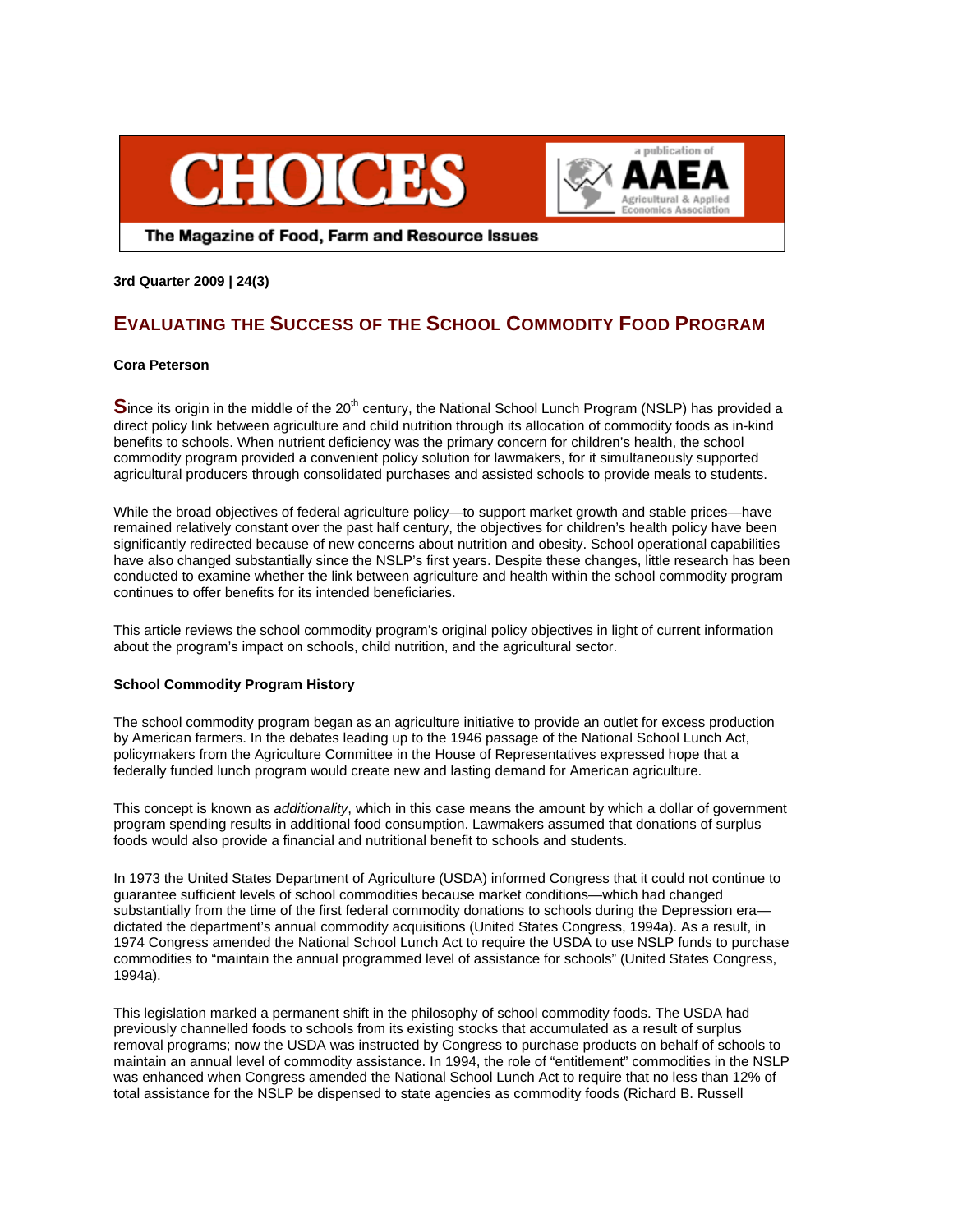National School Lunch Act).

#### **Criteria for Evaluating Policy Success**

The school commodity program's current success in terms of supporting the agriculture sector is best evaluated through evidence that the program has created the additionality—meaning consumption in excess of that which would occur without the program—that policymakers originally expected.

Ironically, however, any evidence of additionality due to the school commodity program may also be interpreted as a policy failure with respect to the nutrition goals of the school lunch program, now that overconsumption of calories is a primary challenge to children's health.

In terms of child nutrition, the most desirable evidence of the commodity program's policy success would be findings that show that the program improves school meal nutrition or compliance with USDA nutrition standards.

The most desirable evidence of the commodity program's success in terms of school finance would be that which proves that schools can obtain foods more cheaply through the USDA than through commercial vendors.

### **Current Research**

#### *Impact on Agriculture*

The most recent study to assess additionality for agriculture due to the NSLP is based on data from the early 1980s. After controlling for factors affecting NSLP participation, demographic factors, household factors, and geographic factors, it was reported that for each dollar of federal NSLP benefits—both cash and commodities—received, households reduced their spending by only 61%, or \$0.61, rather than a full dollar (Long, 1991).

One way to interpret this result is that the NSLP reduces household food expenditures. Another way to interpret this result is that NSLP benefits do not fully replace household food expenditures; thus, the total effect of each federal dollar spent on NSLP reimbursable meals is an estimated \$1.39 for the agricultural sector.

The per-lunch federal cash reimbursement rates for school year (SY) 2009-10 for free, reduced-price, and full-price lunches are \$2.68, \$2.28, and 25 cents, respectively, while the commodity benefit provides an additional 0.195 cents per meal served, regardless of student payment (USDA Food and Nutrition Service, 2009). Based on 39 cents additionality for every dollar of federal NSLP benefits received by households, it may be inferred that the school commodity program estimated additionality for the agricultural sector due to the school commodity program is 8 cents for each lunch served in schools.

However, there are significant drawbacks to applying this estimate to assess the additionality of the school commodity program. First, this estimate is nearly 30 years old. Second, this estimate includes only the federal per meal reimbursement, which represents just part of the full cost of the commodity program at the federal, state, and local levels. Thus while it is accurate to say that every \$1 in school commodity benefits received by households results in additionality according to this estimate, it is inaccurate to say that \$1 in public spending on the commodity program results in additionality.

Finally, the use of household food expenditures to estimate additionality due to the commodity program, specifically, is a convoluted means of measurement. The more accurate way to determine whether the school commodity program creates additionality for the agricultural sector would be to assess school food expenditures among schools that have "cash in lieu of commodities" or commodity letters of credit (CLOC)which enable school districts to conduct local procurement of foods specified by the USDA—compared to food expenditures among schools that receive commodities.

Kansas is the only state with 100% cash in lieu of commodities, though a few other school districts across the country have cash in lieu or CLOC programs that remain from a 1980s pilot study of alternatives to the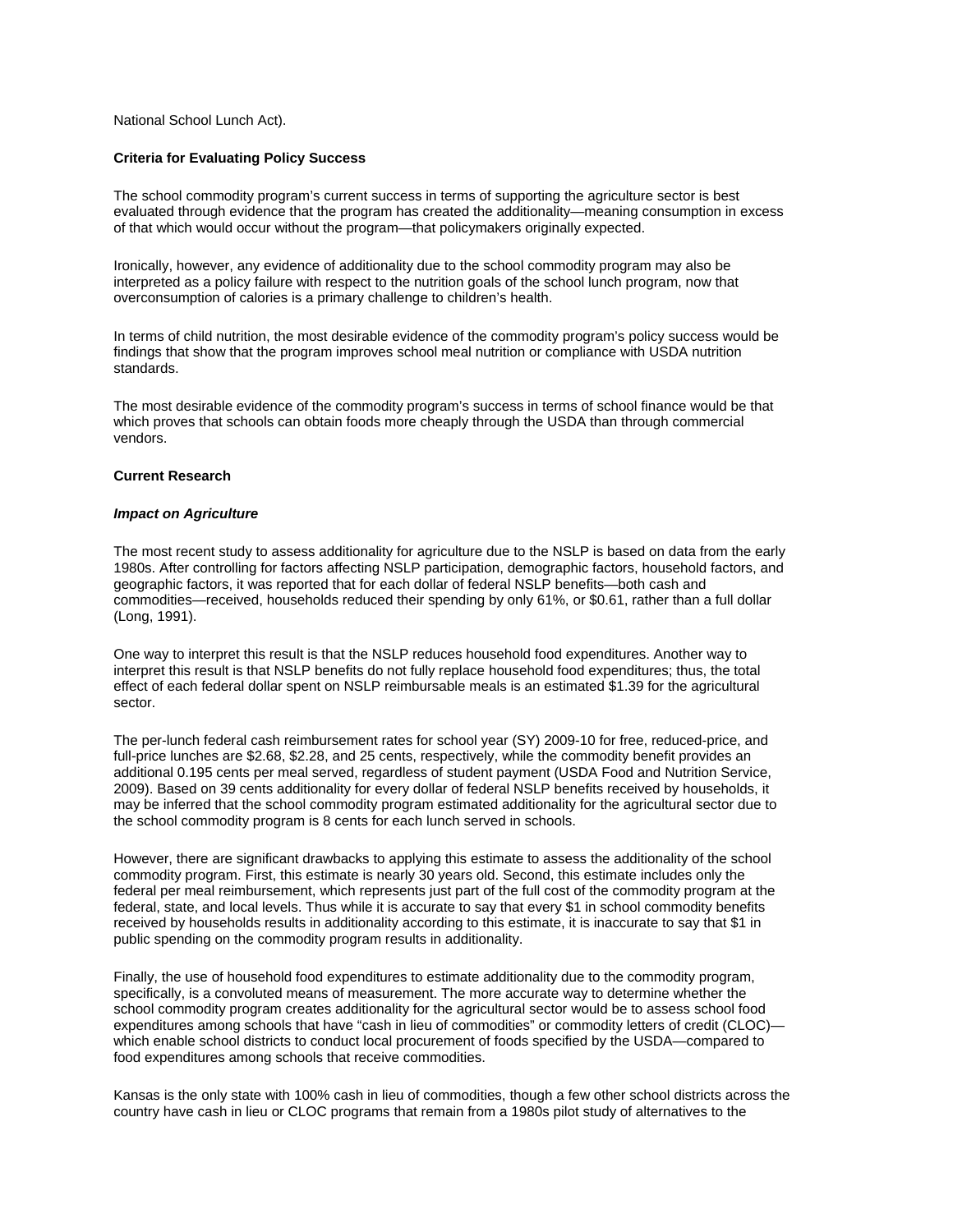commodity program. No comparative research has evaluated school food expenditures among commodity schools compared to cash in lieu or CLOC schools; thus, no direct estimates exist of additionality due to the school commodity program.

It is clear, however, that the combined value of all federal commodity purchase programs—including the school commodity program—are marginal with respect to total annual farm receipts. In 2007, national farm receipts exceeded \$284 billion, while the reported value of commodities delivered to all federal programs was just \$1.3 billion, or 0.5% of farm receipts (USDA Economic Research Service, 2009; USDA Commodity Food Network, 2009).

Schools receive the majority of government commodities purchased for food assistance programs, as demonstrated in Figure 1. USDA data indicate that the school commodity program received 70% of the total value of commodity foods delivered to all federal food assistance programs in 2008 (the data range for 2001 to 2008 is 58% to 72%) (USDA Commodity Food Network, 2009).

As also demonstrated in Figure 1, for several years from 2001 to 2008 schools did not receive the full value of commodities that was allocated, even if the value of bonus commodities was included. Each year that this occurred represents a loss to both the agricultural sector and schools. Just one recent study—detailed below—has assessed the factors that contribute to schools' failure to obtain the full value of allotted commodities funding.



#### Figure 1 Value of Government-Purchased Commodities for School and Nonschool Recipients

Child and Adult Care Feeding Program, Charitable Institutions, Commodity Supplemental Food Program, Disaster Feeding Emergency Food Assistance Program, Elderly Nutrition Pilot Program, Food Bank Demonstration Projects, Food Distribution Program on Indian Reservations, Nutrition Program for the Elderly, Summer Camps school food programs, Summer Food Service Program, Soup Kitchens and Food Banks.

#### *Impact on Child Nutrition*

Commodity foods constitute approximately 15% of foods in school meals, while the remainder are purchased commercially (USDA Food and Nutrition Service, 2008). The USDA list of available commodity foods in SY 2008-9 contained over 180 items. State agencies and school officials are responsible for selecting and ordering commodities from the USDA.

It is unlikely that a direct connection between consumption of school commodities and children's health could be found. For example, there is no evidence in the published literature that commodity cheese or canned pears have unique nutritional attributes compared to their commercial equivalents.

In some cases, schools may be able to specify nutritional attributes—such as "low sodium" or "zero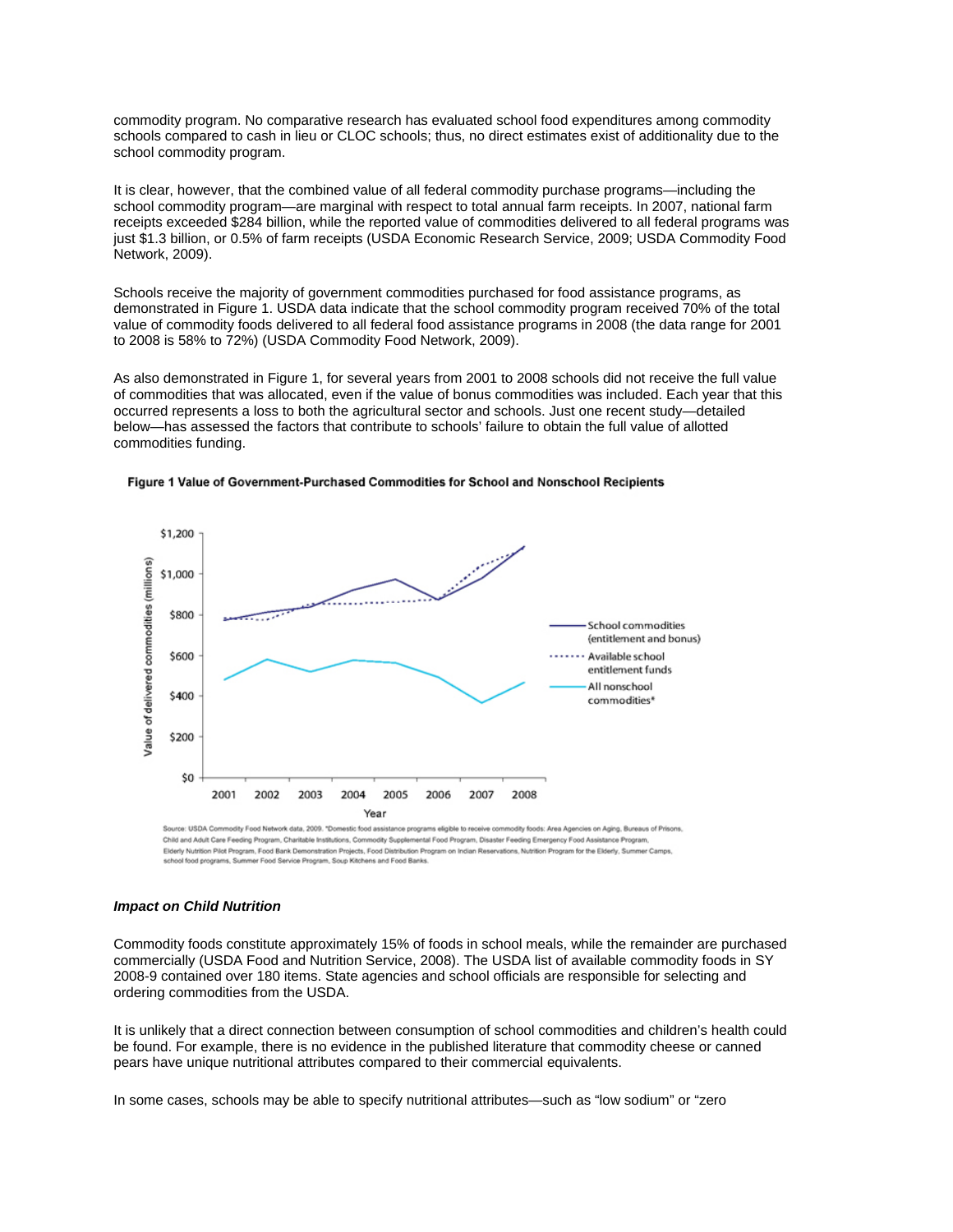transfat"—for end products made with commodity foods that have been ordered from the USDA and diverted to commercial manufacturers for further processing. Schools may order bulk commodity food products from the USDA and divert them to commercial food manufacturers for conversion to end products; for example, bulk chicken could be converted to chicken nuggets (USDA Food and Nutrition Service, 2007a). However, this does not necessarily mean that products with similar specifications are not available through local commercial markets.

In the School Nutrition Dietary Assessment Study III, researchers mention that some prepared foods including pizza, chicken patties, French Fries, and breakfast sandwiches—are manufactured exclusively for school food services (USDA Food and Nutrition Service, 2007b). However, researchers do not provide insight into whether these school-only foods have nutritional attributes that are superior or inferior to commercial formulations or identify whether commodity foods are used in the preparation of such school-only foods.

The Food Research and Action Center recently concluded that the commodity program likely provides significant political support at the national level for the NSLP, though decision-makers at the national and state levels could do more to improve the quality and nutrition content of commodity foods that are offered to schools (Food Research and Action Center, 2008). Further, researchers noted that the commodity program leaves little room for wider fresh fruit and vegetable offerings because the program's ordering, purchasing, storage, and transportation methods tend to require shelf-stable products, rather than perishable items.

Despite the commodity program's proclivity for shelf-stable products, the Department of Defense operates a "DOD Fresh" program to provide fruits and vegetables to schools in most states. An evaluation by the USDA's Economic Research Service in 2003 reported that children consumed 92% to 93% of servings offered during a brief pilot program in 2002, and that 71% of the school administrators believed that students' interest in fresh fruits and vegetables served at school had increased during the pilot period (Buzby, Gutherie, and Kantor, 2003). However, the value of DOD Fresh commodities accounted for just 4% to 6% of the total school commodity value at the national level from 2006 to 2008 (USDA Commodity Food Network, 2009). There is also limited evidence that some districts may be able to purchase fruits and vegetables more cheaply in their local commercial markets (Hecht, et al., 2008).

A report published by the Robert Wood Johnson Foundation assessed commodity orders among California schools in SY 2005-6 and reported that over 82% of the state's school entitlement value was directed toward meat and cheese products (Hecht, et al., 2008). Though researchers pointed out that these products are high in fat and saturated fat, this information offers little evidence that could be used to assess whether the commodity program has an impact on child nutrition or adherence to USDA nutrition standards. School meals are required to have minimum calorie content, and thus it is reasonable that some food items in school lunches will have higher calorie and fat content. Also, it would be rational for schools to allocate their commodity funds toward products with the greatest price advantage over equivalent commercial products, and it may be that meat and cheese items offered the best price advantage that year to schools in California.

Definitive conclusions about the commodity program's impact on child nutrition could only be achieved from schools' ordering information if it were proved that some aspect of the commodity program leads schools to order and serve more foods that have undesirable nutritional attributes than they would in the absence of the commodity program. Therefore, current evidence about the commodity program's impact on school operations and finances would be a useful element in an assessment of the program's impact on child nutrition.

#### *Impact on School Finances*

The USDA is responsible for providing a systematic review of the costs and benefits of providing commodities, according to the National School Lunch Act, though the most recent study with a direct comparison of commercial and USDA commodity food prices was published over 10 years ago.

In 1998, the USDA published a report on the prices paid by one of its procurement arms, the Farm Service Agency (FSA), compared to prices of equivalent commercial products (MacDonald, Handy, and Plato, 1998). The report compared just six products and reported that USDA prices were 4% to 38% lower than equivalent commercial products.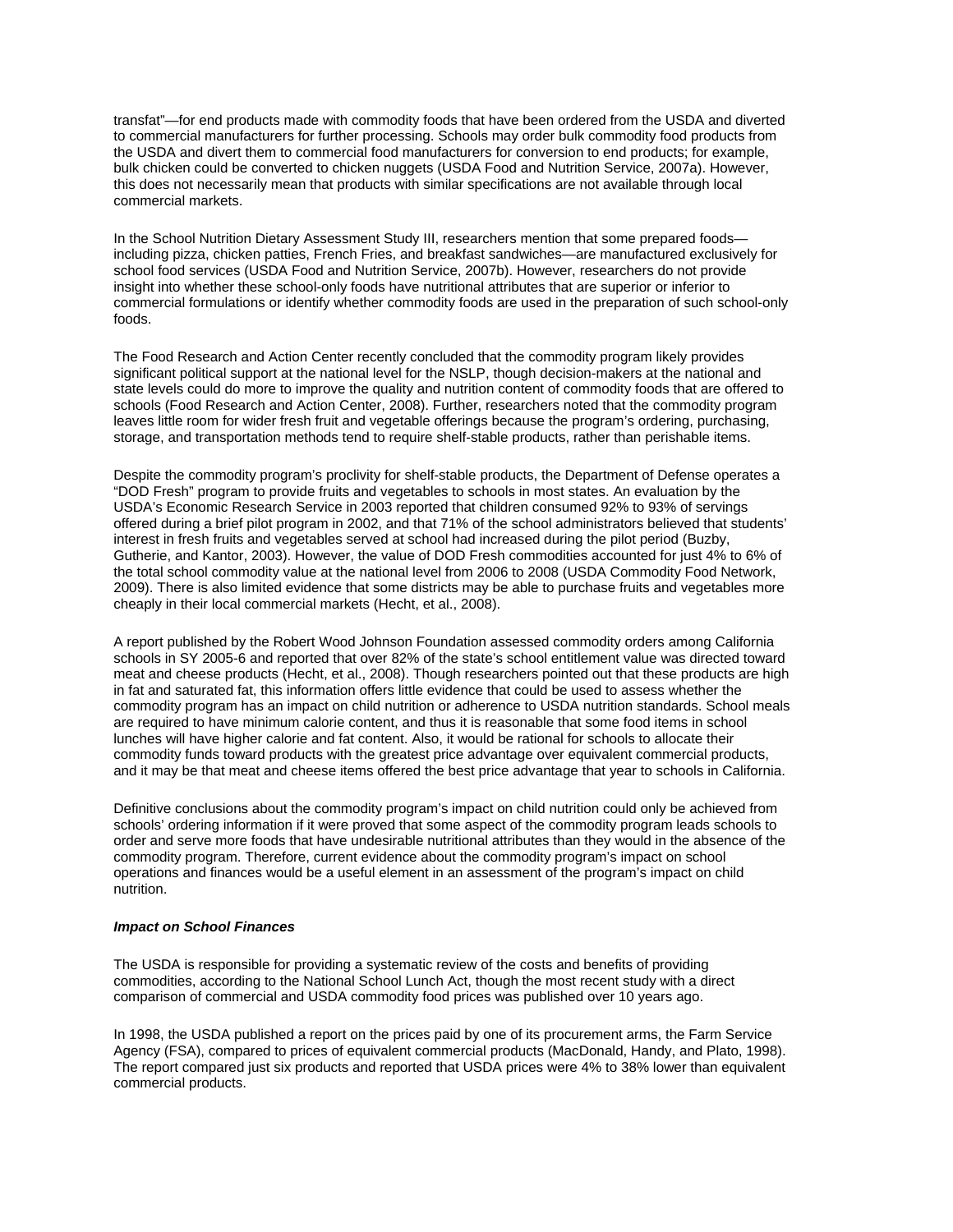Despite high expectations for operational efficiencies from the use of government-procured commodity foods in the NSLP, as early as 1965 there is evidence from U.S. congressional hearings that some schools were having difficulty with the provision of foods, rather than cash, as a portion of federal program funding. The American School Food Service Association wrote to the Agriculture Committee in 1965 to "request that commodity purchases be limited" (United States Congress, 1966). The association's representative explained that "many costs are involved in storage and transportation at the state and school district levels which add substantially to the costs of [commodity] purchases." The letter concluded, "We are confident that…school districts would effectively utilize reimbursement payments at local markets."

Recent research from Minnesota provides empirical evidence that this statement remains relevant. Based on order data from all Minnesota schools in SY 2008-9, it was estimated that for every \$1 spent on USDA commodity products, schools pay on average an additional.12 cents to 27 cents to transport and store those products, compared to an additional 2 cents to 3 cents cents for commercial equivalents (Peterson, 2009). This research was restricted to regular packaged commodities and did not include commodities diverted for further processing. However, the products in the Minnesota analysis constituted over 60% of the collective commodity order value among schools in the state.

The Minnesota research also compared commodity food prices for 48 products to prices for commercial equivalents to test the USDA's claim that the commodity program offers lower unit prices to schools (USDA Food and Nutrition Service, 2008). As demonstrated in Figure 2, 25% of the USDA commodities were more expensive than commercial equivalents that were locally available. Once full procurement costs—including product cost, handling, transportation, administrative labor, warehousing, inventory investment, and cost of risk to hold inventory—were included in the cost assessment, commercial products on average were estimated to be 9% less costly for schools than equivalent USDA commodity products.



#### Figure 2 Commodity Expenditure among Minnesota Schools, School Year 2008-9

Commercial compared to commodity price

te: Minnesota Depa ent of Education. (2008-9). Food Distrib uton Program data. NB: Only spending on regular packaged commodities is demonstrated, which constituted 62% of total commodities expenditure for SY 2008-9

An analysis of Minnesota schools' commodity spending highlights further concerns about the assumed financial benefits that the commodity program provides to schools. As also demonstrated in Figure 2, Minnesota schools directed just 3% of their collective entitlement funding toward commodity products with the greatest price advantage over commercial products, and 11% of their entitlement value toward commodity products for which commercial equivalents were less expensive.

The Minnesota research did not offer an opportunity to closely examine the factors that motivate an individual school district's ordering decisions. However, it was reported that prices paid for commodities were substantially different from prices schools had seen at the ordering stage. From SY 2005-6 to SY 2008-9, the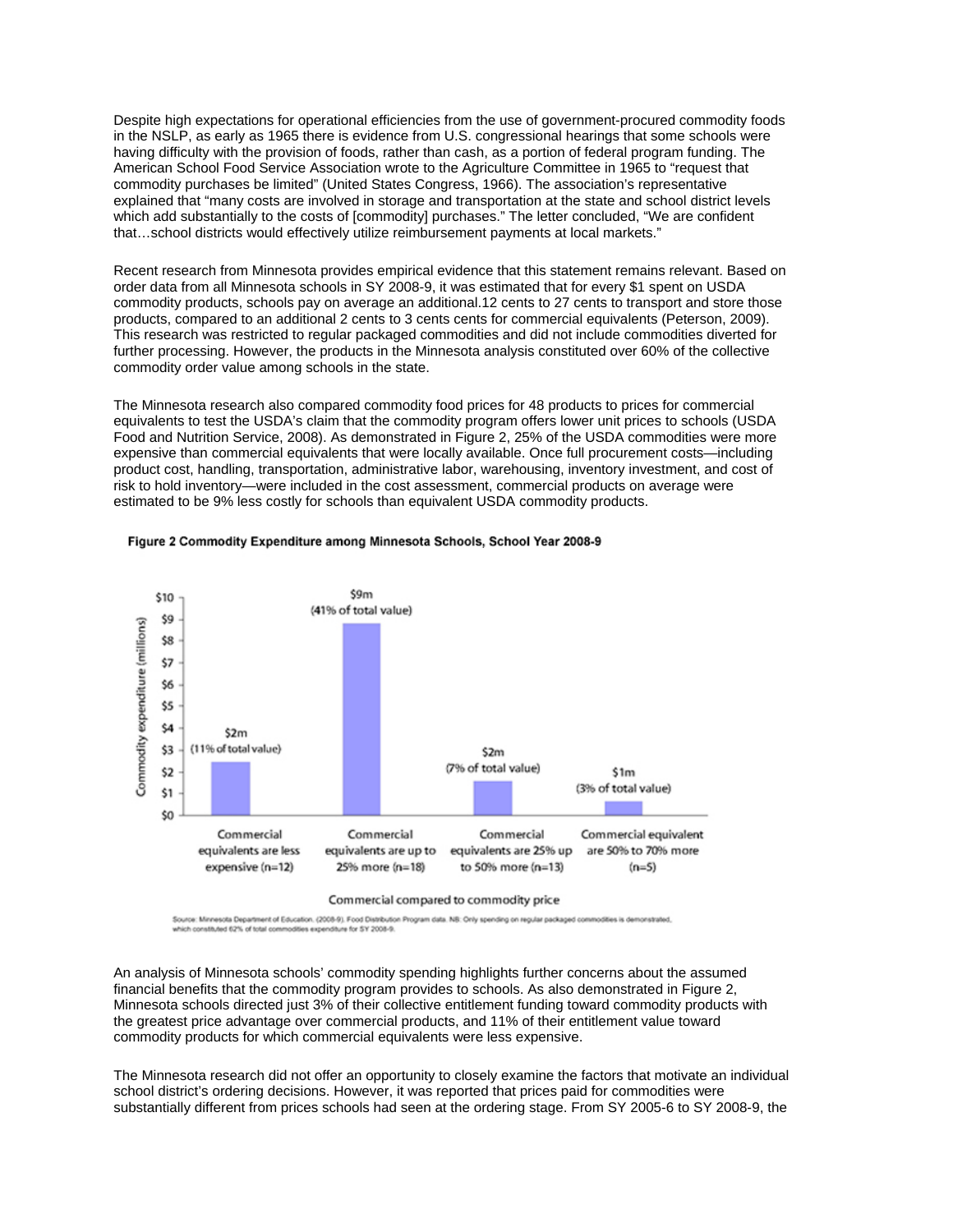average one-year price change across all food groups was an increase of 12%. It was also reported that school districts received the same quantity of regular packaged commodities as ordered for only 54% of orders, and 9% of commodity orders were delivered late to the state warehouse. Imperfect price information and an unreliable supply chain may contribute to schools' apparently inefficient allocation of commodity resources.

## **Challenges and Opportunities for the School Commodity Program**

The modest level of evidence currently available about the commodity program's impact on agriculture, children's health, and school finances suggests that the school commodity program does not achieve substantial advantages for its intended beneficiaries.

Opportunities for improvements that could benefit both food producers and schools include the following:

- The DOD Fresh program appears to be well received by schools, though the program is limited in scope compared to the total school commodity program and there is currently no evidence that the program provides foods at a lower cost than commercial vendors.
- Cash in lieu and commodity letters of credit programs are understudied, despite statements from school officials in congressional testimony that such programs—particularly CLOC—would offer better benefits to schools than the current system of USDA purchases (United States Congress, 1994b).
- Targeted commodity products that offer a substantial price advantage to schools could be offered by the USDA if the department engaged in research to ascertain which commodities are consistently less expensive than commercial equivalents.
- An improved supply chain for school commodities has the potential to make the commodity program more beneficial for schools. However, this would likely involve increased costs at the federal level.
- Prices to food producers—a primary concern for the lawmakers that supported the original NSLP legislation—could be higher if schools were permitted to conduct 100% of their own procurement. As indicated by research from Minnesota, product prices for commodity foods are, on average, lower than prices for equivalent commercial products, though extra costs of transportation and storage due to an unreliable commodity supply chain mean that commodity foods were found to be ultimately more costly for schools. Permitting schools to make local decisions about all food purchases, therefore, may result in both higher prices to farmers and cost savings for schools.

At this time, there is no evidence to suggest that USDA commodity foods are nutritionally distinct from commercial equivalents. The issue that should be used to judge the school commodity program's success, therefore, is whether commodities provide a financial benefit to schools and food producers. Based on the limited research that is available, it appears that the school commodity program provides little, if any, benefit to agriculture, and may actually create greater costs for schools.

Ultimately, school officials are likely in the best position to judge whether the commodity program provides a benefit to school meal programs. It is likely that some products or aspects of the commodity program are more desirable to some schools than others. Therefore, in the absence of evidence that the current system provides substantial benefits to agriculture, it may be reasonable to allow schools to choose either to continue with the existing commodity program or to opt for a more flexible option, such as commodity letters of credit or cash in lieu of commodities.

## **For More Information**

Buzby, J., Gutherie, J., and Kantor, L. (2003). *Evaluation of the USDA Fruit and Vegetable Pilot Program Report to Congress* (No. EFAN-03-006). Washington, D.C.: United States Department of Agriculture.

Food Research and Action Center. (2008). Commodity foods and the nutritional quality of the National School Lunch Program: Historical role, current options, and future potential. Washington, D.C.

Hecht, K., Sharp, M., Beller, D., Shimada, T., Samuels, S., and Boyle M., et al. (2008). The impact of the federal child nutrition commodity program on the nutritional quality of school meals in California. Princeton,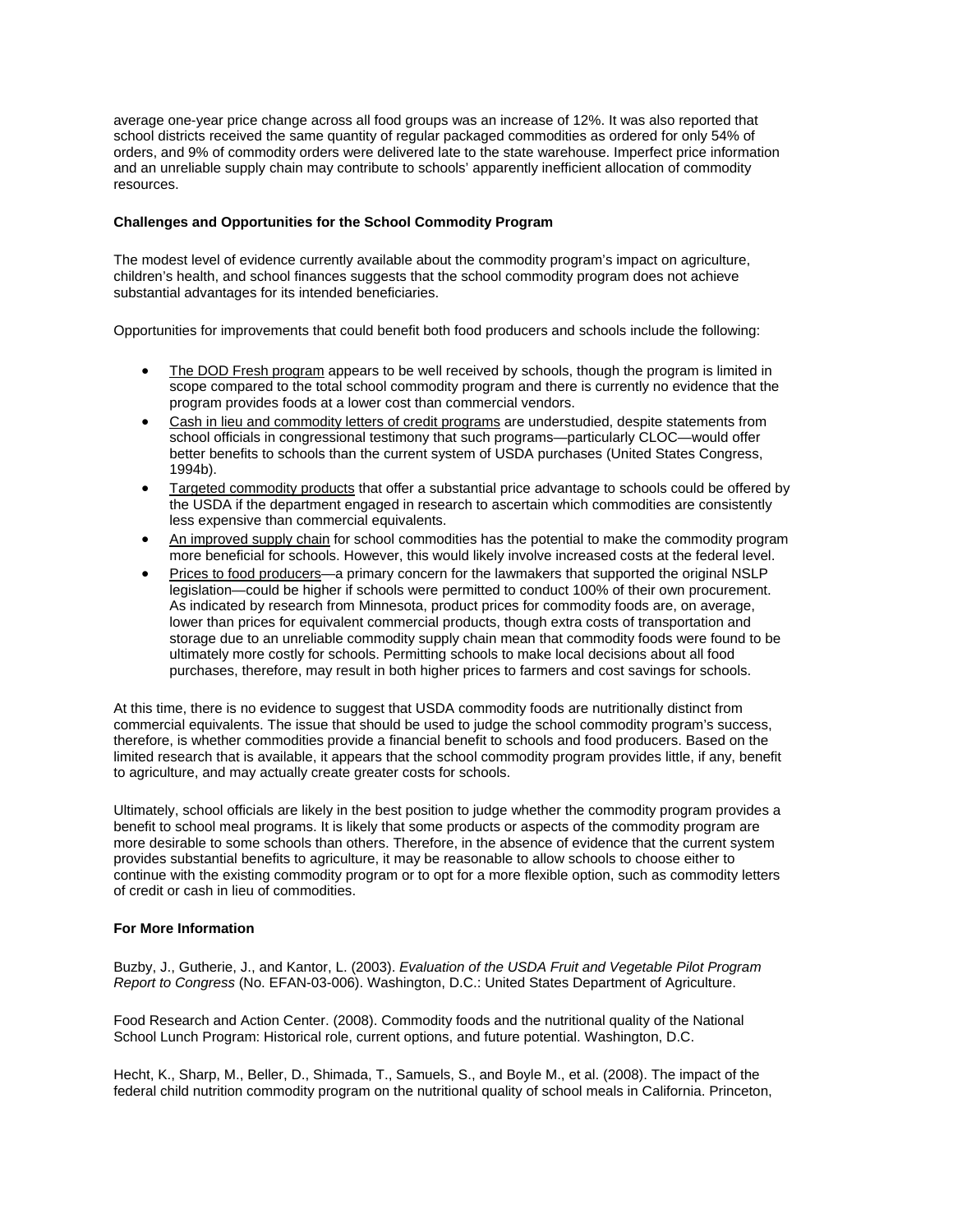NJ: Robert Wood Johnson Foundation.

Long, S. (1991). Do the school nutrition programs supplement household food expenditures? *Journal of Human Resources*, 26, 654-678.

MacDonald, J., Handy, C., and Plato, G. (1998). Food procurement by the USDA's Farm Service Agency (Economic Report No. 766). [Washington D.C.:] United States Department of Agriculture, Economic Research Service.

Minnesota Department of Education. (2008-9). Food Distribution Program data.

Peterson, C. (2009). A comparative cost analysis of commodity foods from the U.S. Department of Agriculture in the National School Lunch Program. *Journal of Policy Analysis and Management*, 28(4), 626- 654.

Richard B. Russell National School Lunch Act (79 P.L. 396, 60 Stat. 230). (1946).

United States Congress. (1966). Congressional committee hearings, House of Representatives, Committee on Agriculture: Washington, D.C.: United States Government Printing Office.

United States Congress. (1994a). Child nutrition programs: Issues for the 103<sup>rd</sup> Congress. A report prepared for the Subcommittee on Elementary, Secondary, and Vocational Education of the Committee on Education and Labor, House of Representatives (Serial No. 103-H). Washington, D.C.: United States Government Printing Office.

United States Congress. (1994b). Health Meals for Healthy Americans Act of 1994 (Commodity Letter of Credit-CLOC). Hearing on H.R. 8, before the Subcommittee on Department Operations and Nutrition of the Committee on Agriculture. House of Representatives, 103rd Congress, second session. Washington, D.C.: Government Printing Office.

United States Department of Agriculture, Commodity Food Network. (2009). Commodity data. Washington D.C.: United States Department of Agriculture.

United States Department of Agriculture, Economic Research Service. (2009). *Total cash receipts by state, 1949-2007.* Retrieved June 2009 from http://www.ers.usda.gov/Data/farmincome/FinfidmuXls.htm.

United States Department of Agriculture, Food and Nutrition Service. (2007a). *Commodity processing. Food Distribution fact sheet*. Retrieved September 2009 from http://www.fns.usda.gov/fdd/processing/pfsprocessing.pdf.

United States Department of Agriculture, Food and Nutrition Service. (2007b). *School Nutrition Dietary Assessment Study-III.* Alexandria, VA.

United States Department of Agriculture, Food and Nutrition Service. (2008). White paper: USDA commodities in the National School Lunch Program. Washington D.C.

United States Department of Agriculture, Food and Nutrition Service. (2009). *National School Lunch Program fact sheet.* Retrieved February 2009 from http://www.fns.usda.gov/cnd/lunch/aboutlunch/NSLPFactSheet.pdf.

*Cora Peterson (c.peterson1@lse.ac.uk) is a graduate student in the Department of Social Policy at the London School of Economics and Political Science.* 

*© 1999-2010 Choices. All rights reserved. Articles may be reproduced or electronically distributed as long as attribution to Choices and the Agricultural & Applied Economics Association is maintained.*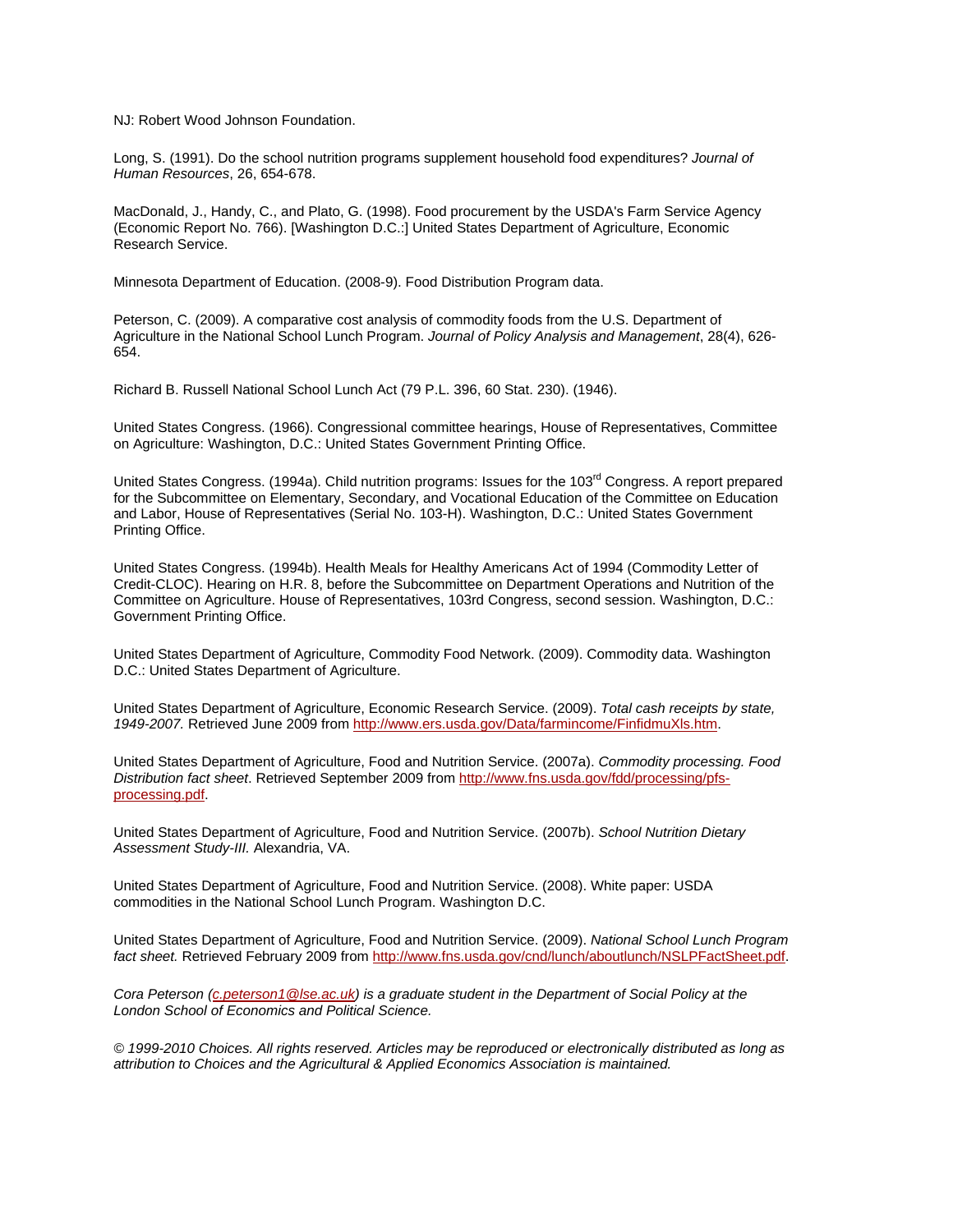The farmdoc project distributes Choices in partnership with<br>the Agricultural and Applied Economics Association.

click here to visit choicesmagazine.org >>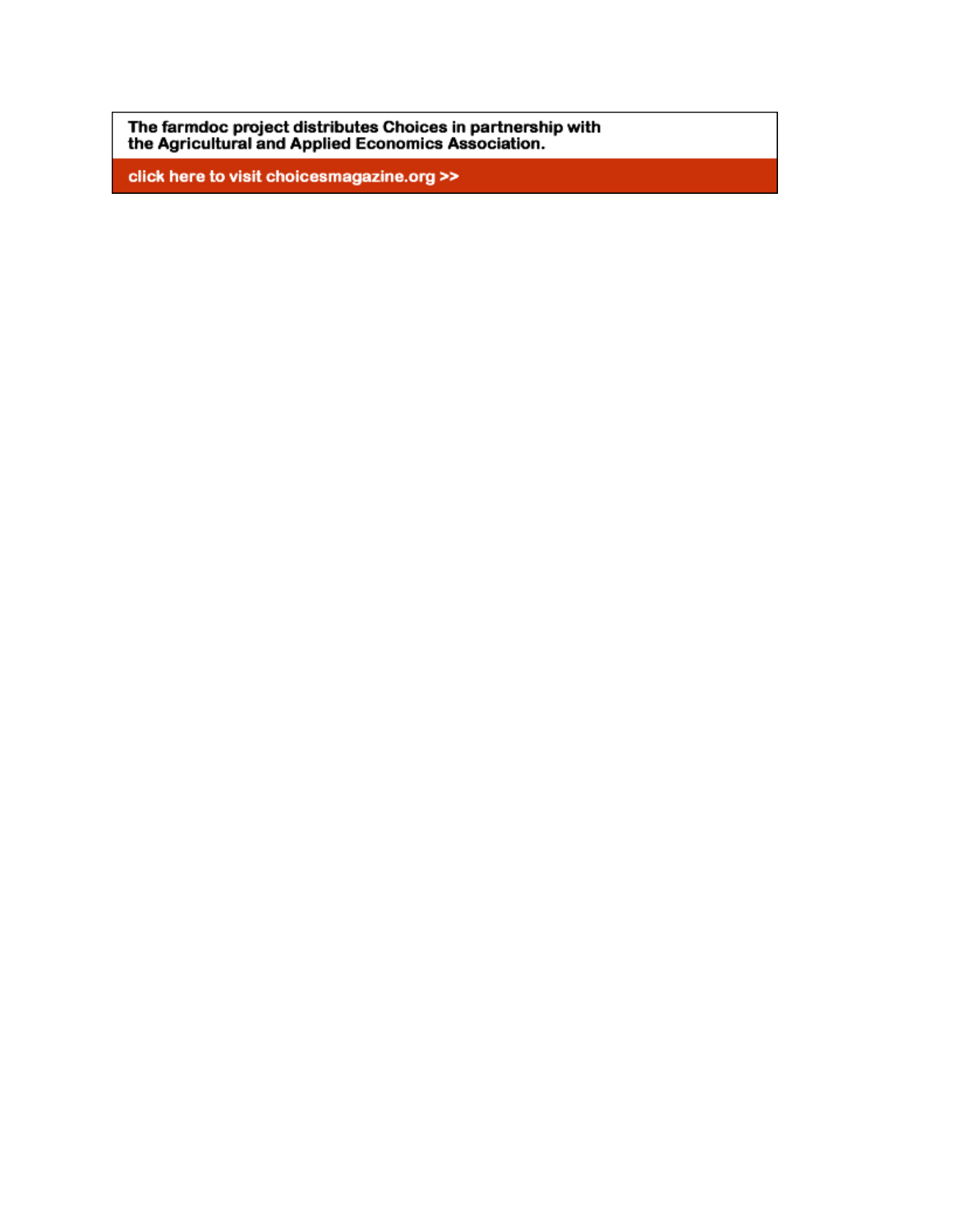



The Magazine of Food, Farm and Resource Issues

**3rd Quarter 2009 | 24(3)** 

# **ADEQUACY OF FEDERAL SCHOOL LUNCH REIMBURSEMENT ADJUSTMENTS**

## **Koel Ghosh and Benjamin Senauer**

**C**ash reimbursements provided by the United States Department of Agriculture (USDA) for each National School Lunch Program (NSLP) meal served form the bulk of the support provided to schools to enable them to achieve the policy goal of "safeguarding the health and well-being of the nation's children" (USDA, FNS, 2009). The reimbursement rate is adjusted each July 1 for the next school year to help cover changes in the cost of providing school lunches. The adequacy of the annual adjustment in the NSLP federal reimbursement rate became a crucial issue with the rapid rise in food prices in 2007 and the first half of 2008, and considering possible future food price volatility.

## **Background**

In July 2008, the USDA announced the new federal reimbursement rates for the NSLP for the 2008-09 school year: \$2.57 for free lunches, \$2.17 for reduced-price lunches, and 24 cents for paid lunches in the 48 contiguous states serving less than 60% free and reduced-price lunches. These figures compare to \$2.47, \$2.07, and 23 cents in the 2007-08 school year. These adjustments in the reimbursement rates for the 2008- 09 school year reflected the annual increase of 4.26% from May 2007 to May 2008 in the Consumer Price Index for All Urban Consumers for Food Away from Home (CPI-FAFH). For the current 2009-10 school year the reimbursement rates are \$2.68, \$2.28, and 25 cents. For school districts with 60% or more of their students eligible for free or reduced-price lunches, the reimbursement rates are two cents higher. Students must come from low-income families to qualify for free or reduced-price meals. The reimbursement rates are higher for Alaska and Hawaii, because the cost of living is higher in those two states (*Federal Register, 2008)*. Further federal support is provided by USDA to the schools in the form of commodities, which were worth on average 20.75 cents per meal in 2008-09, an increase of 1.25 cents over the prior year.

However, the cost of serving nutritious school lunches increased much more in 2007 and the first half of 2008 than did federal reimbursements. According to the School Nutrition Association, average lunch costs increased 10% from \$2.63 to \$2.90 between the 2007-08 and 2008-09 school years (School Nutrition Association, 2008a). About three-quarters of U.S. school districts had to raise the price of their lunches for the 2008-09 school year, because the increase in the federal reimbursement rate was inadequate given the rise in the cost of food (Kingsbury, 2008). The average price increase was about 25 cents per day for the typical lunch.

The School Nutrition Association reported that schools had to pay 14% more for milk in fall 2008 compared to a year earlier, 13% more for fruits and vegetables, 11% more for meat and meat alternatives, and 15% more for bread, all key components in providing balanced, nutritious school lunches (School Nutrition Association, 2008b). To counter the cost increases, school food services were forced to make menu substitutions, offer fewer choices, delay purchases of much-needed equipment, and increase the price of the "paid" school lunch. Reductions were required particularly in categories that are crucial to providing healthier meals, such as whole grains and a variety of fruits and vegetables, because they are relatively more expensive. For example, the Roseville School District in a suburb of St. Paul, Minn., removed salad bars in the spring of 2008 when they faced escalating prices for fresh produce.

In her testimony before a congressional committee on July 9, 2008, Kate Houston, the then deputy under-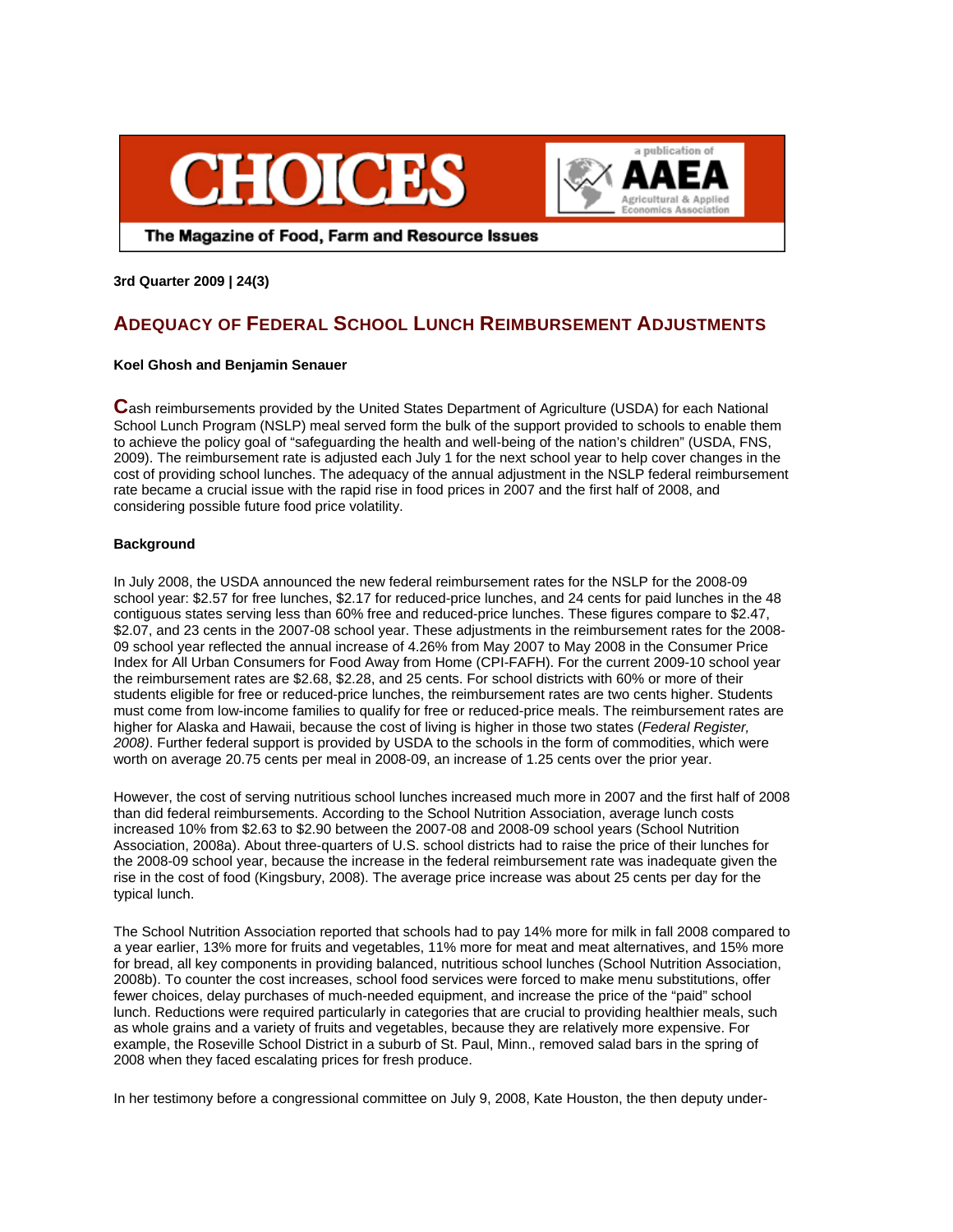secretary of USDA for Food, Nutrition, and Consumer Services, suggested that the annual adjustments in the NSLP reimbursement rate in relation to actual cost changes faced by school food services averaged out over time. She specifically said that "The annual adjustments in cash and commodity reimbursement rates help schools deal with rising costs over time; however, near-term cost increases can be challenging to schools" (Houston, 2008).

There is a clear sense of inadequacy about the NSLP reimbursements provided, particularly in the years of rapidly rising food prices. This merits a closer look at the CPI-FAFH as the basis of adjustments in reimbursement rates. How is this index designed? Do near-term cost increases faced by schools versus federal reimbursement rates actually average out over time when using this index? What evidence and data are available to research these questions? What options are available to better address the cost increases experienced by school food services? This article attempts to answer these questions. We do not examine the higher cost of providing healthier meals that meet the 2005 Dietary Guidelines, about which the Institute of Medicine has released a report this fall (Institute of Medicine, 2009). In addition, this study does not deal with the issue of whether the reimbursement rates should be adjusted more frequently than annually.

## **Basis of Reimbursement Adjustments**

Currently the annual adjustment in the federal payment rate for the NSLP effective July 1–June 30 reflects the May-to-May (preceding 12 month) change in the CPI-FAFH determined by the Bureau of Labor Statistics (BLS). The CPI-FAFH is structured into five strata: "full-service restaurants," "limited-service restaurants," "food at employee sites and schools," "food from vending machines and snack bars," and "other food away from home." Full and limited-service restaurants collectively account for 88% of the weight used in the index's computation (BLS, 2008). With such a high weighting for these two strata, it is questionable how well the index reflects changes in school lunch prices.

Commercial food service and school lunch are very different types of operations. In full-service restaurants, the cost of food and beverages accounts for about 32% to 33% of their total sales. For limited-service fast food restaurants, food costs average only 30% of sales (National Restaurant Association, 2008). In comparison, food and beverage costs represent 37% of the total costs of the typical school lunch (Newman, Ralston, and Clauson, 2008). Restaurants and other food service operations spend more on labor and overhead costs, such as the space or building. Moreover, the composition of meals is typically very different. Each NSLP meal is required to include a serving of milk. School lunches are supposed to comply with certain nutritional guidelines, which is not required of commercial food service meals.

#### **Analysis**

Only a few states provide publicly available average costs or prices for NSLP lunches across the school districts in their states on an annual basis. Minnesota is one of those states (MNED, 2009). The Department of Education in California posts on its website the average price paid annually for NSLP lunches in California in contrast to the average costs reported in Minnesota (CAED, 2009). The average meal prices for California are for paid lunches. Table 1 shows average costs per lunch in Minnesota, average prices for paid lunches in California, and the NSLP federal reimbursement rates for school years 2000-01 to 2007-08. Only a few urban and suburban Minnesota school districts substantially improved the quality of the meals served, so that series primarily reflects increases in food, labor, and other costs (MNED, 2009). Data for California were not available for the years 2000-01 through 2002-03.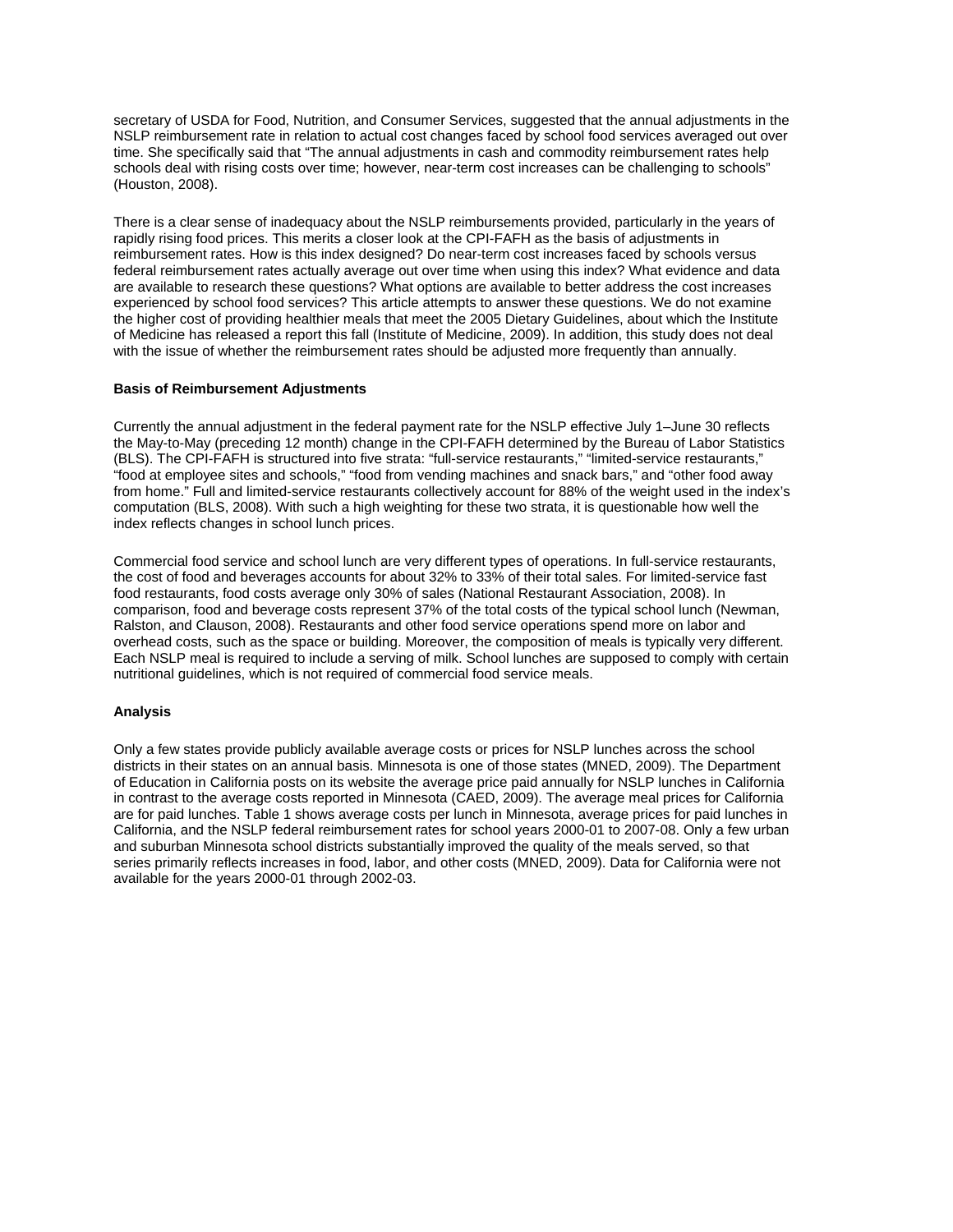## **Table 1**

## **School Lunch Costs, Prices Paid and NSLP** Federal Reimbursement Rates, 2000-2008

| <b>School Year</b> | Minnesota<br><b>Average</b><br>Cost per<br>Lunch <sup>a</sup> | California<br><b>Average</b><br>Price<br><b>Charged</b><br>per Lunch <sup>b</sup> | <b>NSLP Federal</b><br>Reimbursement<br>Rate <sup>c</sup> |
|--------------------|---------------------------------------------------------------|-----------------------------------------------------------------------------------|-----------------------------------------------------------|
| 2000-2001          | 2.14                                                          | N/A                                                                               | 2.02                                                      |
| 2001-2002          | 2.20                                                          | N/A                                                                               | 2.09                                                      |
| 2002-2003          | 2.15                                                          | N/A                                                                               | 2.14                                                      |
| 2003-2004          | 2.33                                                          | 1.75                                                                              | 2.19                                                      |
| 2004-2005          | 2.47                                                          | 1.84                                                                              | 2.24                                                      |
| 2005-2006          | 2.56                                                          | 1.93                                                                              | 2.32                                                      |
| 2006-2007          | 2.65                                                          | 1.99                                                                              | 2.40                                                      |
| 2007-2008          | 2.82                                                          | 1.98                                                                              | 2.47                                                      |

<sup>a</sup> Minnesota Department of Education

**b**California Department of Education

<sup>C</sup>Contiguous States, Free Lunch, for Participation  $<60%$ 

The California paid price is so low because the state government provides an additional reimbursement of over 20 cents per lunch served. Free and reduced-price meals also accounted for 75% of the lunches served in 2007-08, whereas the comparable figure for Minnesota was only about 30%. Many California schools thus have a large, stable demand for NSLP meals, and receipts for free and reduced-price meals can be used to subsidize paid lunches. With the exception of 2002-03 in Minnesota and 2007-08 in California, all three series (columns) in Table 1 were higher every year compared with the prior year. Because of the 2001–2003 U.S. economic downturn, districts tried to hold down the cost and price of school lunches. With the economic recovery, costs that had been held back increased sharply, particularly in Minnesota in the 2003-04 school year. A few school districts also improved the nutritional quality of their meals. The reason that the California price may have decreased by 1 cent in 2007-08 is that even more students were receiving free and reducedprice lunches as the California economy began to fade.

Table 2 shows the percentage change from the previous year in the three data series-Minnesota average cost per lunch, CPI-FAFH, and the reimbursement rate. As shown in Table 2, the Minnesota cost per lunch increased by 31.78% between 2000-01 and 2007-08 whereas the federal reimbursement rate increased by only 22.28% over the same period. Table 2 also shows that the average annual percentage increase in this period is 4.07% in the Minnesota cost per lunch, whereas that of the federal reimbursement rate is only 2.93%. The near-term increases in school lunch costs do not average out over time with changes in the reimbursement rate as argued by the deputy under-secretary of USDA. Schools were able to close this gap by fully utilizing the commodity program and by using a la carte foods, which are not part of the NSLP, to cross-subsidize the program. Furthermore, some districts in Minnesota with 60% or more of their students eligible for free or reduced-price lunches qualified for the higher reimbursement rate, as discussed previously. The State of Minnesota also provides a small additional subsidy to fund the NSLP, which was 8 cents per lunch in 2004-05 and is currently 12 cents (2009-10).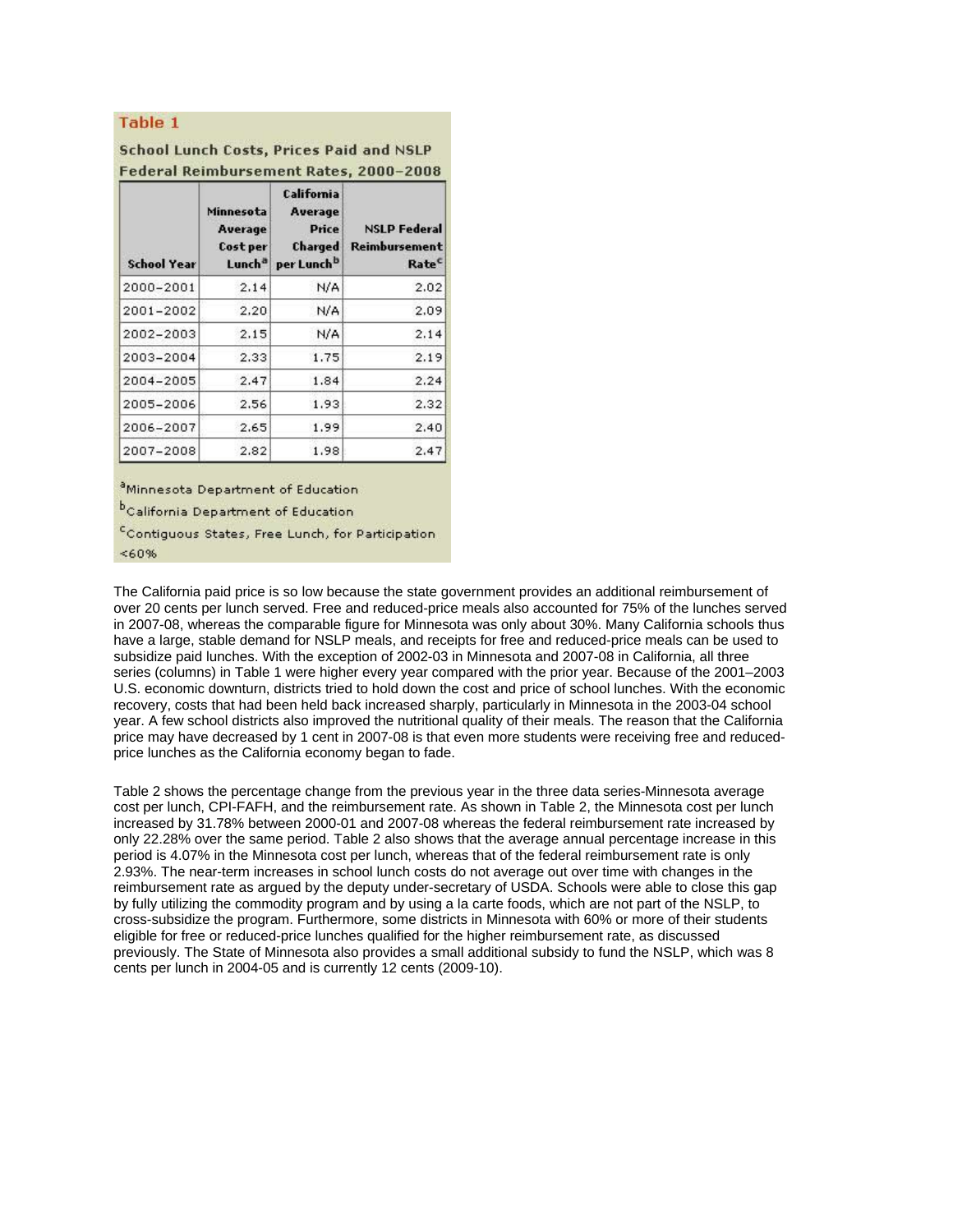## Table 2

Annual Change in School Lunch Cost, **CPI-Food Away From Home, and NSLP** Federal Reimbursement Rates, 2001-2008

| <b>School Year</b>                | <b>Percent Change</b>                                                |                                                             |                                                           |  |
|-----------------------------------|----------------------------------------------------------------------|-------------------------------------------------------------|-----------------------------------------------------------|--|
|                                   | Minnesota<br><b>Average</b><br><b>Cost per</b><br>Lunch <sup>a</sup> | <b>CPI-Food</b><br>Away<br><b>From</b><br>Home <sup>b</sup> | <b>NSLP Federal</b><br>Reimbursement<br>Rate <sup>c</sup> |  |
| 2001-2002                         | 2,80                                                                 | 2.85                                                        | 3.47                                                      |  |
| 2002-2003                         | $-2.27$                                                              | 2.60                                                        | 2.39                                                      |  |
| 2003-2004                         | 8.37                                                                 | 2.20                                                        | 2.34                                                      |  |
| 2004-2005                         | 6.01                                                                 | 2.87                                                        | 2.28                                                      |  |
| 2005-2006                         | 3.64                                                                 | 3.16                                                        | 3.57                                                      |  |
| 2006-2007                         | 3.52                                                                 | 3.17                                                        | 3.45                                                      |  |
| 2007-2008                         | 6.42                                                                 | 3.29                                                        | 2.92                                                      |  |
| Percentage<br>Change<br>2001-2008 | 31.78                                                                | 21.94                                                       | 22.28                                                     |  |
| Average<br>Percentage<br>Change   | 4.07                                                                 | 2.88                                                        | 2.93                                                      |  |

## <sup>a</sup> Minnesota Department of Education

<sup>b</sup>Percentage change in the CPI-FAFH index for any school year, for example 2002-03, is the percentage change in the index from May 2001 to May preceding that school year, i.e. May 2002. <sup>C</sup>Contiguous States, Free Lunch, for Participation <60%

#### **Possible Options**

The CPI for food in August 2009 was only 0.4% higher than in August 2008, so food price increases have receded as a pressing current issue for the NSLP. However, at some point in the perhaps not-so-distant future, rapidly rising food prices are again likely to be a crucial concern. Now is the time to consider possible alternatives to the CPI-FAFH for determining the annual adjustments in the federal reimbursement rates.

Interestingly, BLS recently started to derive a CPI for Elementary and Secondary School Food (CPI-ESSF) from 2005, based on only a very small sample. BLS warns that because of the small sample, the results are not reliable. However, BLS has clearly worked out the methodology to collect this index. Simply by way of comparison, the CPI-ESSF increased by 4.79% between May of 2006 and May of 2007; based on this index the adjustments in reimbursement rates for school year 2007-08 should have reflected an increase of 4.79%. The federal reimbursement rate increased only 2.92%, reflecting an increase of 3.29% in the CPI-FAFH, whereas the cost of Minnesota school lunches rose 6.42%, as shown in Table 2 for 2007-08. The CPI-ESSF provides a potentially better alternative for adjusting the NSLP reimbursement rate. The feasibility and cost of basing this index on a nationally representative sample of schools need to be studied.

The use of the CPI-ESSF could be subject to the basic problem of simply building increased costs of production, due to inefficiency and not just unavoidable input cost changes, into the reimbursement rate. This problem could be largely avoided by surveying only those school food service operations that would be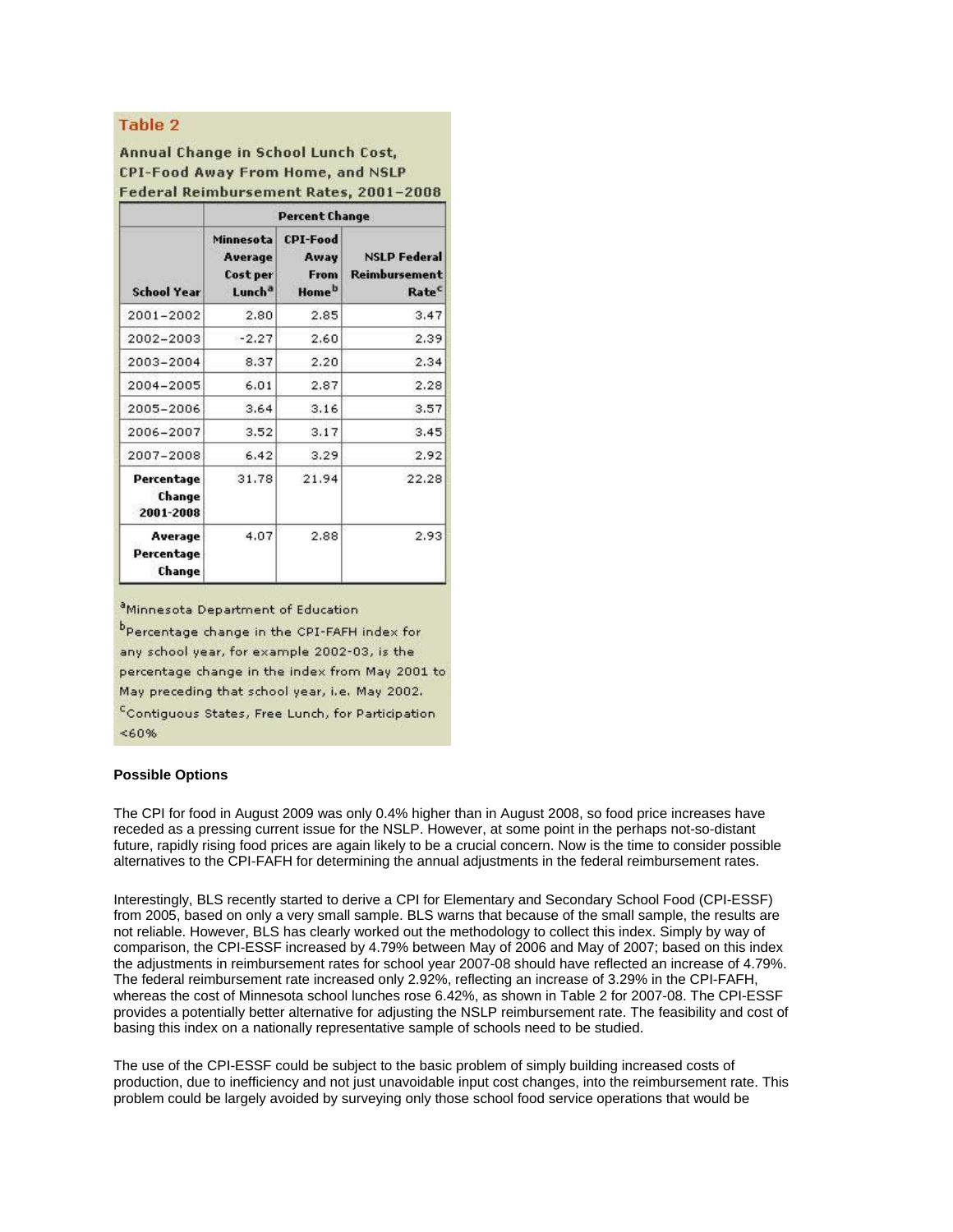judged to be "top performers" and exemplify "best practices." In conversations with school food service directors and various states' Department of Education officials, we have found that they are well aware of which school districts have the best food service operations in their states, based on the quality of food served and their costs. In a sense, the "top-performing" school districts would serve as a "benchmark" for other school food services.

Cost-of-living adjustments (COLAs) or cost index adjustments will always raise questions. Since the adjustment for a future period is based on price changes in a prior one, it will usually trail the actual price/cost changes. For example,the change in the overall CPI for the third quarter compared to the previous year's third quarter determines the annual COLA for Social Security benefits starting with the December payment. The use of COLAs is deeply ingrained in many government policies and programs, labor agreements, and business contracts, and the success of any dramatically different approach is likely to meet strong political resistance.

Another possibility would be to use inflation forecasts by some authoritative government body. However, basing the adjustments in payments for government programs, such as School Lunch and Social Security, on some prediction of future cost increases could easily degenerate into a political morass, with various factions presenting their own forecasts that support their self-interest. One can only imagine the political pressures from using inflation predictions for the next year by the Federal Reserve Bank or White House Council of Economic Advisers to set government program payments, or a forecast by USDA's Economic Research Service for cost increases over the next 12 months to set the NSLP federal reimbursement rate on July 1 for the next school year. The fundamental problem is that the future is unknowable with a high degree of certainty, as the last 12 months have clearly demonstrated.

However, for the NSLP reimbursement rate adjustment, an appropriate CPI for Elementary and Secondary School Food may well be a better alternative for its determination than the current use of the CPI for Food Away from Home. As part of the reauthorization of the Child Nutrition Act, Congress could request that USDA conduct a study of the feasibility and cost of using this alternative for determining the adjustments in the NSLP federal reimbursement rates.

## **For More Information**

Bureau of Labor Statistics (BLS). (2008). Relative importance of items in the Consumer Price Index. Washington, DC. Retrieved August 14, 2009 from http://www.bls.gov/cpi/cpiri2008.pdf.

California Department of Education (CAED). 2009. School nutrition programs. Sacramento, CA. Retrieved August 14, 2009 from http://www.cde.ca.gov/ds/sh/sn/.

Houston, K. (2008, July 9). Testimony of the Deputy Under-Secretary of Agriculture for Food, Nutrition, and Consumer Services before the House Education and Labor Committee." Retrieved August 14, 2009 from http://www.fns.usda.gov/cga/speeches/CT070908.html.

Institute of Medicine. (2009). *School Meals: Building Blocks for Healthy Children.* Washington, DC: The National Academies Press. Retrieved October 20, 2009 from http://books.nap.edu/openbook.php?record\_id=12751.

Kingsbury, K. (2008, July 11). Food prices eat up school lunch. *Time*. Retrieved July15,2009 from http://www.time.com.

Minnesota Department of Education (MNED). (2009). Financial management- School Nutrition Programs. District Food Service Financial Reports. Roseville, MN. Retrieved August 14, 2009 from http://education.state.mn.us/MDE/Learning\_Support/FNS/SNP/FinancialManagement-SNP/index.html.

National Restaurant Association. (2008). Highlights from the restaurant industry dollar. Washington, DC. Retrieved July15, 2009 from http://www.restaurant.org/.

Newman, C., Ralston, K., and Clauson, A. (2008, September). Balancing nutrition, participation, and cost in the National School Lunch Program. *Amber Waves, 6(4)*. Washington, DC: U.S. Department of Agriculture,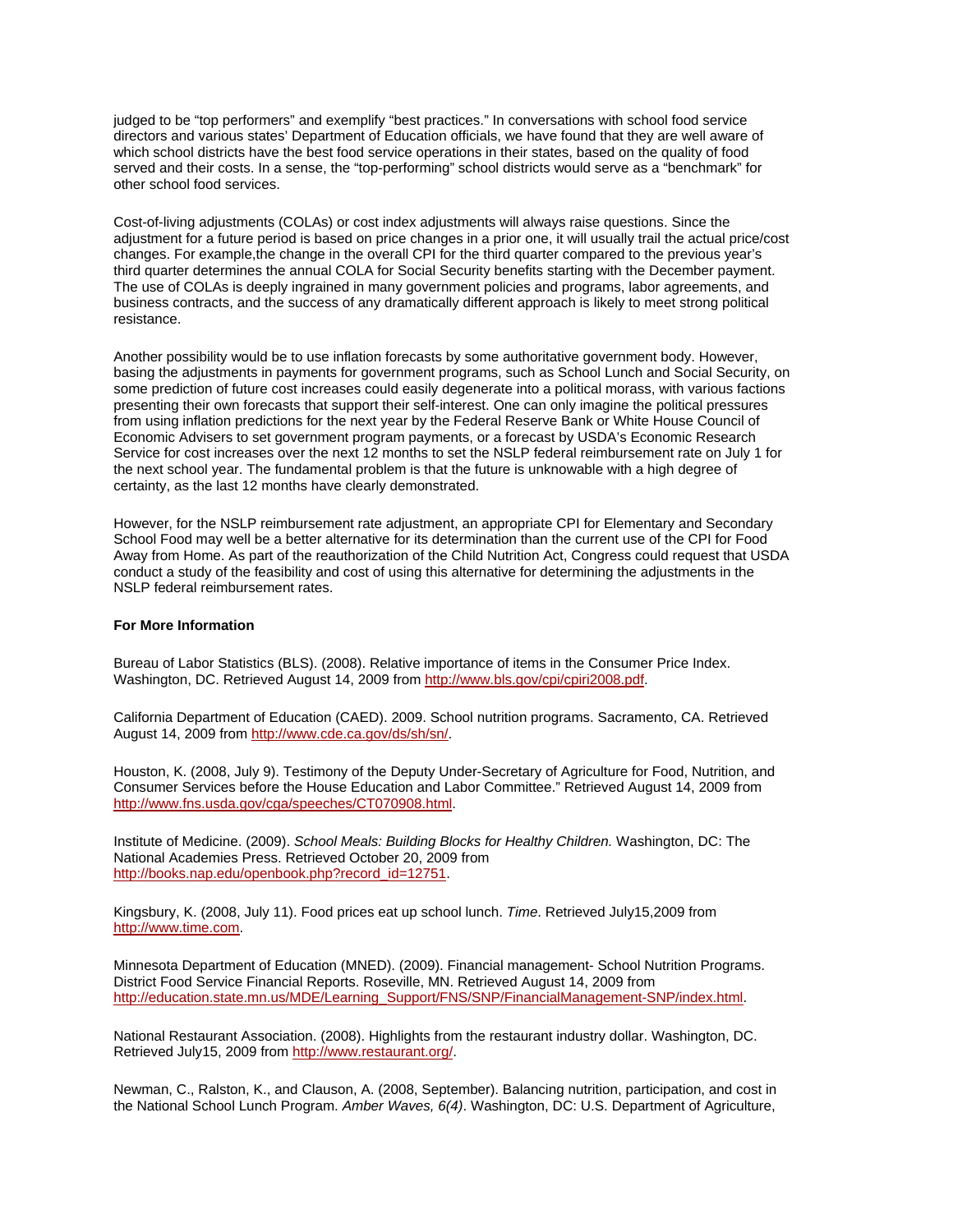Economic Research Service.

School Nutrition Association. (2008a). Heats on: School meals under financial pressure. National Harbor, MD. Retrieved August 14, 2009 from http://www.schoolnutrition.org.

School Nutrition Association. (2008b). Impact of rising food prices on school nutrition. National Harbor, MD. Retrieved August 14, 2009 from http://www.schoolnutrition.org/content.aspx?id=2398.

United States Department of Agriculture Food and Nutrition Service. (2008). National School Lunch, Special Milk, and School Breakfast Programs, National average payments/maximum reimbursement rates. *Federal Register, 73*(130). Retrieved August 14, 2009 from http://www.fns.usda.gov/cnd/Governance/notices/naps/NAPs08-09.pdf.

United States Department of Agriculture, Food and Nutrition Service (USDA, FNS). (2009). National School Lunch Program: Fact Sheet. Washington, DC. Retrieved August 14, 2009 from http://www.fns.usda.gov/cnd/Lunch/AboutLunch/NSLPFactSheet.pdf.

*Koel Ghosh (ghosh023@umn.edu) is a Post-doctoral Research Associate in the Department of Applied Economics at the University of Minnesota. Benjamin Senauer (bsenauer@umn.edu) is a Professor in the Department of Applied Economics at the University of Minnesota.* 

*This study was funded by the Healthy Foods, Healthy Lives Institute at the University of Minnesota.*

*© 1999-2010 Choices. All rights reserved. Articles may be reproduced or electronically distributed as long as attribution to Choices and the Agricultural & Applied Economics Association is maintained.*

The farmdoc project distributes Choices in partnership with the Agricultural and Applied Economics Association.

click here to visit choicesmagazine.org >>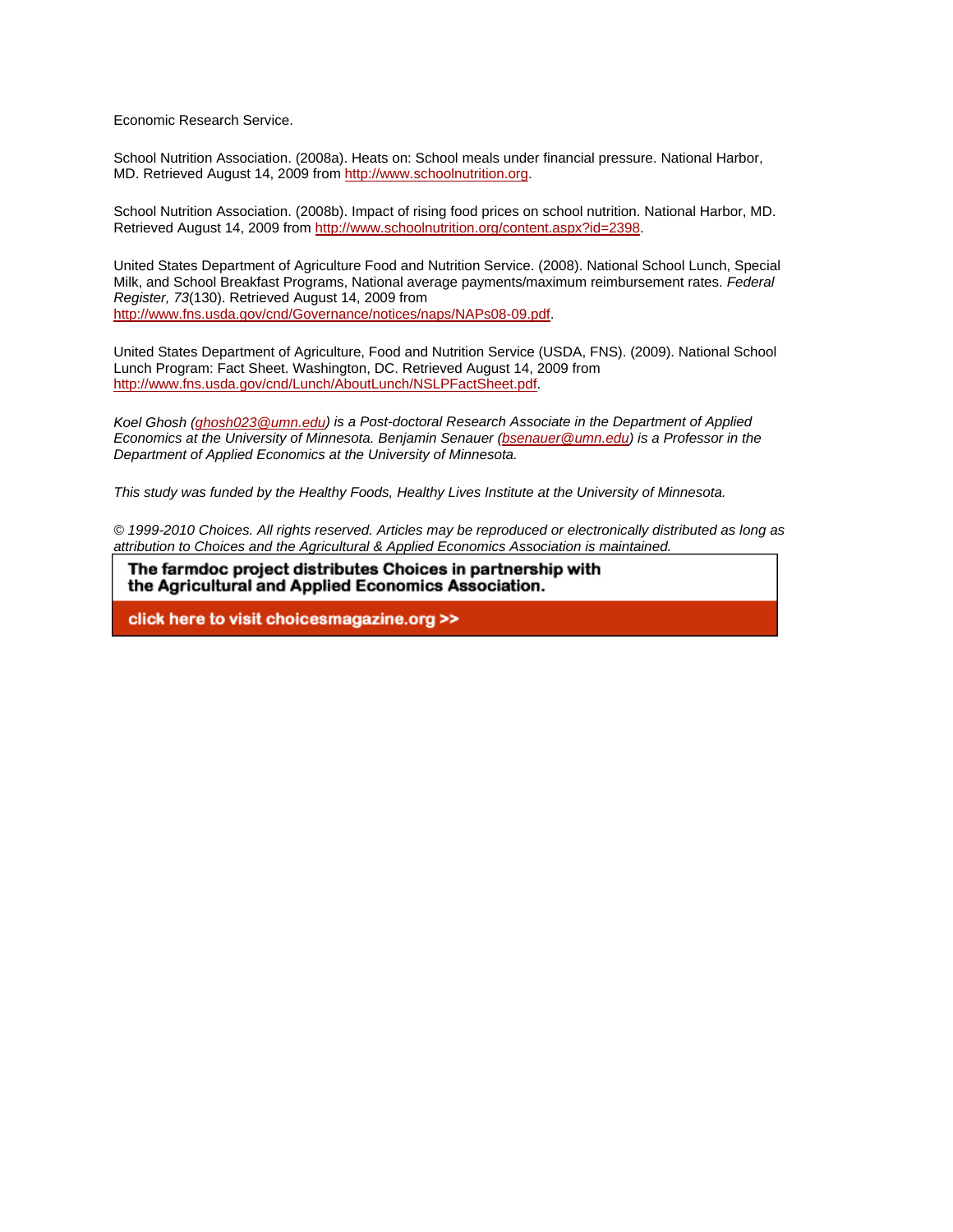



The Magazine of Food, Farm and Resource Issues

**3rd Quarter 2009 | 24(3)** 

# **THE ECONOMICS OF A HEALTHY SCHOOL MEAL**

## **Parke Wilde and Mary Kennedy**

**A**t first, the question seems simple: "Is it economically feasible to serve healthy food in school?"

And, at first, the road to an answer seems equally simple: one must estimate the cost of serving a meal and then confirm that revenue suffices to cover this cost.

The federal government uses this type of straightforward comparison of costs and revenues to judge whether the federal reimbursement rate for meals served by the National School Lunch Program (NLSP) and School Breakfast Program (SBP) is adequate. The influential periodic federal *School Lunch and Breakfast Cost Study*, completed most recently in April 2008, estimated that the national mean cost to provide a school lunch was \$2.28 in the 2005-06 school year, which was less than the federal reimbursement per free lunch of \$2.51 that year (USDA/FNS, 2008). Perhaps there was even a little change left over.

The School Nutrition Association, the trade association for school food service operations, uses a similar straightforward comparison, though, not surprisingly, it reaches a different conclusion. Its September 2008 report, *Heat's On: School Meals Under Financial Pressure*, based on a less systematic survey of 45 large school districts, estimated that median costs had risen to \$2.92 for the 2008-2009 school year, while the federal reimbursement per free lunch had risen only to \$2.78. Especially when one considers the growing public pressure to provide better and more nutritious food, these estimates imply a painful financial shortfall.

Yet, neither of these comparisons of costs and reimbursements can answer the original question. First, there are diverse ideas about what is a "healthy" meal. To qualify for the federal lunch and breakfast programs, meals are expected to provide foods from multiple food groups and to meet general nutrient guidelines. In many local districts, school food programs face rising expectations for quality and nutrition characteristics that exceed federal minimum standards. Second, the economics of school food service are both more complex and more fascinating than these simple comparisons allow.

## **The School Food Service as a Business**

Think of a school food service operation as a business. It is a not-for-profit business, in the sense that there are no dividends for private shareholders or owners. Yet, most school food services are required to break even, so the economic pressures are very similar to those facing any business.

The business has many products to sell. The free federal lunches for low-income children, whose reimbursements were summarized above, are just one fraction of this business. Within the NSLP, the school food operation also serves reduced-price lunches for moderate-income children and "paid" lunches for children from better-off families. The "paid" lunches are still federally subsidized to some extent as long as the meal meets the requirements of the federal lunch program the school food service gets to set its own price for the meal. Meanwhile, the school food service also sells *a la carte* items, trading off the loss of federal subsidy against the advantages of being able to sell more desirable or profitable products that would not qualify as a reimbursable meal. Then, many school food services offer a federally subsidized School Breakfast Program and a whole array of unsubsidized products through sales to teachers, snack bars,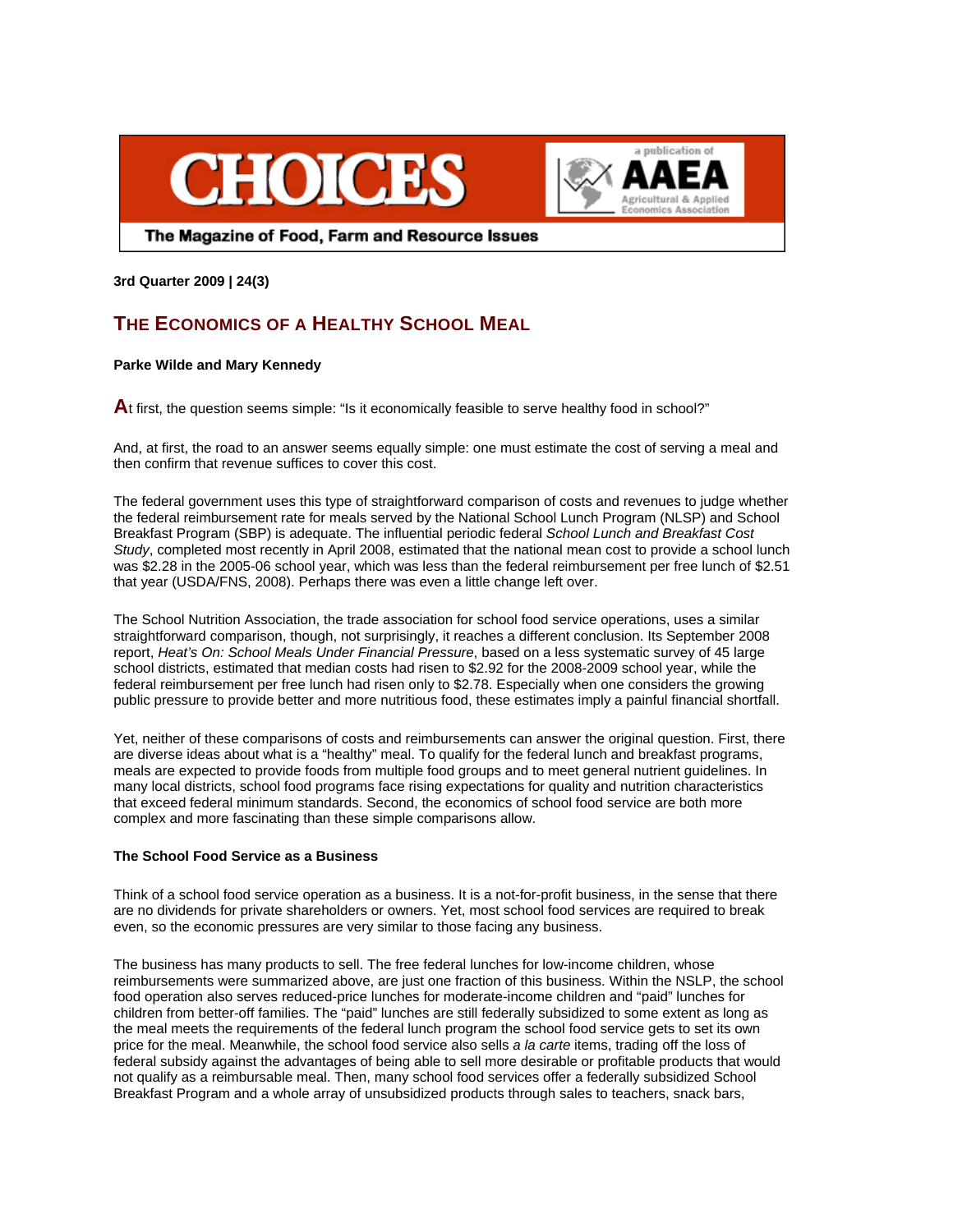vending machines, and, commonly, a catering business for school events that offer food.

In each of these business lines, the school food service faces a different consumer demand curve (the economist's tool for explaining how sales will respond to changes in price and other factors), a different menagerie of competitors, and a different library of external rules and non-economic pressures. In some school districts, the vending machine line will be a small monopoly for the school food service director, while in others the school food service director must compete with vending machines set up by coaches or administrators, who use them for additional program revenue. In some districts, the school food service will provide the only lunches for sale at high school, competing only with bagged or boxed lunches from home, while in other districts an open-campus policy will require the school food service to compete with nearby stores and restaurants for lunch sales. Some school districts have strong rules about the nutritional quality of "competitive foods", a catch-all term for all food and beverage lines that compete with the federal meals programs, while other districts have little regulation beyond a very mild federal requirement about "foods of minimal nutritional value" which prohibits sale of a very limited group of treats, only during meal time, and only in the vicinity of the cafeteria.

Any successful business must understand the economic interactions across its product lines, but these interactions are particularly intense for a school food service. A child who consumes a reimbursable lunch and breakfast will have lower demand for *a la carte* items, while a child who skips a real meal may be hungrier for a snack. This interaction means that school food service decisions about competitive foods strongly affect the federal school meals program, and vice versa.

The simple cost and reimbursement comparisons at the start of this article essentially suppose economic success depends primarily on having the federal reimbursement exceed an average cost per reimbursable lunch. However, the school food service's success really depends jointly on the economics of serving free reimbursable meals, partially subsidized reimbursable meals, and the competitive food businesses.

If the subsidized meal program brings in comparatively high net revenue per student, then a school food service director has a strong incentive to maintain sales in the subsidized program, proceeding cautiously with any reforms that threaten the student appeal of the meal. On the other hand, if the competitive foods bring in comparatively high net revenue per student, then, paradoxically, efforts to improve the appeal of the subsidized lunches could harm the bottom line of the school food service as a whole.

The *School Lunch and Breakfast Cost Study II* gives a preliminary indication of the cross-subsidization patterns on average. In contrast with school lunches, the average federal reimbursement for a school breakfast was insufficient to cover the average cost. Meanwhile, although the reimbursement for "free" lunches exceeded the costs, the average revenue for "paid," only partly subsidized, lunches was below the cost of producing the meal. More surprisingly, the report found that revenue from *a la carte* or nonreimbursable sales was insufficient to cover the costs on average.

Moreover, these averages tell only part of the story. Figure 1 shows the best known statistics from the federal *School Lunch and Breakfast Cost Study II*, including average costs of \$2.28 and a federal reimbursement of \$2.51 per free lunch. The figure also shows a striking diversity across districts. About 24% of free lunches cost less than \$2.00, far below the reimbursement rate, suggesting that the free lunch program in some districts may in effect cross-subsidize other business lines for the school food service. At the other end of the spectrum, about 17% of free lunches cost more than \$2.60, suggesting that the free lunch program effectively is subsidized by other sales. Some school food services earn higher profits at the margin by promoting *a la carte* sales at the expense of reimbursable meals, while others earn more by strongly backing the federal lunch program.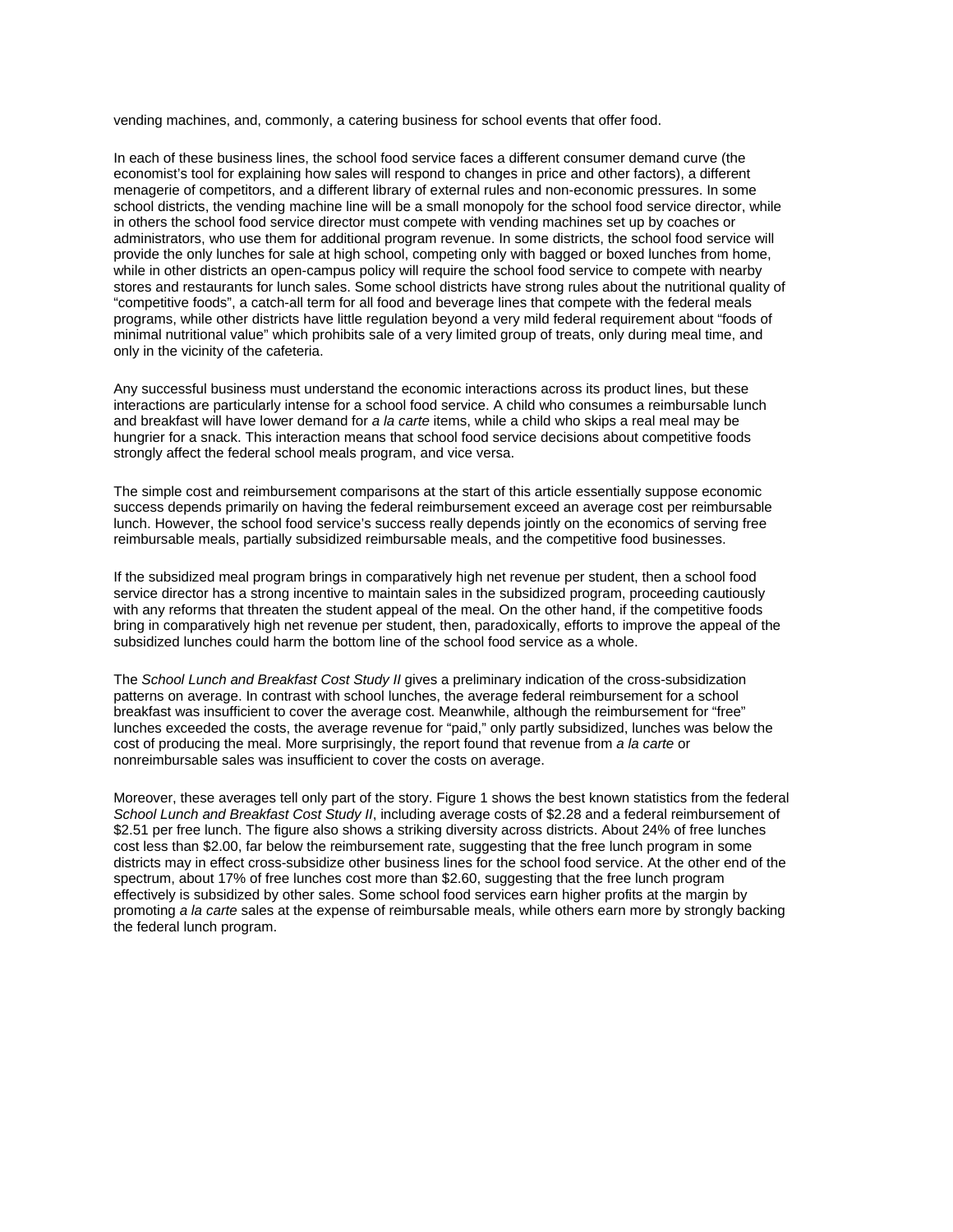

Figure 1 Distribution of Lunches by Reported Cost per Reimbursable Lunch.



#### **Costs of Improving Meals**

If we think of the school food service as a business, we need to understand the costs and revenues for different food and beverage offerings, and to understand how nutrition quality improvements affect both costs and revenues. Surprisingly, there is promising evidence to suggest that more healthful choices can be provided while costs are kept in check. According to the results of the California-based Linking Education, Activity and Food (LEAF) program, increased costs associated with greater fruit and vegetable purchases, packing, and storage were offset, in large part, by increased meal sales and other measures that increased the efficiency of the food service operation (Woodward-Lopez et al., 2005).

An important concern with this approach is that it may require capital investment in the beginning. A case study of the Hopkins School District 270 in Minnesota demonstrates this point nicely (Grainger, Senauer, and Runge, 2007). This school district completely overhauled its school food service program after 2003: they opened a Health Nut Café, which served foods free of trans-fats and high in fiber with low levels of sugars; they removed the soda from the vending machines and replaced it with water and 100% juices; they switched to low-fat salad dressings and cheese, and whole wheat breads and pizza crusts; and they added more vegetables to many dishes. These more nutritious foods were prepared from scratch on-site, making the shift from the previous practice of simply warming the food prior to service. While the Hopkins food service program was able to remain financially viable, it would have been impossible to get up and running without a significant capital expenditure at the beginning. Most schools do not have the tools necessary to prepare healthful foods. They need an initial investment to improve the kitchen equipment so they can shift from simply heating foods to preparing meals from scratch. Additionally, they need money to train school food service workers to prepare more healthful meals. The LEAF program emphasizes this point. The program awarded grants of approximately \$200,000 over a 21-month period to 16 middle and high schools in nine California school districts in order to pilot test the implementation of stricter nutritional standards for both meals and competitive foods. The evaluation indicated that capital expenditures for food service equipment was one of the primary uses of these grant funds (Woodward-Lopez et al., 2005).

The need for capital investment was addressed in the American Recovery and Reinvestment Act of 2009 (ARRA), which was signed into law by President Obama on Feb. 17, 2009. The ARRA provides a onetime appropriation of \$100 million for equipment purchase assistance to school food authorities (SFAs) participating in the NSLP. As stipulated in the ARRA, priority will be given to SFAs for equipment for schools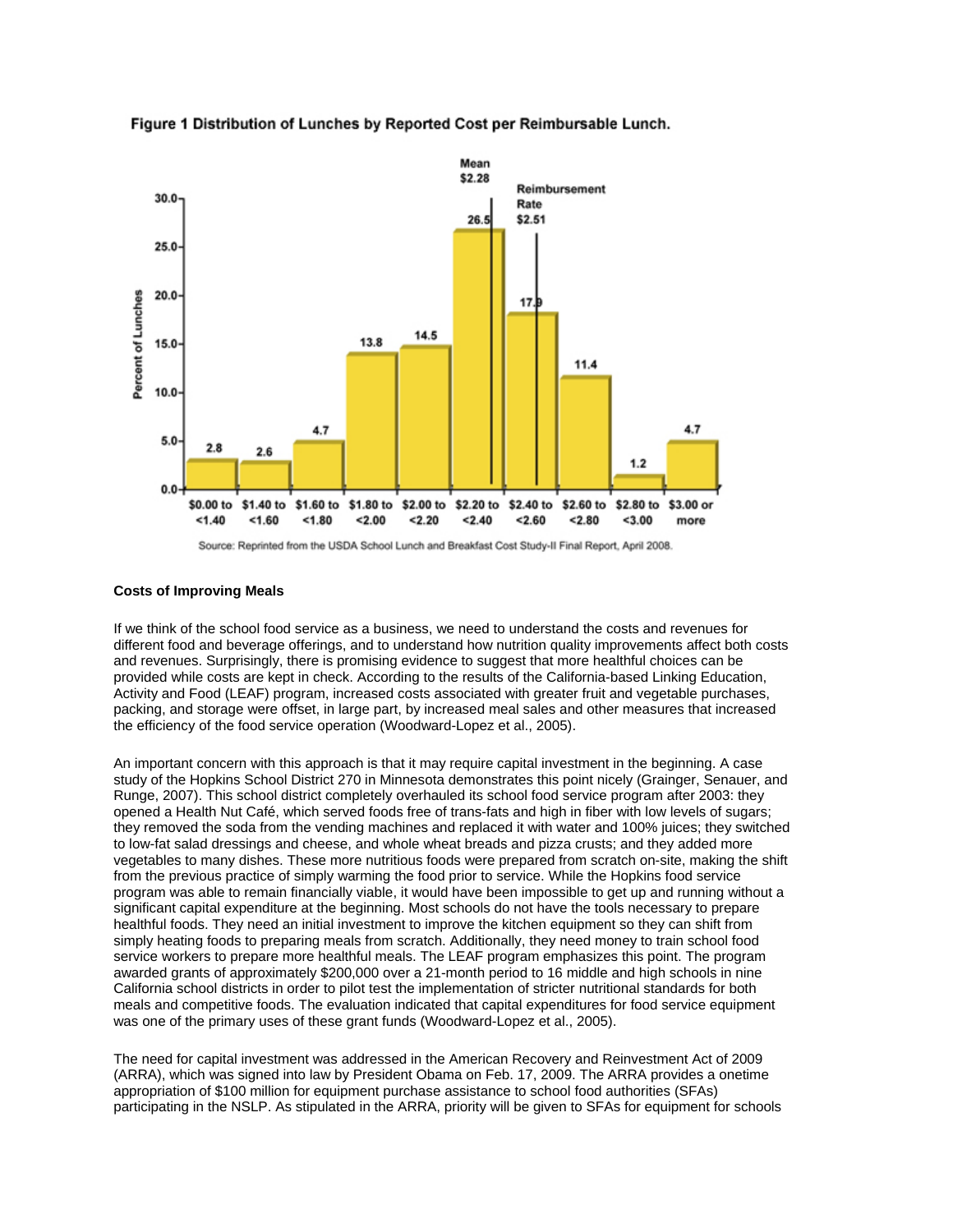in which at least 50% of the students are eligible for free or reduced-price meals (USDA, 2009).

### **Revenue from Improving Meals**

In addition to costs, the business must consider how healthier meals might affect revenues. School cafeterias will not be able to stay in business, no matter what the reimbursement rate, if students do not choose to purchase the food offered in the cafeteria. While many believe that students will not be willing to purchase nutritious foods, there is evidence to suggest otherwise.

In 2005, the USDA released a report entitled *Making It Happen! School Nutrition Success Stories.* This report included case studies of 32 schools and school districts that have made innovative changes to improve the nutritional quality of their food programs. One of the overarching conclusions from the report is that students will buy and consume healthful foods and beverages—and schools can make money from healthful options. Of the 17 schools and districts that reported sales data in the report, 12 made more money and four made the same amount of money after making nutrition improvements (USDA, 2005). That was certainly the case at the Hopkins School District 270 in Minnesota where they noted a steady improvement in the nutritional quality of students' food choices. An analysis of their sales data revealed that students were clearly making healthier choices in April 2005 than they were in November 2004 (Grainger, Senauer, and Runge, 2007).

This finding comes with one caveat: it appears that there may be a period of decreased revenue while students make the transition to the more healthful offerings. At the Byfield Elementary School in Bristol, R.I., one of the schools highlighted in USDA's report titled *Making It Happen!*, income from the new "wholesome snack" *a la carte* items did decrease \$5 to \$10 per day during the first year they were introduced; however, second-year sales recovered, and average daily revenue increased slightly above original levels. These new sales levels were maintained through year three (USDA, 2005).

#### **NSLP Improvements Depend on Rules for Competitive Foods**

Finally, to understand school food service as a business, one must pay attention to the competitive environment. The adequacy of the reimbursement rate for the National School Lunch Program depends in part on the nature of the NSLP's competitors. Every day students have the choice of what to buy for lunch. In addition to the menu offered from the NSLP, they have the option to purchase food from a school store or vending machine, to buy one or more *a la carte* items, or—if they go to school on an open campus—they could choose to go to a nearby food vendor (e.g., fast food establishment) to purchase lunch. Only one of the choices mentioned is likely to provide a nutritious meal. School meals must meet nutrition standards in order for a school food service program to receive federal subsidies. In contrast, foods sold outside the meal programs (i.e., competitive foods), including those sold in vending machines, *a la carte* lines, school stores, snack bars, and fund raisers, are not required by the USDA to meet comparable nutrition standards (MAHK, 2007).

Policies to limit access to competitive foods may impact the financial viability of school lunch programs, and ultimately affect their ability to offer more healthful selections. Studies have noted that as income from *a la carte* sales increases, student participation in meal programs decreases (USDA, 2005). The severity of this was illustrated in a 2003 survey of all 1,256 school districts in Texas. The survey, conducted by the state's Department of Agriculture, found that sales of competitive foods resulted in up to \$60 million in lost income from school meals (USDA, 2005). The LEAF program fiscal impact report reinforces this point, finding that the greatest meal revenue increases were seen in sites that completely eliminated *a la carte* food sales (Woodward-Lopez et al., 2005).

Additionally, open-campus policies seem to pose a significant threat to the financial viability of the NSLP. A 2008 USDA report on the background, trends, and issues of the NSLP cited an open-campus policy as a characteristic that contributed to a school's difficulty in maintaining net income from their school food service business (USDA, 2008). This evidence suggests that strict rules for competitive foods and access to off-site restaurants during the school day can play an important role in helping school districts meet nutrition quality goals while simultaneously satisfying the economic constraints of the school food service business.

#### **Multiple Routes to a Single Destination**

Reviewing school food service as a business offers insight into what policies could facilitate a healthier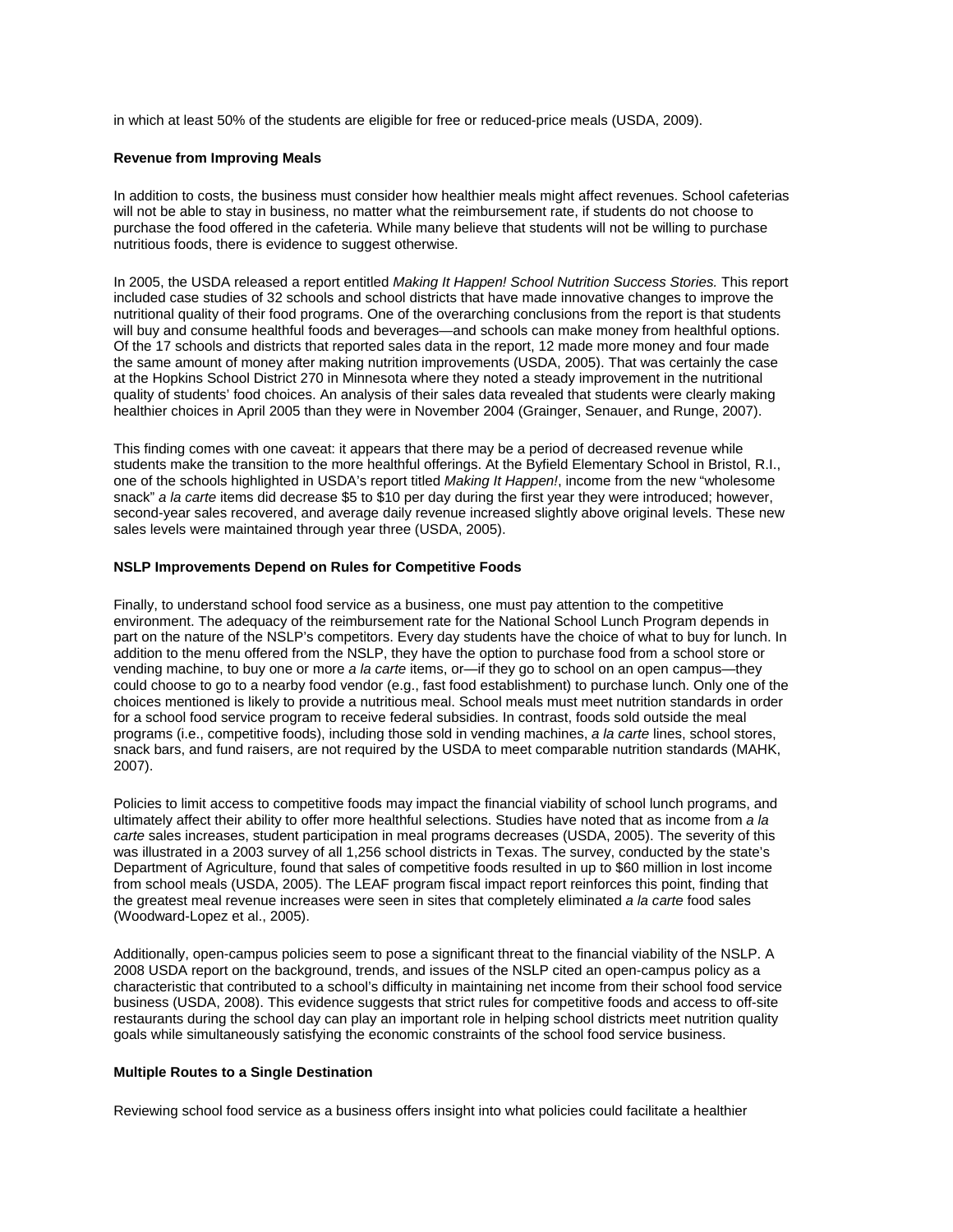school environment. This review suggests that there may be multiple strategies to enable school food services to improve their offerings without violating their economic constraints.

First, and most obviously, with a higher reimbursement rate or greater local subsidies, schools could better afford appealing, healthy foods even in those circumstances when they are more expensive. Second, with money for capital investments, it may be possible to improve nutritional quality and taste even at a constant per-meal reimbursement rate. But, these are the easy remedies. Hoping for additional resources is like wishing the harder challenges would just go away.

In the likely case that additional resources are limited because federal and local governments face continued severe budget constraints, school districts may consider measures that protect the federal meals programs from less healthy competition. Through local wellness policies, districts can establish rules about the nutritional quality of competitive foods and a "closed-campus" policy that limits competition from nearby restaurants and convenience stores at lunch time. Because of the interactions across business lines, such policies can improve the economic feasibility of serving healthy meals through the federal programs themselves.

These limitations on competitors may seem like a strange policy prescription. Who ever heard of an agricultural economist tacitly endorsing limitations on consumer choices? Certainly, the nutritional and economic advantages of such policies must be weighed against the real welfare value of allowing children to express their own food preferences at school, as they do outside of school. The Just and Wansink article in this theme warns against unintentionally increasing the appeal of unhealthy products by banning them outright. Nevertheless, placing some reasonable limits on competitive food is not really economic heresy. For centuries, economists have admired markets as a coordinating tool for economic decisions in communities composed of households, but economists have always acknowledged beneficent non-market decisionmaking within households. Schools are not marketplaces but educational institutions responsible for the welfare of their charges. If schools are expected to respond to the current epidemic of childhood obesity by improving the school food environment, and taxpayers are reluctant simply to provide more resources, then there is some merit in considering measures to enhance the relative competitive position of healthy meals served through the National School Lunch Program and School Breakfast Program.

## **For More Information**

Grainger, C., Senauer, B., and Runge, C.F. (2007). Nutritional improvements and student foods choices in a school lunch program. *Journal of Consumer Affairs,* 41(2).

Massachusetts Action for Healthy Kids (MAHK). (2007). *Massachusetts a la carte food and beverage standards to promote a healthier food environment.* Available online: http://www.maclearinghouse.com/PDFs/Health&Wellness/MA\_Food\_Standards.pdf.

Ralston, K., Newman, C., Clauson, A., Guthrie, J., and Buzby, J. (2008). *The National School Lunch Program: Background, Trends, and Issues*, ERR-61, U.S. Dept. of Agriculture, Economic Research Service.

U.S. Department of Agriculture. (2009). *2009 Equipment Assistance Grants for School Food Authorities.* Available online: http://www.fns.usda.gov/fns/recovery/memos/SP\_18-2009\_sa.pdf.

U.S. Department of Agriculture, Food and Nutrition Service (USDA/FNS). (2008). *School Lunch and Breakfast Cost Study – II, Final Report. April 2008*. Available online: http://www.fns.usda.gov/oane/.

U.S. Department of Agriculture, Food and Nutrition Service, United States Department of Health and Human Services, Centers for Disease Control and Prevention, and United States Department of Education. (2005). *Making it Happen! School Nutrition Success Stories,* January. Available online: http://www.fns.usda.gov/TN/Resources/makingithappen.html.

Woodward-Lopez, G., Vargas, A., Kim, S., Proctor, C., Hiort-Lorenzen, D.-L., and Crawford, P. (2005). *LEAF Cross-Site Evaluation: Fiscal Impact Report,* Center for Weight and Health, University of California, Berkeley. Available online: http://www.cnr.berkeley.edu/cwh/activities/LEAF.shtml.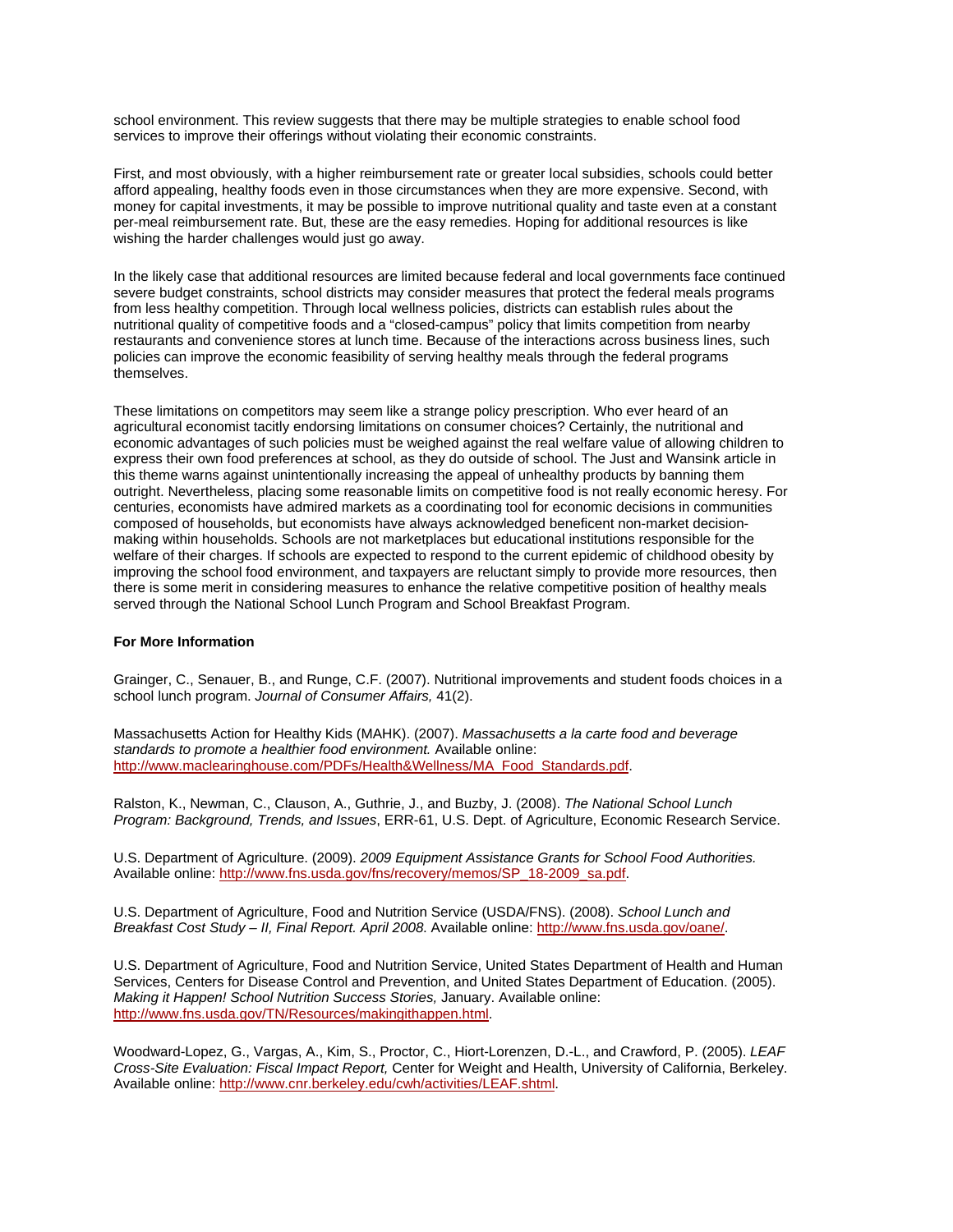*Parke Wilde (parke.wilde@tufts.edu) is an Associate Professor and Mary Kennedy (marya.Kennedy@tufts.edu) is a graduate student in the Friedman School of Nutrition Science and Policy at Tufts University, Boston, Massachusetts.* 

*© 1999-2010 Choices. All rights reserved. Articles may be reproduced or electronically distributed as long as attribution to Choices and the Agricultural & Applied Economics Association is maintained.*

The farmdoc project distributes Choices in partnership with the Agricultural and Applied Economics Association.

click here to visit choicesmagazine.org >>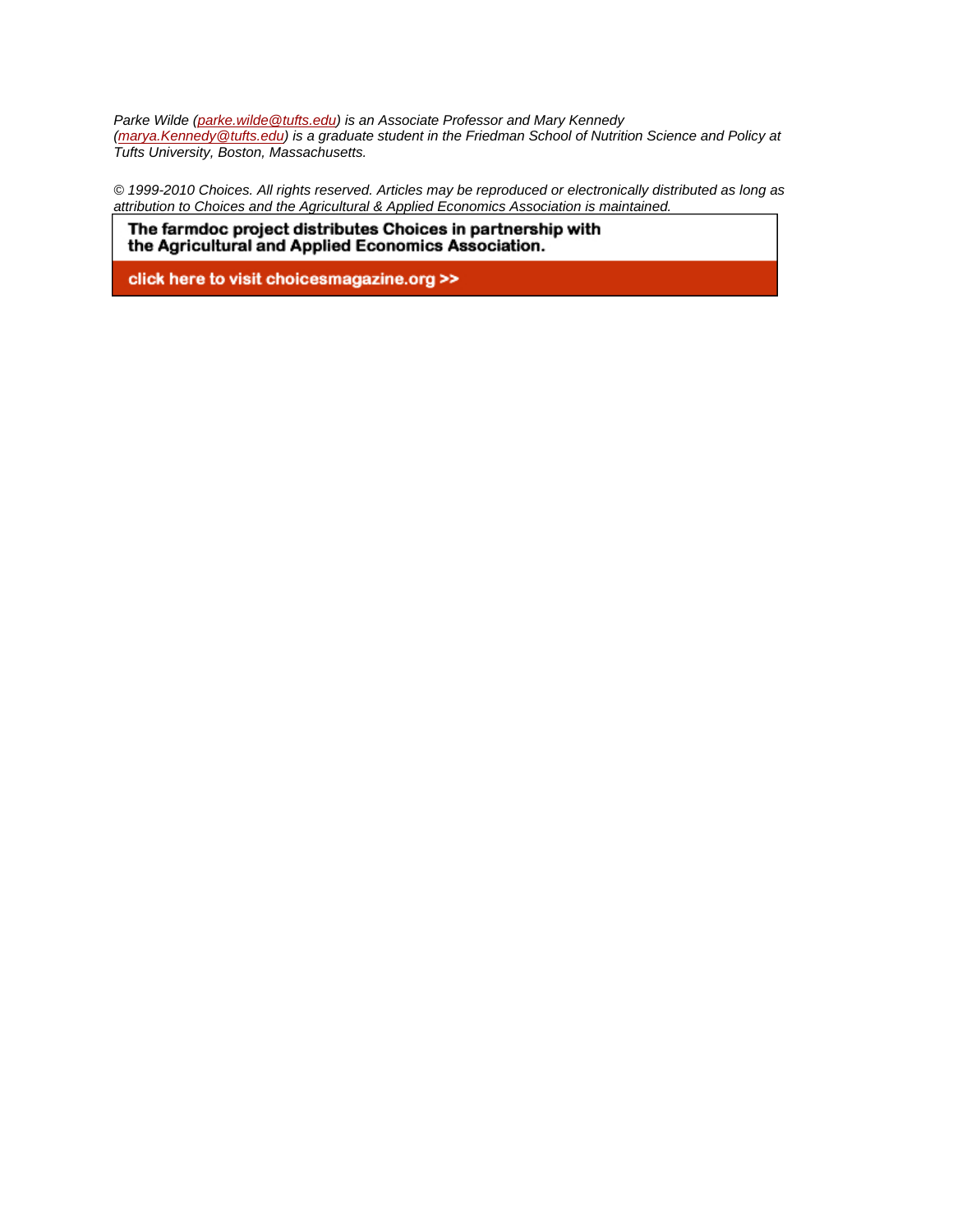



The Magazine of Food, Farm and Resource Issues

**3rd Quarter 2009 | 24(3)** 

# **SMARTER LUNCHROOMS: USING BEHAVIORAL ECONOMICS TO IMPROVE MEAL SELECTION**

## **David R. Just and Brian Wansink**

**R**ising obesity rates among children have led many to lay the blame for this situation at the feet of the school lunch program. Local school lunch administrators experience tremendous pressure from parents and activists to drop higher calorie items from the menu. Proponents of these measures argue that if children can't buy items of this type, they will not consume the items, thus reducing the child's total intake of calories. Additional pressure has pushed for healthier fare in the USDA subsidized school lunches. Here proponents have pushed to replace the familiar pizza, hot dogs, and burgers with items involving words such as "whole grain," "organic," "vegetarian," and "raw."

At the same time, strong demands are placed on district school lunch programs to be financially solvent. With declines in property values and other income, school budgets are declining. While not run for profit, school lunch programs must keep participation levels high and must meet costs in order to preserve the education budget of the school district. Thus, school lunch administrators must also worry about what will sell. It may be possible to replace the standard cheese pizza on white flour crust with pizza smothered in spinach, artichoke hearts, and other vegetables on a whole wheat flaxseed crust. But the healthier pizza is more expensive, and fewer children may want to eat it. Hence many school districts walk a tightrope. School districts must increase the health content of their sales while trying to avoid any reduction in their financial viability. Eliminating the less nutritional items often means eliminating the meal budget's highest margin items. Further, child patronage of the school lunch program is understandably dependent upon schools offering foods that students are familiar with and that they like, and that will satisfy their appetites.

Economists and psychologists are developing a new set of tools that promise to help relax the tension between these two competing views of school lunches. These new tools are based in the emerging discipline of *behavioral economics.* Behavioral economics combines the behavioral models of psychology with the decision models of economics to help highlight how biases in perception, memory, or thought processes may influence purchasing decisions. This new approach helps us to identify the behavioral triggers that lead to the selection and consumption of healthier foods and healthier quantities of food. As well, we can determine the subtle and inadvertent signals that school cafeterias may send that trigger less nutritional eating. Moreover, many of the factors identified by behavioral economics can be exploited with very little investment.

Much of the apparent tension between health and cost is due to the particular approaches taken to each problem. Introducing ultra-nutritious products into the lunchroom requires a significant increase in spending while risking reductions in unit sales and total participation levels. Banning popular items for their content also directly reduces sales. But suppose that instead of these drastic measures, we could simply rearrange items that are currently offered within the school to encourage children to buy more of the more nutritional items and less of the less nutritional items. Such a strategy costs very little, has a negligible impact on overall revenue, and may provide a way for school districts to show a demonstrable increase in the nutritional content of their meals. By using tools that will both increase the sales of more nutritional foods and decrease the sales of less nutritional foods, behavioral tools can achieve nutritional goals while having a minimal impact on the bottom line.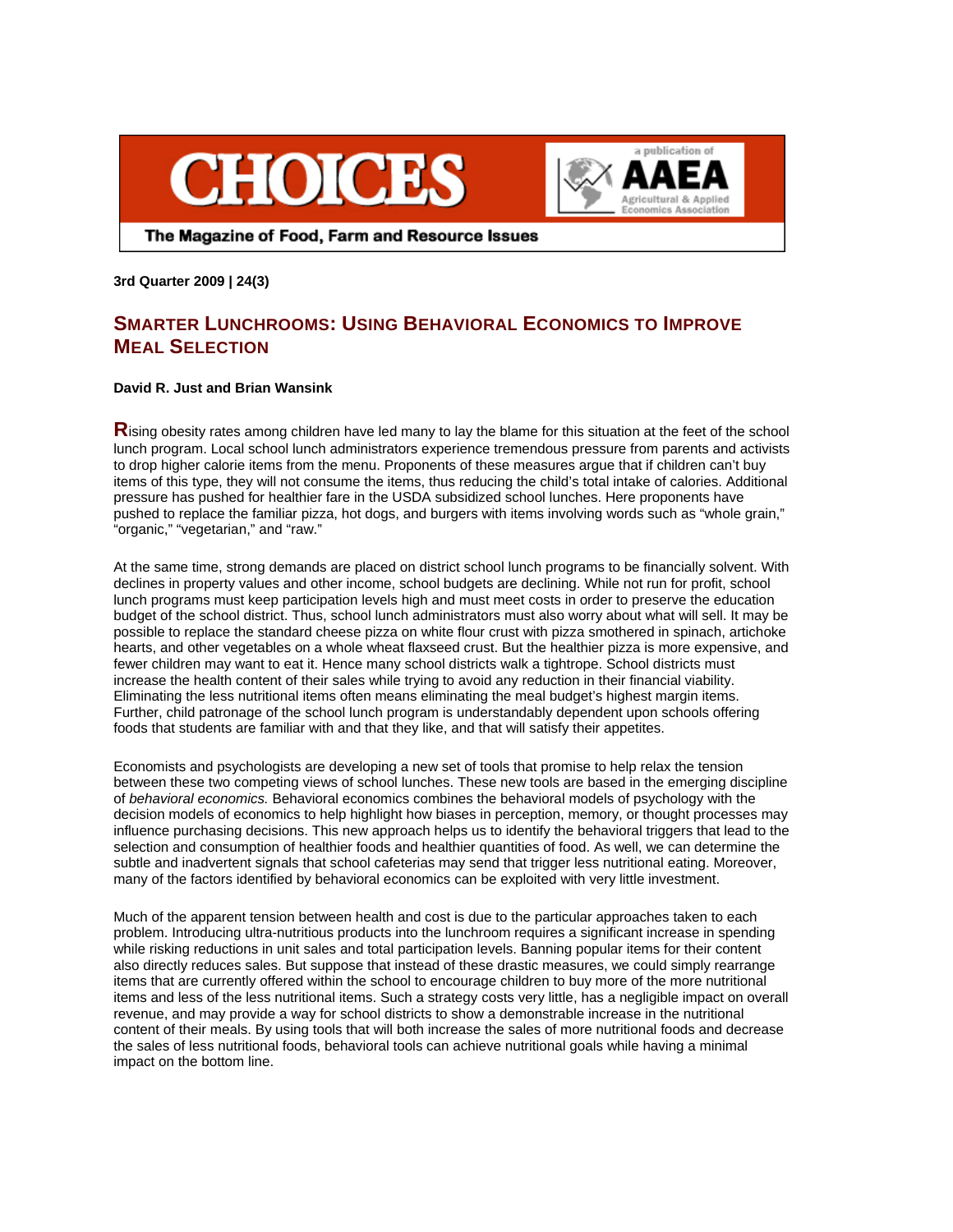## **What Is Behavioral Economics and Why Is It in My Child's Lunch?**

With obesity rates on the rise among all age cohorts, policy has increasingly focused on the youngest among us. The reasons for this focus on childhood obesity are relatively clear. While childhood obesity rates are no greater than adult rates, it is generally believed that it is much easier to prevent obesity than to combat it once it takes hold. To do this, we need to help children develop healthy eating habits. Two very simple principles from psychology tell us something about how this can be accomplished. The first is called *reactance*. When people feel coerced into doing something, they often react to this coercion by intentionally rebelling. Thus, forcing kids to abstain from a lunchtime cookie or brownie every day may unintentionally pave a direct afterschool path to the convenience store or their home where they can find cookies or brownies thus avoiding the heavy hand of the school lunch administrator. In fact, there is some evidence that students try to compensate for the more heavy-handed actions by schools. Moreover, when people are coerced through elimination of choices or through undue incentives being placed on specific choices, longterm behavior is unlikely to change. Once the heavy restrictions are no longer there, individuals will return to the equilibrium of the foods they like.

The second principle is *self-attribution*. When people feel as if they have freely and consciously made a decision, they take ownership of that decision and tend to have a greater enjoyment of the outcome. As a simple example, consider a small child being asked to go to bed. If told that bedtime is at 8:30 p.m., the child may be irritated and angry because he or she is being forced to go to bed. If—instead of dictating the bed time—a parent lets the child choose between going to bed at either 8:00 or 8:30, the child may willingly choose 8:30 and go happily to bed—glad to have had the choice. Such ownership in an environment where all options are available can lead to habit formation. Thus, the measure of success may not be the health of the items *offered* in the school, but the health of the items *eaten* at school. If children can be presented healthy and unhealthy items and be led to willingly choose the good, they will be better prepared for the food choices they will face in an open and competitive food market.

Thus, the object of using behavioral economics in school lunch rooms is to guide choices in a way that is subtle enough that children are unaware of the mechanism. These subtle changes often have the advantage of being relatively cheap and easy to implement. This is a clear advantage given the financial climate. However, behavioral economic instruments cannot achieve 100% compliance. For example, the only way to eliminate soda consumption in a school is to eliminate the soda. If we instead approach the problem by allowing choice but place the soda at some disadvantage in the marketplace, we can reduce soda consumption substantially but not eliminate it. To preserve choice, we will necessarily have to allow some individuals to purchase items that are less nutritious. But we can make these choices less convenient or less visible, by moving the soda machines into more distant, less visited parts of the school.

#### **Smarter Lunchrooms: Examples from the Innovators**

To illustrate how behavioral economic concepts can help increase the nutritional content of foods without harming the bottom line, a few examples from the field may be helpful. Some of the tools are extremely simple to implement and can provide a big bang for the buck. For example, simply closing the lid on the freezer that contains ice cream can reduce the number choosing ice cream from 30% to 14%. Similar results can be obtained by simply moving vending machines farther from the cafeteria (Meyers, Stunkard and Coll, 1980).

### *Move the Fruit*

There are unexpectedly large responses to moving food or to moving traffic flow patterns. In one Minnesota school, we found that cash registers were one of the bottlenecks in the system. While students waited to pay, they were faced with a wide array of grain-based snacks, chips, granola bars, and desserts. This appeared to generate a number of impulse purchases. While one option would have been to move these temptations, this option would have almost assuredly decreased revenue. A better option was to replace these snacks with an array of fruits. This way, when students were waiting to check out, the impulse temptations were healthier options. Fruit sales increased, snack food sales decreased, and total revenue did not significantly decrease. Part of the increase in fruit sales may have also been aided by the inclusion of a wider variety of fruits, plums and peaches, in addition to the standard trio of apples, bananas, and oranges.

In order to obtain the USDA subsidy for a school meal, the meal must contain at least three separate food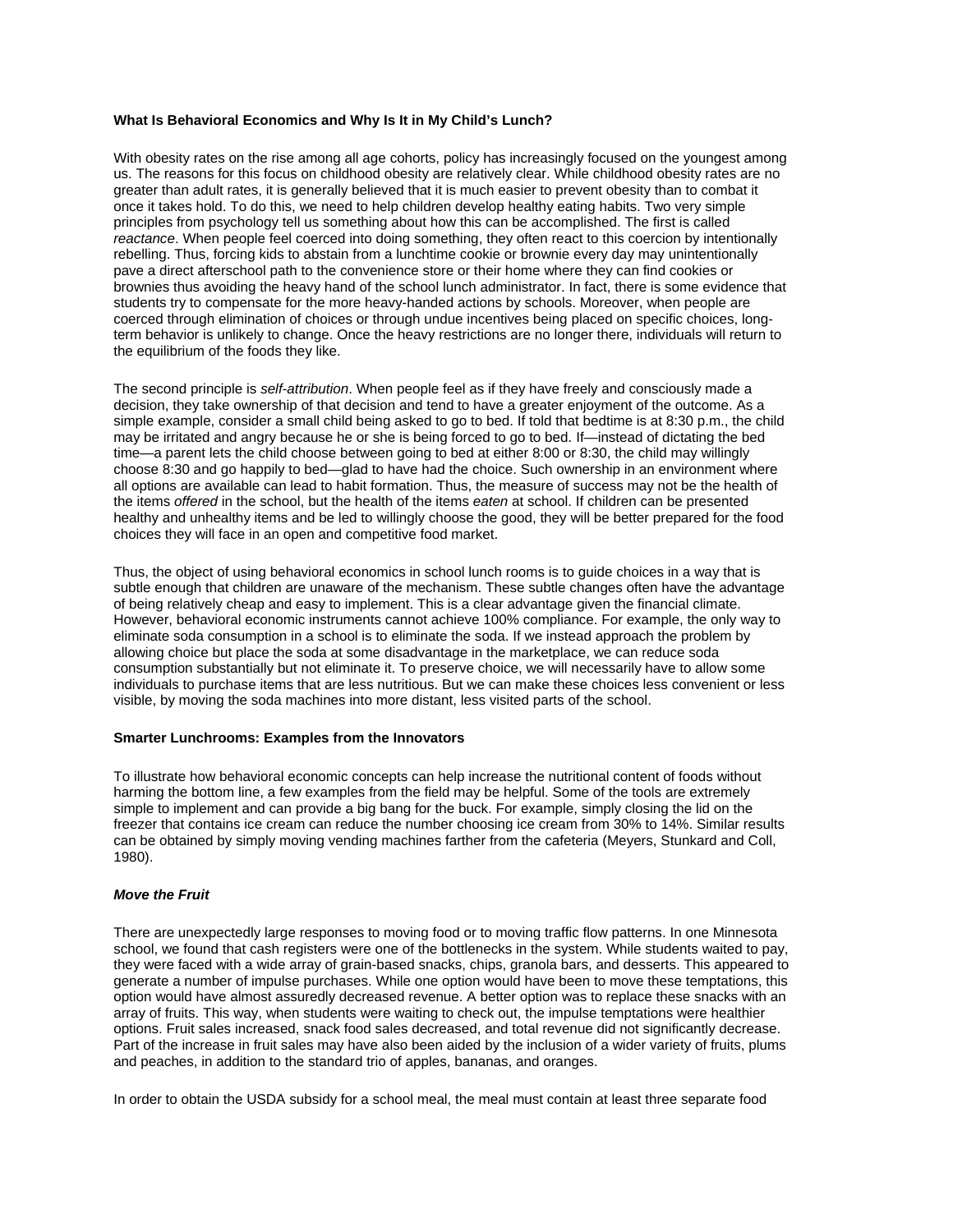items and at least one must be from the protein food group. Being aware of this financial incentive, the food service staff person operating the cash register will often inspect a meal and if the meal has only two items, will suggest that the student take an extra item. In many schools, because milk is kept right next to the cash register, it is often suggested as a nutritious option to complete the meal. When visiting one school where this setup prevailed, we quickly noticed that a number of the students taking milk were taking it because they had been asked to do so. They did not intend to consume it. As a result, the trash bins had many unused milk cartons that had been thrown away.

Instead of milk, suppose this school placed fruit next to the cash register and milk at the front of the line. Several studies have shown that suggesting a student take fruit will increase the number of students *eating* (not just taking) the fruit by as much as 70% (Schwartz, 2007). Further, while milk can go bad or become unappetizing when warm, fruit may be easily carried out of the lunchroom and eaten later in the day. Finally, most fruit costs substantially less than a lunch-sized carton of milk. Thus, it could be that placing fruit at the end of the lunch line would maintain the level of USDA subsidy, increase the health content of the food consumed, and reduce the costs of providing the foods. Such simple solutions can make a nice addition to both health and financial goals.

#### *Surprising Salad Sales*

Consider the problem of a middle school in the Corning, New York, area. Their lunchroom consists of two lunch lines feeding into two cash registers. A portable salad bar was initially introduced and situated against the wall just three feet to the east of the easternmost lunch line, and parallel to that line. Purchasing a salad would require a student to walk to the salad bar, place their salad on a plate, and then go to the end of the lunch line to wait for the cash register. Sales of salad were rather sluggish. By rotating the salad bar 90 degrees and moving it to the middle of the lunch room (see Figure 1), it became something students had to walk around, not something they could mindlessly walk by. Sales immediately increased the week after the move and continued to increase as it became a part of the lunchtime routine for students.



#### Figure 1 Shifting the Location for a Salad Bar Dramatically Lifted Sales

Rather than gutting sales as many measures aimed at promoting better nutrition may tend to do, this move increased overall sales and profitability. Visibility of food has been found to increase desire (Volkow et al.,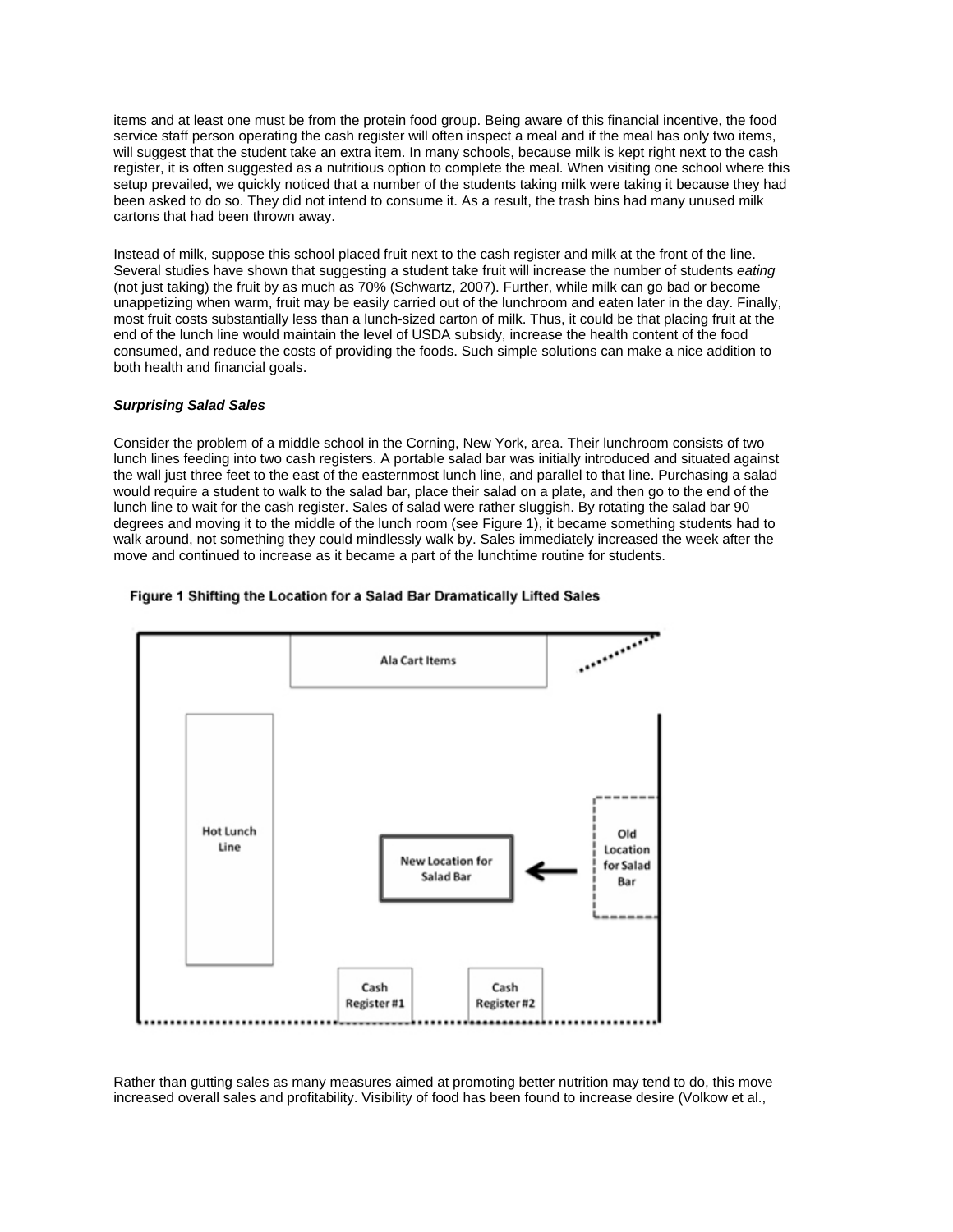2002) and thus sales. Additionally, the level of convenience to select salad was increased as one could walk through the line while getting their salad. Most importantly children chose the salad without prodding or heavy handed measures. This move makes it much more likely that children will begin to develop a healthy habit of choosing the salad at lunch when it is available. Indeed in one high school of 1000 students, simply introducing a salad bar increased average reimbursable lunch participation by 21% from one year to the next (see Figure 2, sales data collected from the Corning School District, Corning, NY).





## *Choose Your Own Vegetable*

In general, when schools require students to take vegetables, only about 35% of the students actually consume the vegetables, resulting in substantial waste of food and resources (see, for example, Price and Just, 2009). In fact, a recent study suggests that requiring students to take vegetables rather than allowing them to control this choice by selecting or rejecting vegetables has virtually no impact on vegetable consumption, while nearly doubling the waste from vegetables (Price and Just, 2009). Alternatively, consider what might happen if students were given the choice between carrots and celery. In a recent experiment we conducted at Cornell, 120 junior high participants in a summer 4H program were told they must take carrots with their lunch, while another 120 were given the choice of carrots or of celery (103 of 120 selected the carrots). Of those required to take the carrots, 69% (83 of 120) consumed the carrots, while 91% (94 of 103) of those choosing between carrots or celery consumed their vegetable. Such results suggest that requiring a vegetable, while offering an active choice between at least two options substantially reduces the waste from vegetables, and increases the nutritional content of the foods consumed.

## *Keep Your Tray?*

The type of tray used for carrying the food can also play heavily into the food decisions of the individual. Relevant to some high schools, there is a recent trend in college dining halls that might be of interest. In order to reduce waste, many colleges are phasing out the use of trays—especially in all-you-can-eat buffetstyle cafeterias—forcing students to carry individual plates and glasses. This move was made in the hopes that they might reduce waste. That is, people might take less and eat more of what they do take. One key question remains: if students take fewer foods, what do they leave behind—salads or desserts?

In our investigation of trayless cafeterias, we found not having a tray made students much more reluctant to take side dishes. Unfortunately, most of the fruit and vegetable content of meals are in these side dishes. Our matched-meal study of a 1200 person dining hall at Cornell, found that 26% fewer salads were taken, but only 8% fewer bowls of ice cream. Strangely, there was even more waste without the trays. Without trays,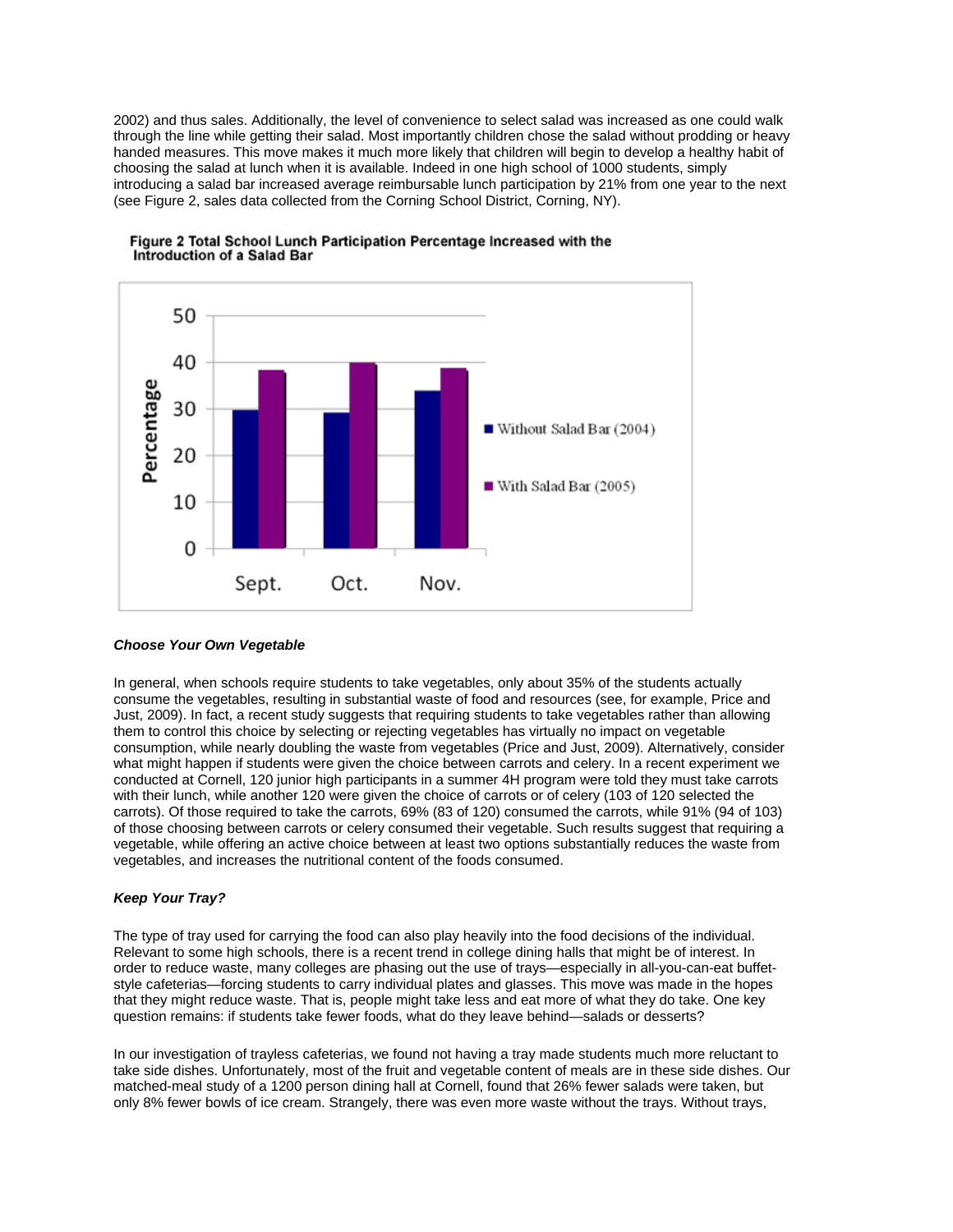students took larger portions of things they liked. With larger portions and less variety, we found they tended to take more than they ended up eating. Cafeterias with fixed portion-sizes may have less waste. Nevertheless, trayless serve-yourself cafeterias reduced nutrition without reducing waste.

### *The Limitation of Changing Defaults*

One inspiration for many of our insights and recommendations comes from watching adolescents and high school students order their meals at fast food restaurants and food courts. In these contexts, the default options offered in the meal—soft drinks and fries—tend to be what most order, even though milk, salads or apple slices are also available at no added cost. The potential power of these options leads us to question, what if restaurants—or school lunchrooms—were to change the defaults. What if instead of putting tater tots on a tray they put peas on the tray and gave students the option of substituting tater tots for peas if they wanted?

In one study of 4-H elementary school aged students in a summer 4-H program, we examined how changing food defaults would work. On one day we gave these students a lunch where they were given French Fries as the default but asked if they wanted to trade their French Fries for apple fries (prepealed, presliced apples) with caramel dip, commonly available at fast food restaurants. Of the 21 students, 20 (95%) wanted to stay with the French Fries default. Two days later we did the reverse, we gave these students a lunch where they were given apple fries as a default but asked if they wanted to trade them for French Fries. Of the 22 students in class that day 21 (96%) wanted to switch to French Fries. What initially appeared to be a strong case for food defaults, ended up being overwhelmed by an overriding preference for French Fries. While defaults might work well in cases where preferences are ambiguous or where people don't care, they might not be the solution in the school lunch room.

#### *Cash for Desserts*

Of all of the different food psychology and behavioral economic tactics we've so far introduced into schools, the one that may have the largest success at the lowest cost is requiring high school students to pay cash for desserts and soft drinks. We don't take their desserts away, we just say, "If you want that cookie bad enough, you can pay cash for it." They can't mindlessly put it on their debit card or on their pin account, they have to take out the dollar they might otherwise spend on an iTune and ask themselves how bad they want the cookie. In our experiments and in our analysis of the USDA's School Nutrition Dietary Assessment (SNDA) data, we find this change does not hurt revenue or participation and it leads to greater sales of more nutritious items and lower sales of the less nutritious items. Figure 3 presents some summary statistics for sales of nutritious foods from the SNDA national sample of schools offering different payment methods. Those in the schools allowing cash purchases see higher sales of nutritious foods.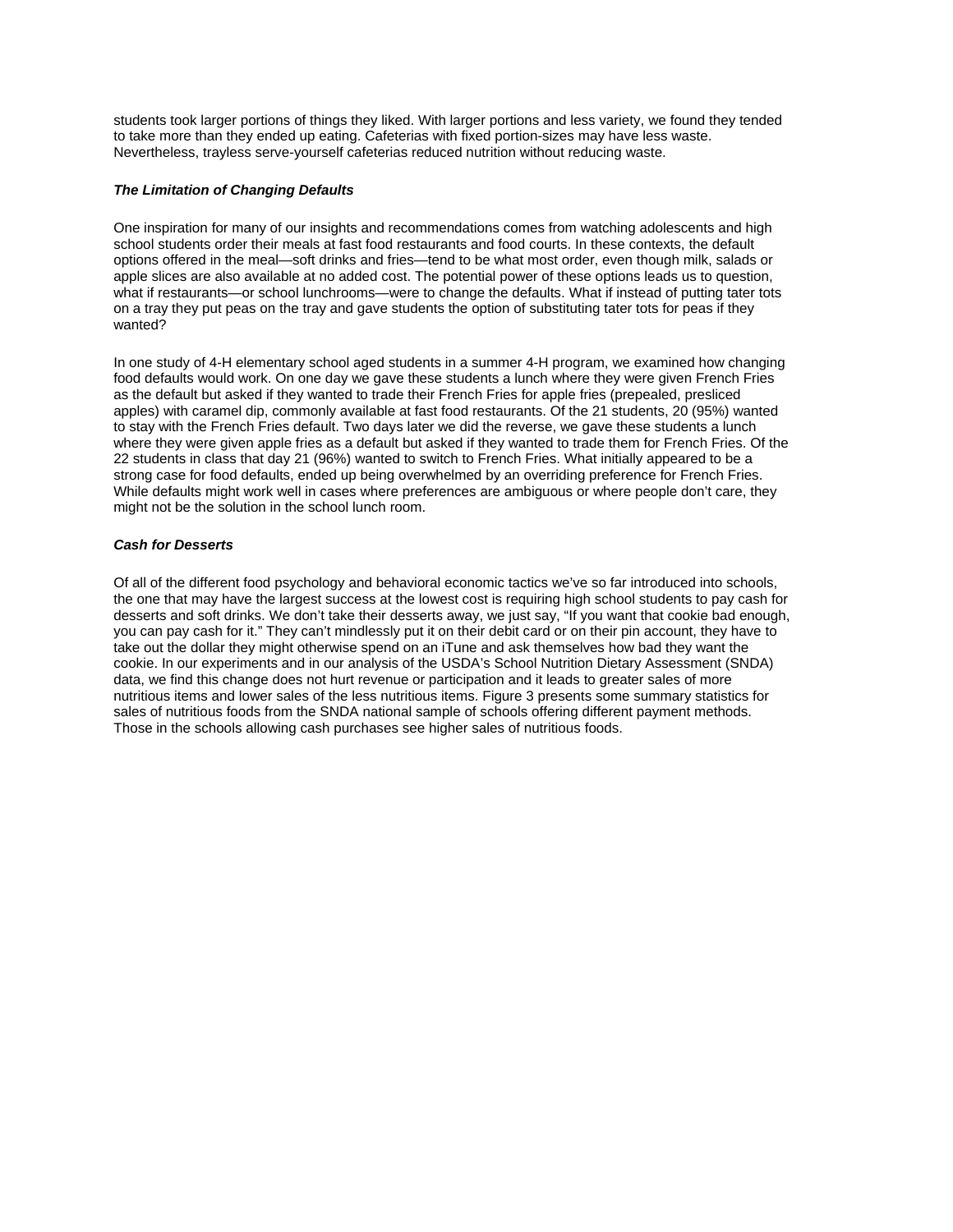

Figure 3 Students at Cash-Option Schools Buy More Nutritious Food Options

A seemingly modest adjustment to the existing school lunch payment systems could have a sizable influence on food choice. Over the years, this could significantly impact the weight and health of children. Restricting the use of prepaid debit cards to healthier foods allows parents to reclaim some control over their child's food choice set, without unfairly restricting them or without decreasing the revenue for school cafeterias. Lunch debit accounts are prepaid by parents, who often have the option of using an online payment system and a credit card. Changing the system to accommodate wide-scale restrictions to healthier foods could be done simply and could be built into the software that codes the meal cards. Restricting the use of debit cards to healthier items is a default change that could be made with all cards at the beginning of the year. Any parent wishing to change the card to an unrestricted card could do so on-line.

Every school district that participates in the National School Lunch program is required to have a local school wellness policy—this is a tool that can be used to promote healthier eating and physical activity through changes in school environments. These nascent wellness policies are to be determined by, monitored by, and altered by a school district wellness board comprised of local citizens. Many of these boards are uncertain of the steps they can take to make a positive difference in their schools. Being able to champion a restricted debit card system would be an easy, high visibility initiative for a wellness board.

#### **Designing Smarter Lunchrooms**

We shouldn't judge the quality of a school lunch by what leaves the lunch line. We should judge it in terms of what foods a child eats. Overly restricting a student's options is like forcing a child to eat their vegetables. In the end, we might win the in-school battle but lose the after-school war. We might condition them for food choices as a high school student, but leave them unprepared for the battle of the Freshman-15 or the fast food establishment near or at a worksite that awaits them afterward.

To help savvy school lunch directors and wellness boards think about how they can design smarter lunchrooms, we've developed a website SmarterLunchrooms.org. It shares recent research findings and case studies. Further, it provides a forum for practitioners to share the creative, inexpensive new ways they are helping students eat healthier—without the students even knowing. Through careful thought and simple innovations, great changes can be made—even in the school lunchroom.

#### **For More Information**

Just, D.R., Mancino, L., and Wansink, B. (2007, June). Could behavioral economics help improve diet quality of nutrition assistance program participants? Economic Research Report Number 43. Washington, DC: U.S.